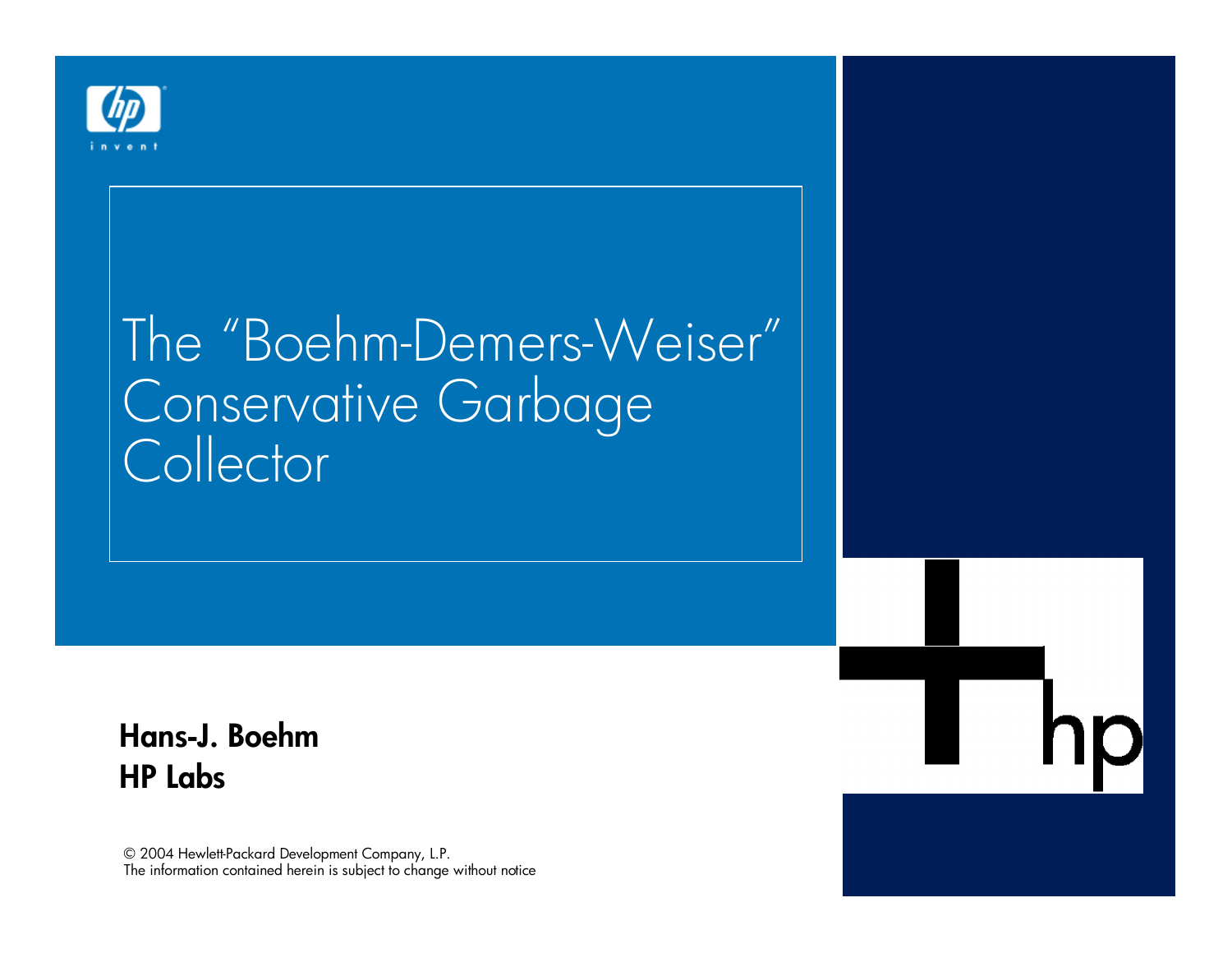

# **Outline**

- Introduction
	- Interface
	- Implementation basics & goals
- Implementation details and issues
	- Core collector
	- Enhancements
- Experiences and a few measurements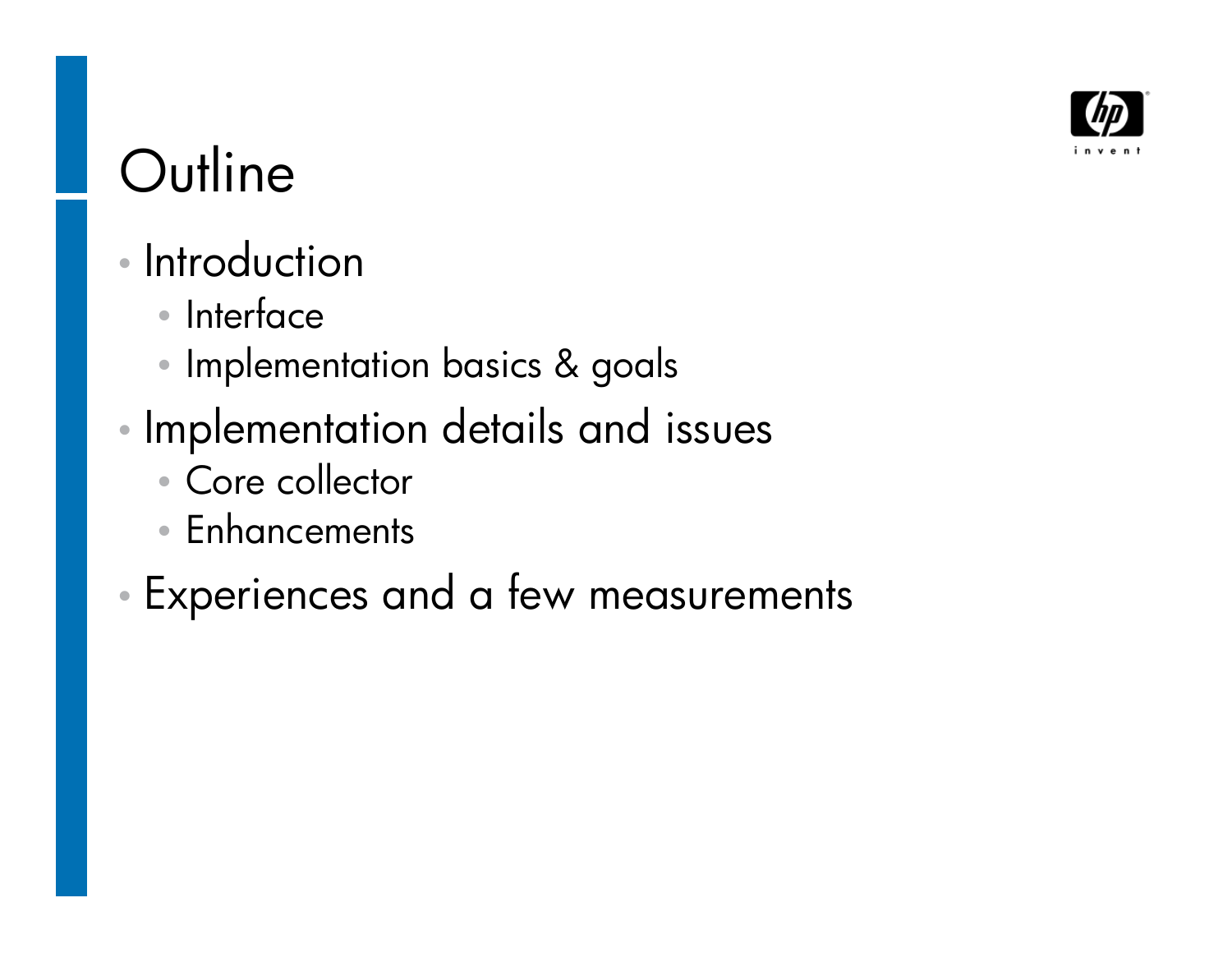

# What is it?

- A garbage collecting replacement for C's malloc().
	- Calls to **free()** are optional.
	- $\bullet$  "Unreachable" memory is automatically reclaimed, and made available to future **malloc()** calls.
- A tracing (mark/sweep) garbage collector.
	- It periodically determines which objects can be reached by following pointers.
	- The rest can be reused for other purposes.
- An easy way to add garbage collection to a runtime system.
	- Easy to interface to.
	- Interacts well with  $C/C++code$ .
	- Gcj (Java), Mono (C#, .NET), Bigloo (Scheme), MzScheme.
- A leak detector for programs that call **free().**
	- Unreachable un**free**d memory is a memory leak.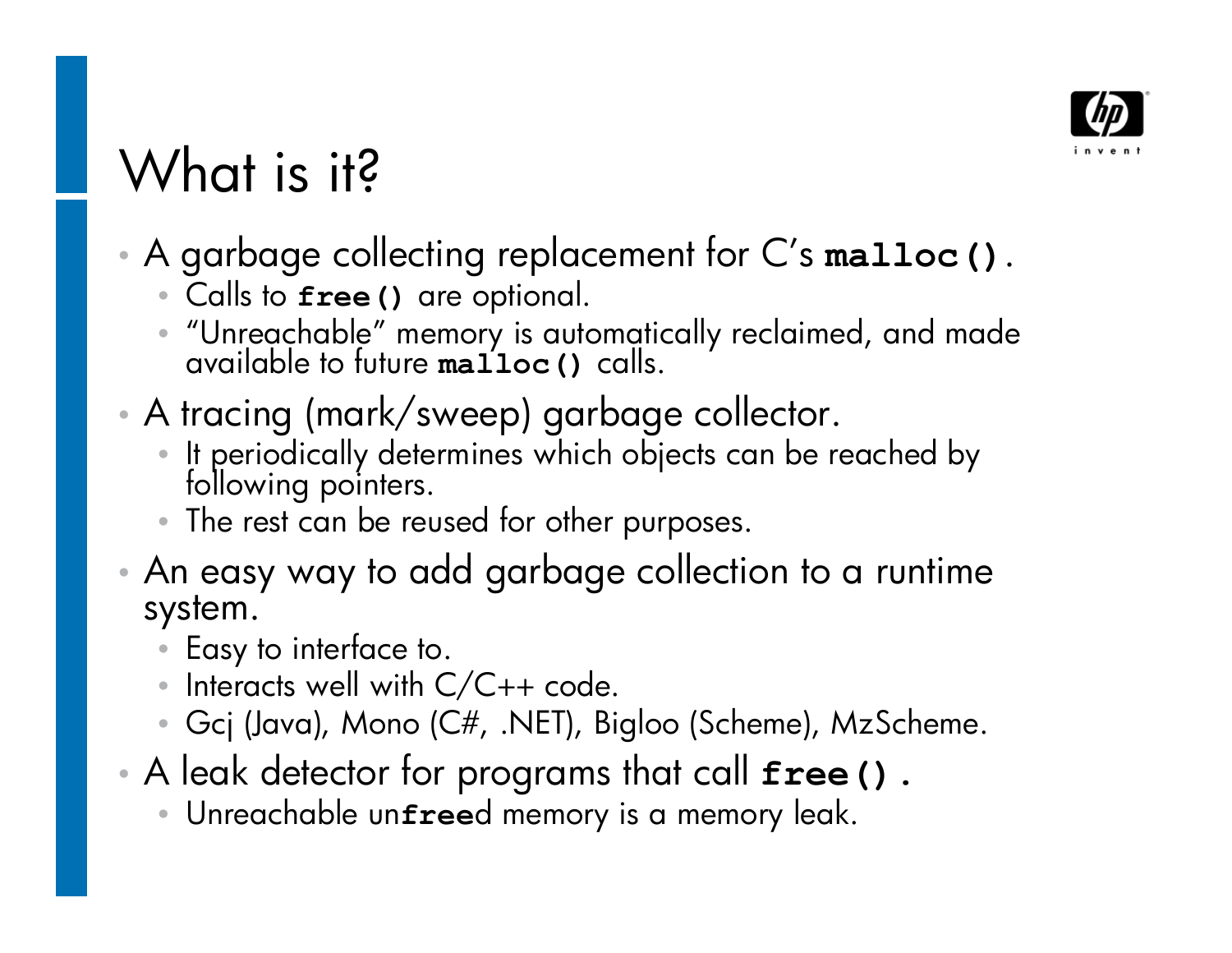

#### Example: Lisp S-expressions

```
#include "gc.h"
```
**typedef union se {struct cons \* cp; int i;} sexpr;**

**struct cons { union se head; union se tail; };**

```
#define car(s) (s).cp->head
#define cdr(s) (s).cp->tail
#define from_i(z) ({sexpr tmp; tmp.i=z; tmp;})
#define to_i(s) (s).i
```

```
sexpr cons(sexpr a, sexpr b) {
 sexpr tmp = {GC_MALLOC(sizeof(struct cons))};
 car(tmp) = a; c\overline{dr}(tmp) = b;return (tmp);
};
```

```
int main() {
 return to_i(car(cons(from_i(0),from_i(1))));
}
```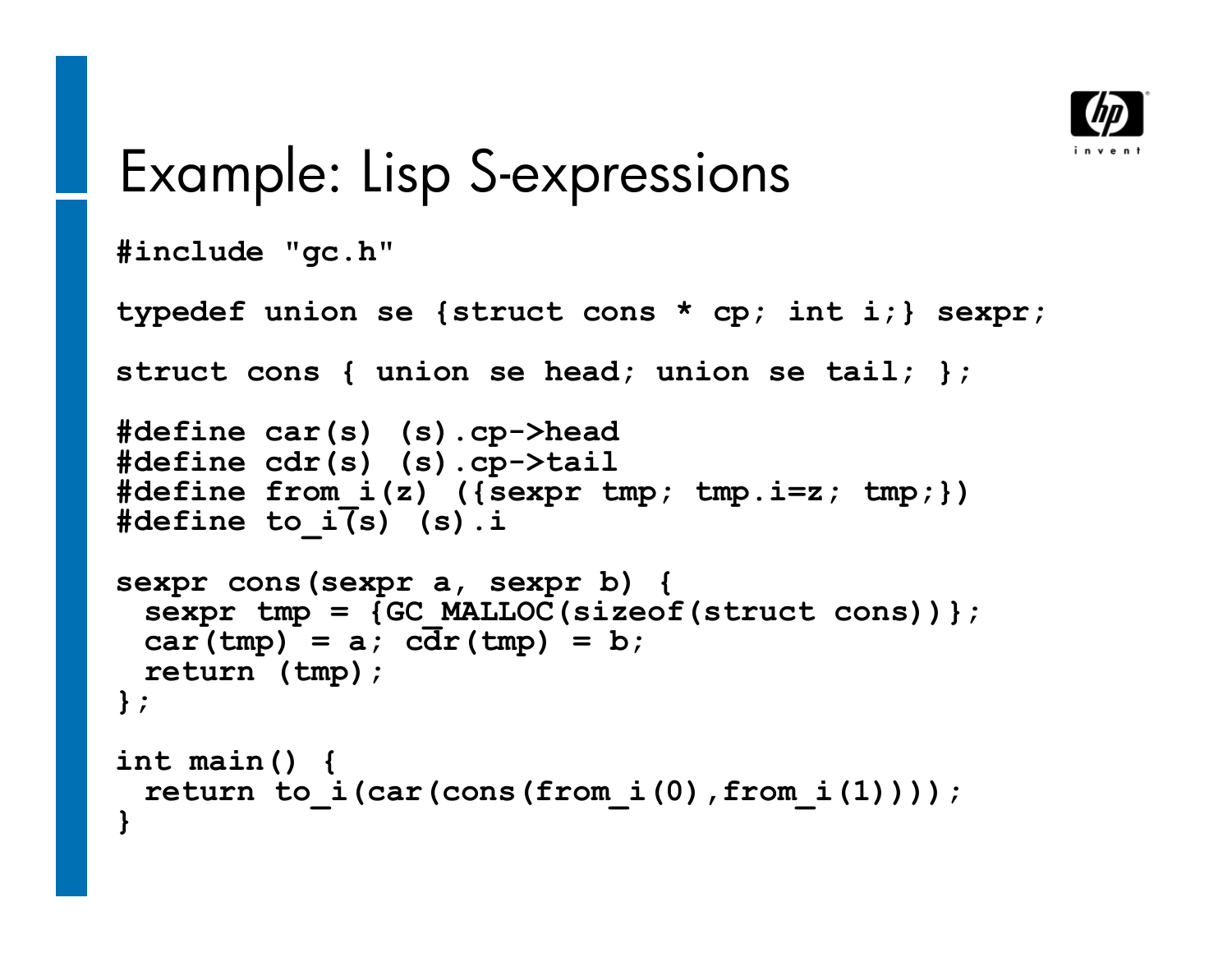

# Where did it come from?

- Began life (ca. 1980) as a simple GC for the Russell programming language. (Demers was original author.)
- Later (ca. 1985?) changed to remove restrictions on generated code, and allow use in the compiler itself.
	- Eliminate endless debugging of manual reference counting.
- Used for student compilers for a language with higherorder functions.
- Mark Weiser explored use as leak detector (ca. 1986).
- A variant served as the Xerox Cedar GC from the late 80s, replacing reference-count collector.
- Unrelated to an earlier garbage collector for C written by Doug McIlroy and apparently layered on top of malloc.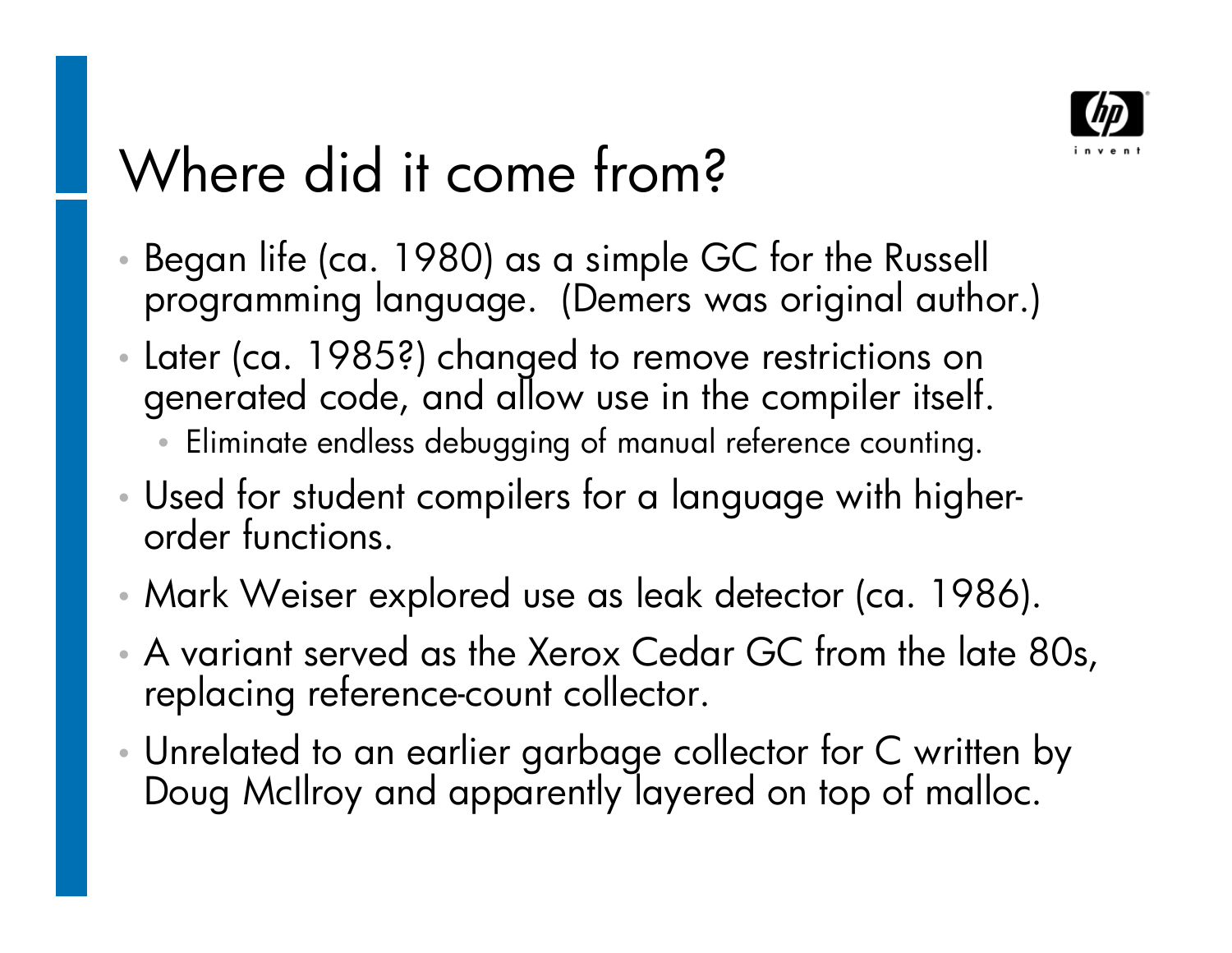

# What else can it do?

- 20 years of creeping features, including:
	- Invoking finalizers after an object becomes unreachable.
	- Support for use in runtime systems.
		- If the compiler wants to help, it can.
	- Support for heap debugging.
		- What's in the heap?
		- Why is it still there? How can it still be referenced?
	- Support for threads and multiprocessor GC.
		- Maybe a way to speed up standard C applications on multiprocessors?
	- Various mechanisms for reducing GC pauses:
		- Incremental (but not hard real-time) GC.
		- "Generational" GC which concentrates effort on young objects. (But objects are not moved.)
		- Abortable collections.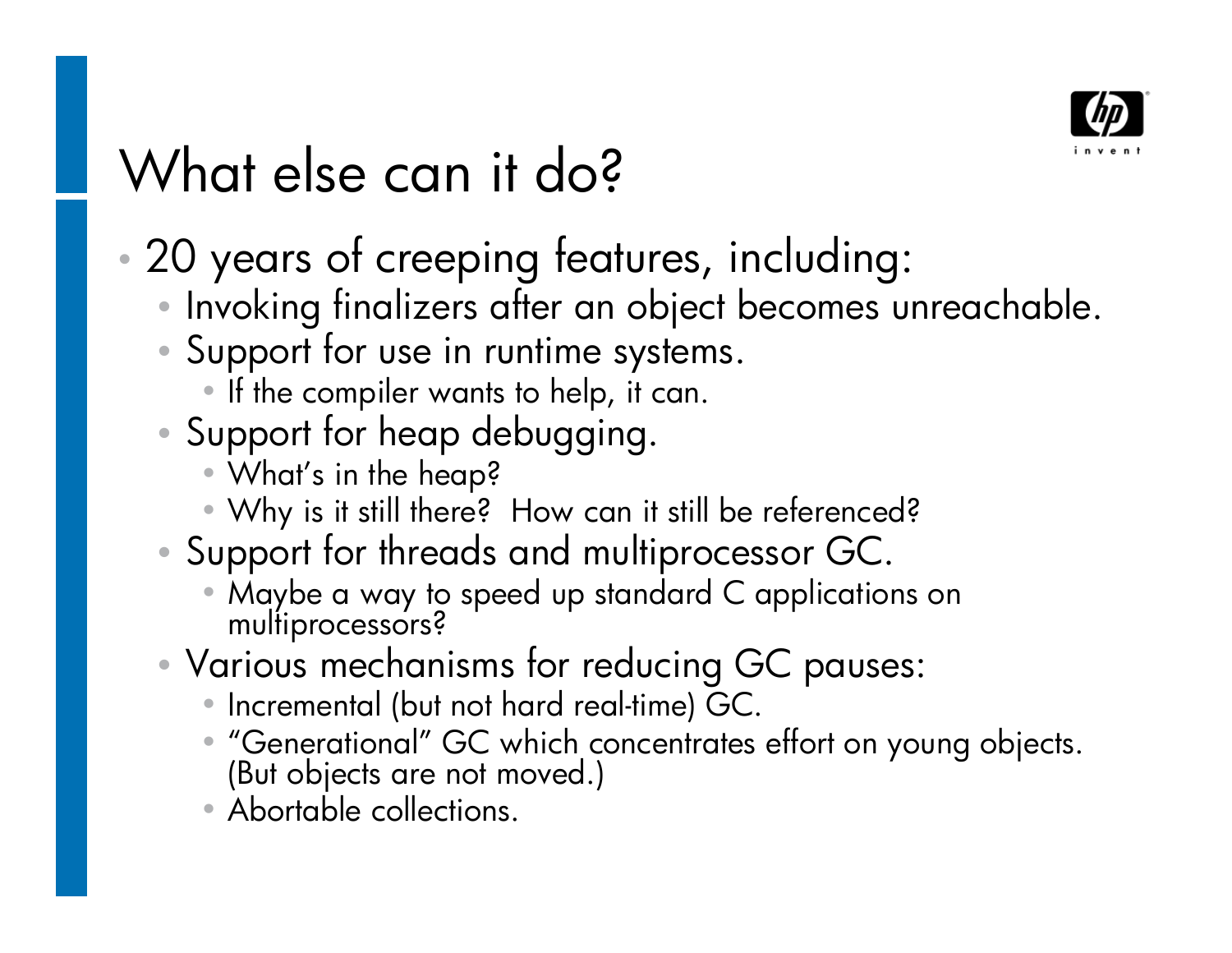

# What can't it do?

- Reclaim memory or invoke finalizers/destructors immediately.
	- Like all tracing garbage collectors, it only checks for unreachable memory occasionally.
	- And synchronous heap finalizers are broken anyway ...
- Reclaim "all" unreachable objects.
	- Generally a few will still have pointers to them stored somewhere.
	- The GC doesn't know which registers will be referenced.
	- And there are other issues ...
	- And "unreachable" isn't well-defined anyway...
	- But we generally avoid growing leaks.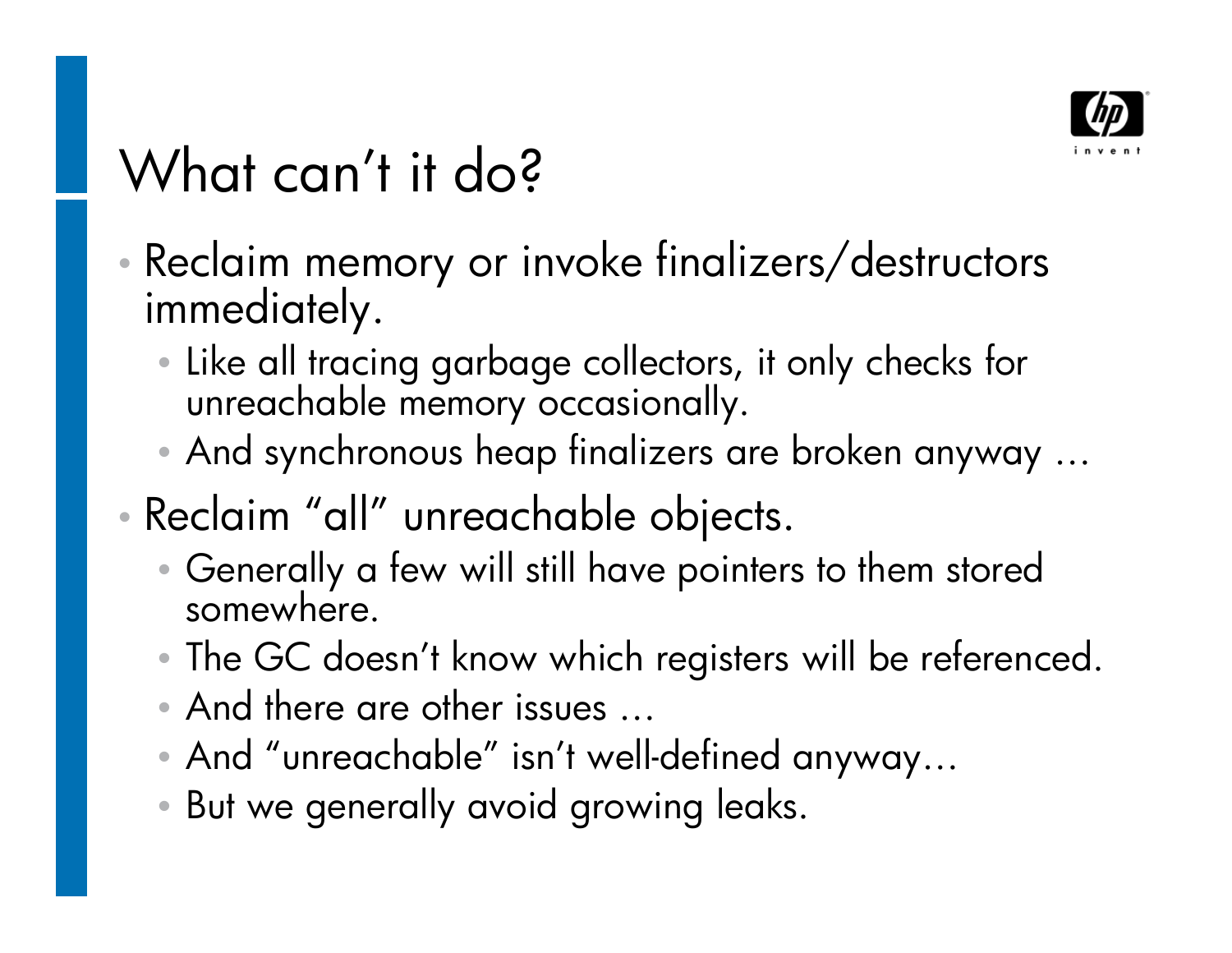## Dealing with C: Conservative Garbage Collection



- For C/C++ programs, we may not know where the pointer variables (roots) are.
	- We may want to use a standard compiler. (Slightly risky with optimization, but popular.)
	- Program may use C unions.
- Even layout of heap objects may be unknown.
- It's easier to build a Java/Scheme/ML/... compiler if pointer location information is optional.
- Conservative collectors handle pointer location uncertainty:
	- If it might be a pointer it's treated as a pointer.
	- Objects with "ambiguous" references are not moved.
		- And we never move any objects.
	- May lead to accidental retention of garbage objects.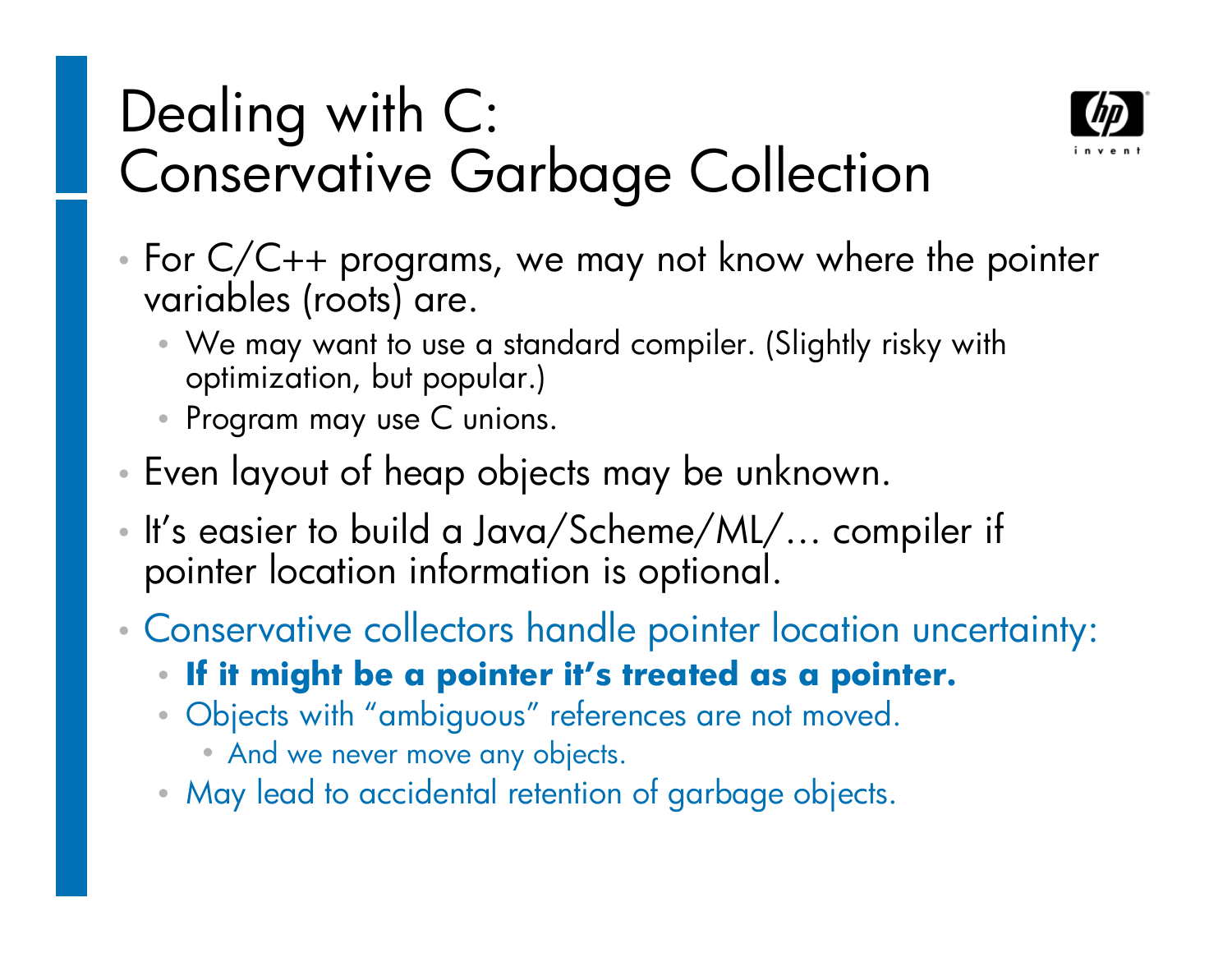

# C Interface overview

Debugging support: GC\_xyz() vs. GC\_XYZ() functions:

- GC\_xyz() is the real function.
- GC\_XYZ(x) expands to either GC\_xyx(x) or GC\_debug\_xyz(x, <source position, etc>).
- Clients should:
	- Use the all-caps version.
	- Always include gc.h.
	- Define GC\_DEBUG before including gc.h for debugging.
- This is becoming obsolete technology.
	- Requires too much recompilation.
	- Libunwind, addr2line allow better alternatives.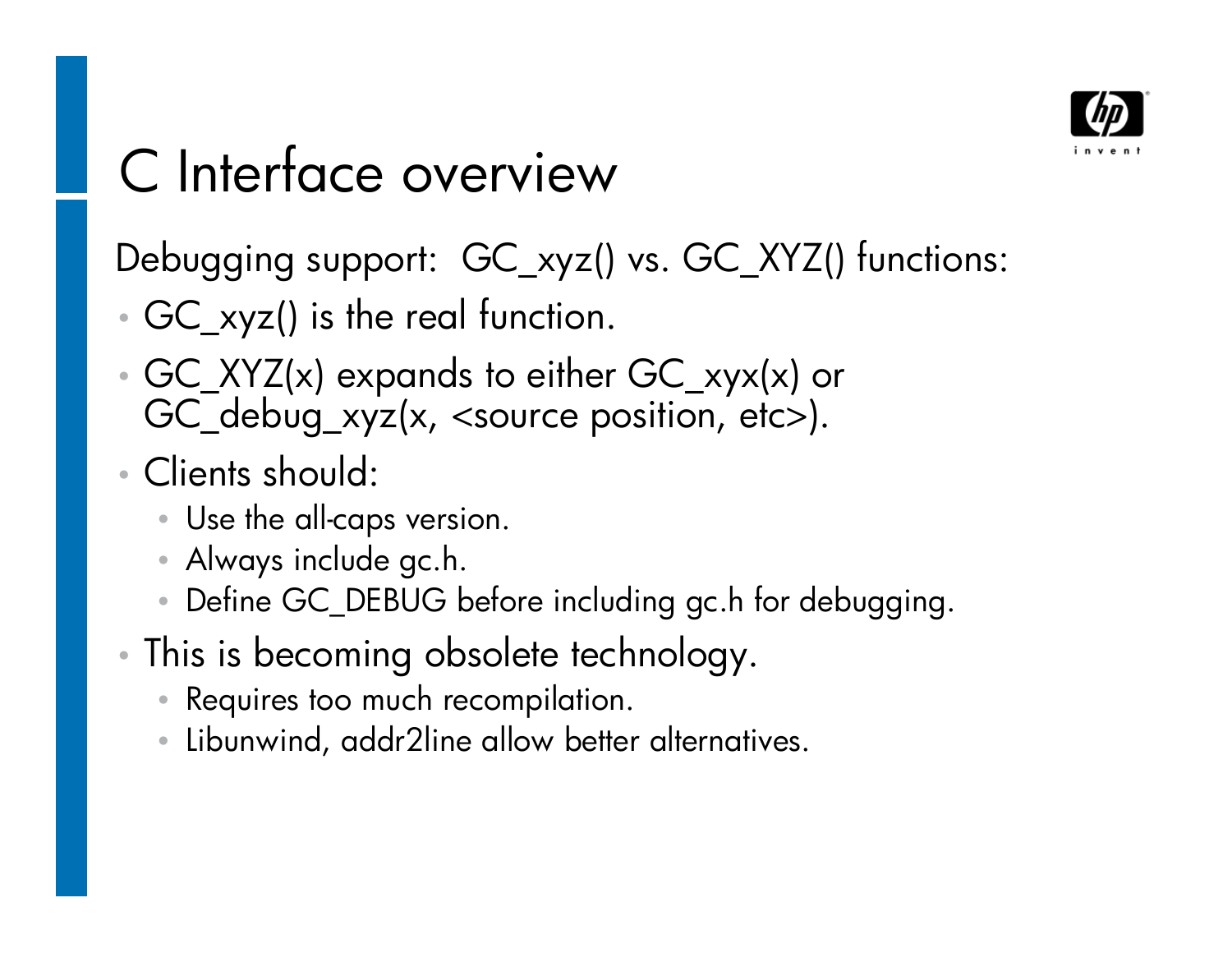

# C interface, main functions

GC\_MALLOC(bytes)

• In simple cases, this is enough.

- GC\_MALLOC\_ATOMIC(bytes)
	- Allocate pointer-free or untraced (but collected) memory.
- GC\_MALLOC\_UNCOLLECTABLE(bytes)
	- Allocate uncollectable (but traced) memory.
- GC\_REALLOC(p, bytes)

 $\cdot$  GC\_REGISTER\_FINALIZER( $\ldots$ )

- Register (or unregister or retrieve) "finalizer" code to be called when an object is otherwise "unreachable".
- •Unlike Java, by default, an object is reachable if it can be referenced from other finalizers. (Also Java variant.)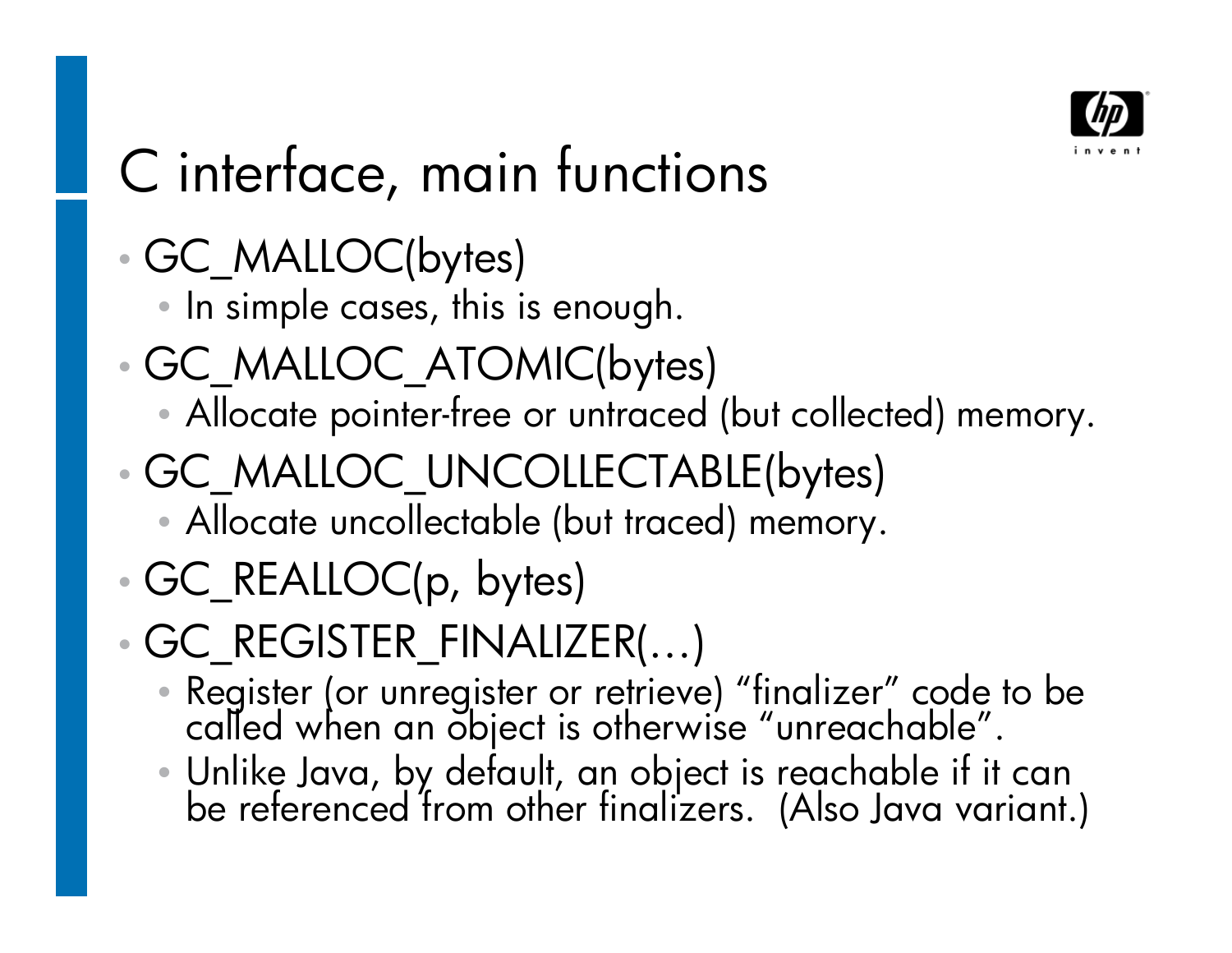

# C interface, some more functions

- GC\_INIT() Optional on most platforms. (Must be called from main program on a few.)
- GC\_FREE() If you insist. (Usually helps performance for large objects, hurts for small ones.)
- GC MALLOC IGNORE\_OFF\_PAGE() Like GC MALLOC(), but for large arrays with pointers to (near) the beginning.
- Plus statistics, control of incremental GC, more allocator variants, heap limits, GC frequency controls, fast inline allocators, etc.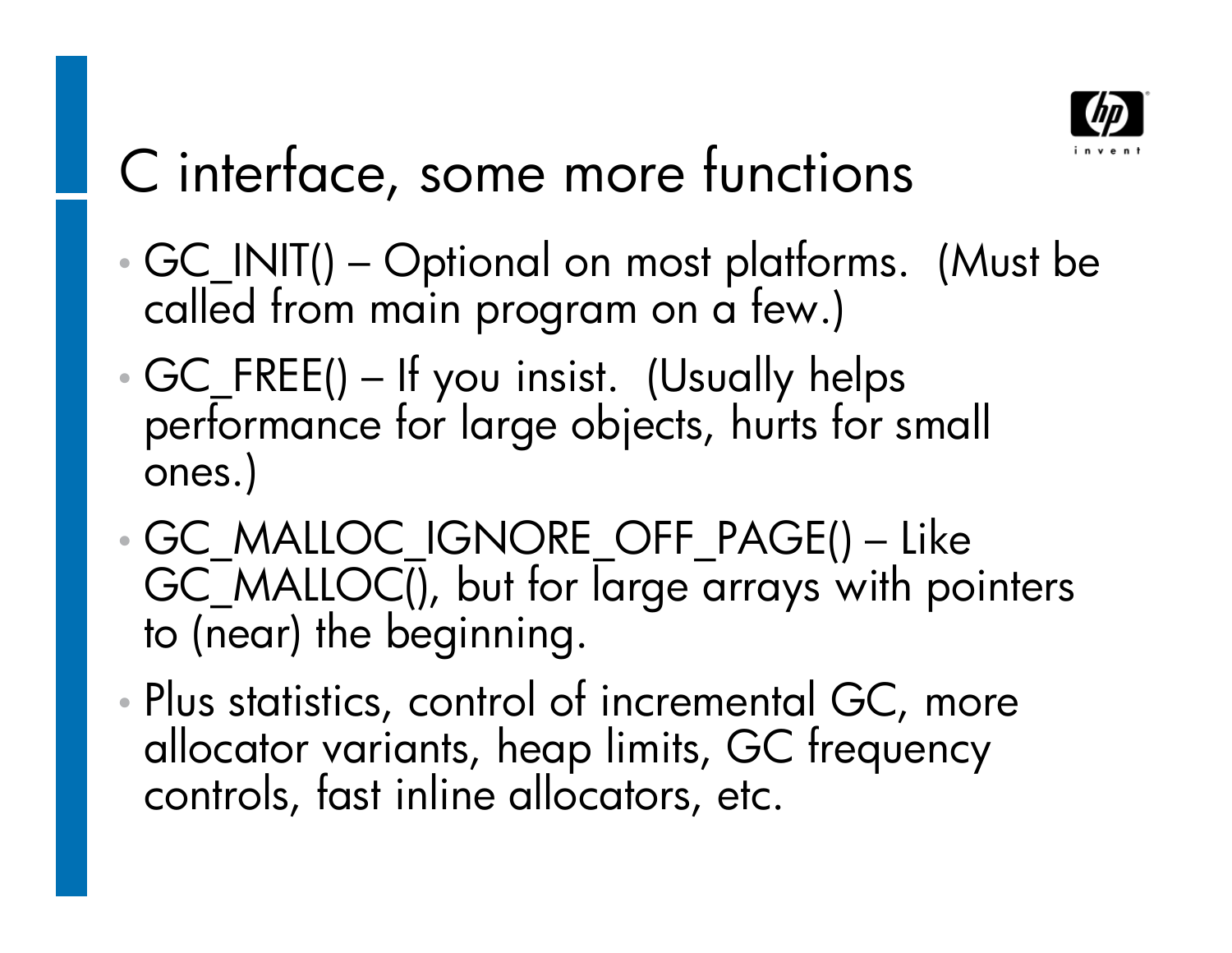

# $C++$  interface

- "gc\_cpp.h" provides a base class gc:
	- Overrides new to be GC\_MALLOC for subclasses of gc.
	- Overrides ::new to be GC\_MALLOC\_UNCOLLECTABLE.
	- Provide gc\_cleanup class which registers destructor as finalizer.
	- Built by Detlefs, Hull, based on Ellis, Detlefs work.
	- ...
- "gc\_allocator.h" defines STL allocators:
	- gc\_allocator
	- traceable\_allocator
- Particularly gc\_cpp.h is annoyingly brittle.
	- Perhaps more so than some of the gross hacks we'll hint at later.
	- Replacing global operator new seems problematic for many compilers.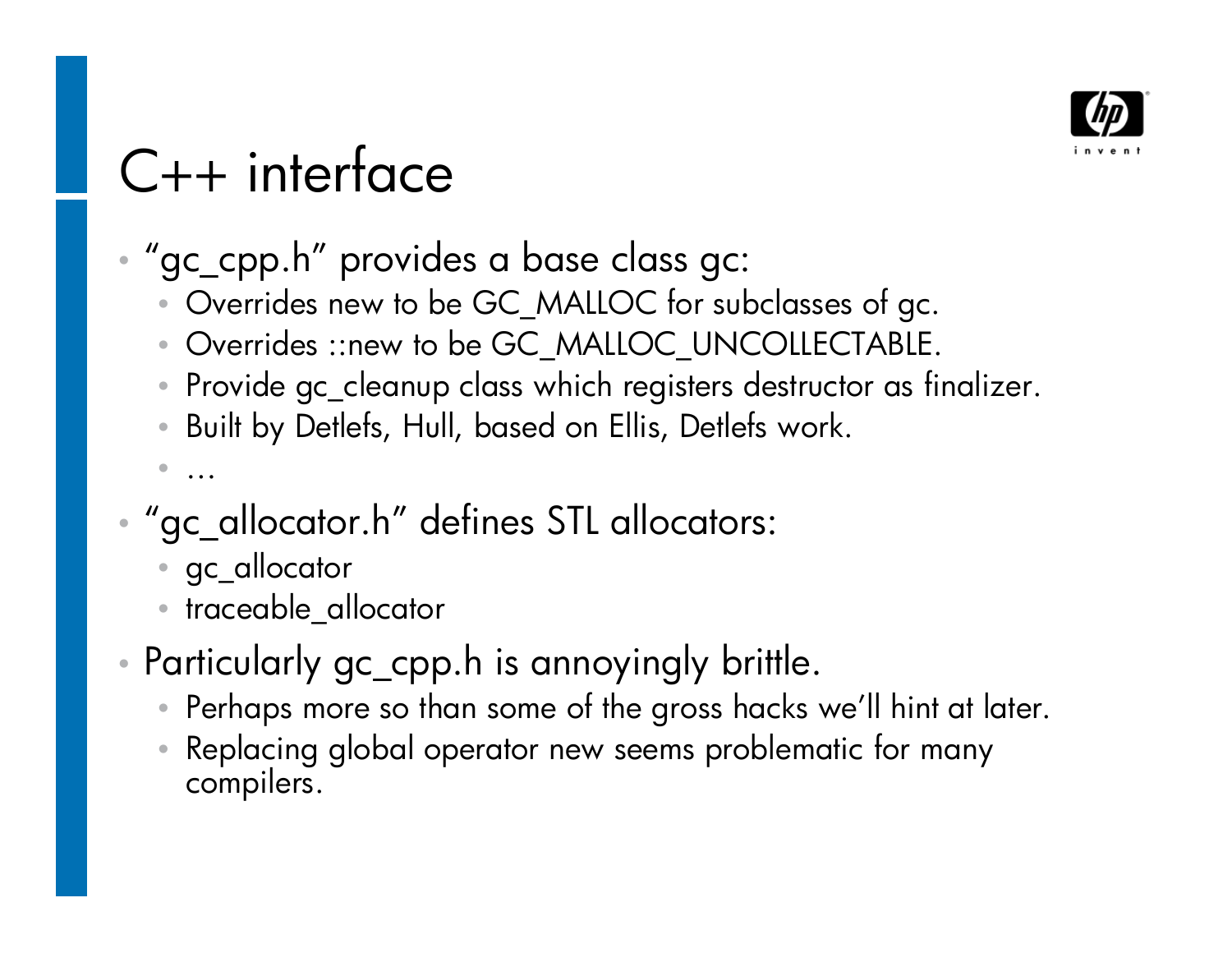

#### Environment variables

- Collector can be influenced by various environment variables:
	- GC INITIAL HEAP SIZE
	- GC MAXIMUM HEAP SIZE
	- GC\_PRINT\_STATS
	- GC\_DUMP\_REGULARLY
	- GC\_ENABLE\_INCREMENTAL (caution!)
	- GC\_PAUSE\_TIME\_TARGET
	- GC\_DONT\_GC

• ...

- GC IGNORE\_GCJ\_INFO ignore compiler-provided pointer location information.
- GC\_MARKERS Set the number of GC threads (where supported).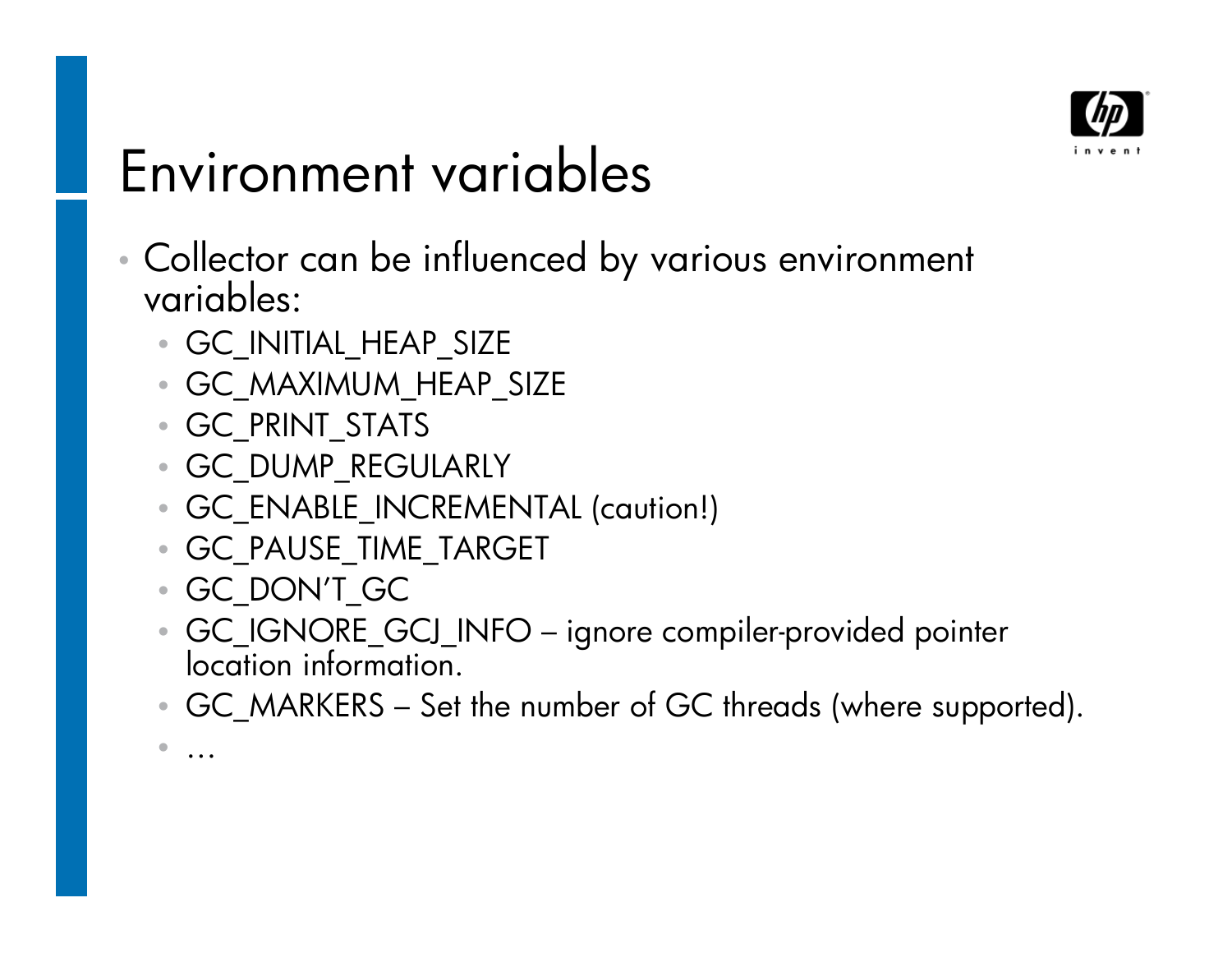

#### How does it work?

Occasionally (when we run out of memory?):

- Mark all objects referenced directly by pointer variables (roots)
- Repeatedly:
	- Mark objects directly reachable from newly marked objects.
- Finally identify unmarked objects (sweep)
	- E.g. put them in free lists.
	- Reuse to satisfy allocation requests.
- Objects are not moved.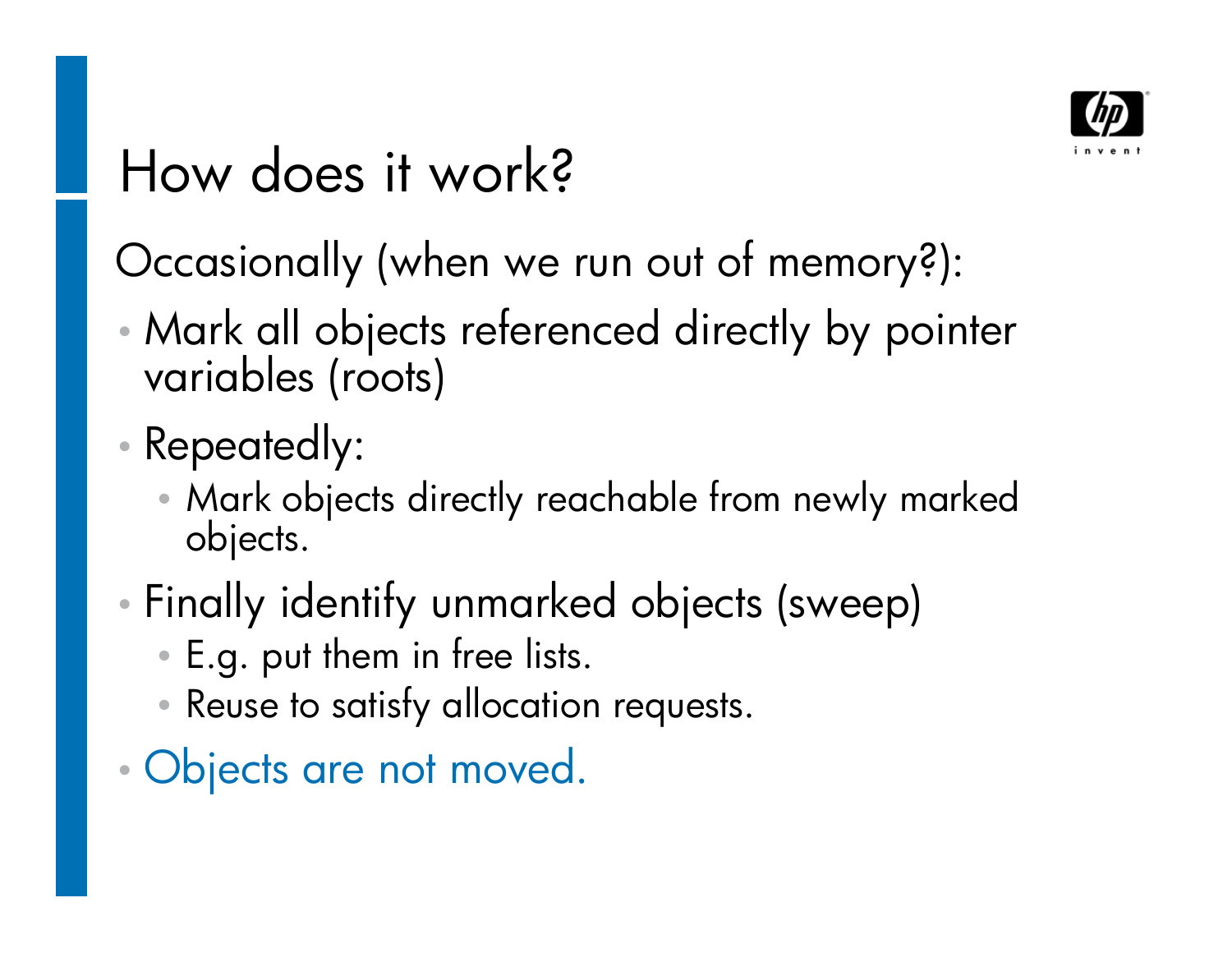

# Mark/sweep illustration



Stack w/ pointer variables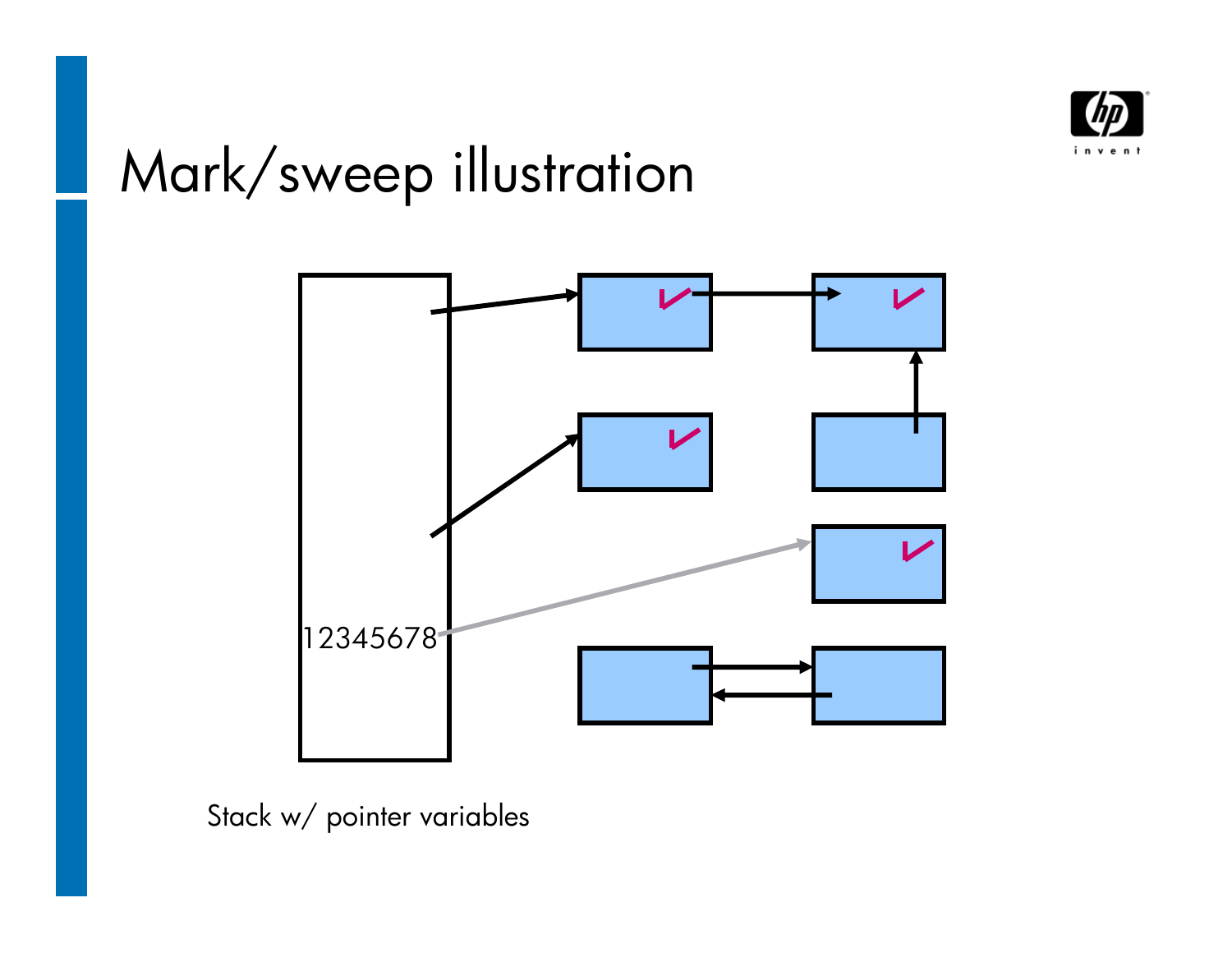

# Mark/sweep illustration (2)



Stack w/ pointer variables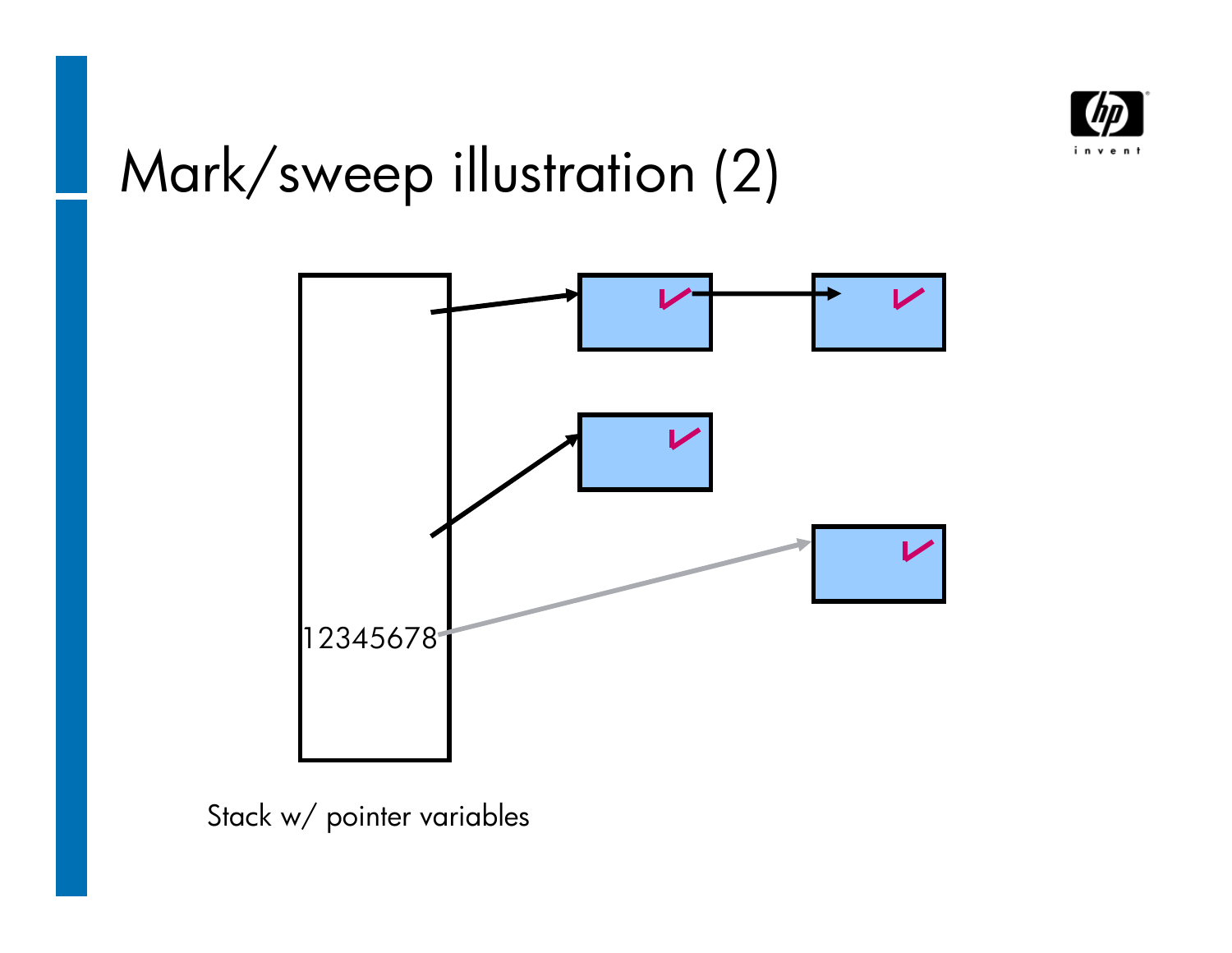

# Easy performance issue 1

- If heap is nearly full, we collect too frequently.
	- May collect once per allocation.
	- We look at all reachable objects each time  $\rightarrow$ expensive
- Solution:
	- Always make sure that heap is e.g. 1.5 times larger than necessary.
	- Each cycle, allocate *n*/3 bytes, trace 2*n*/3 bytes.
	- Trace 2 bytes per byte allocated.

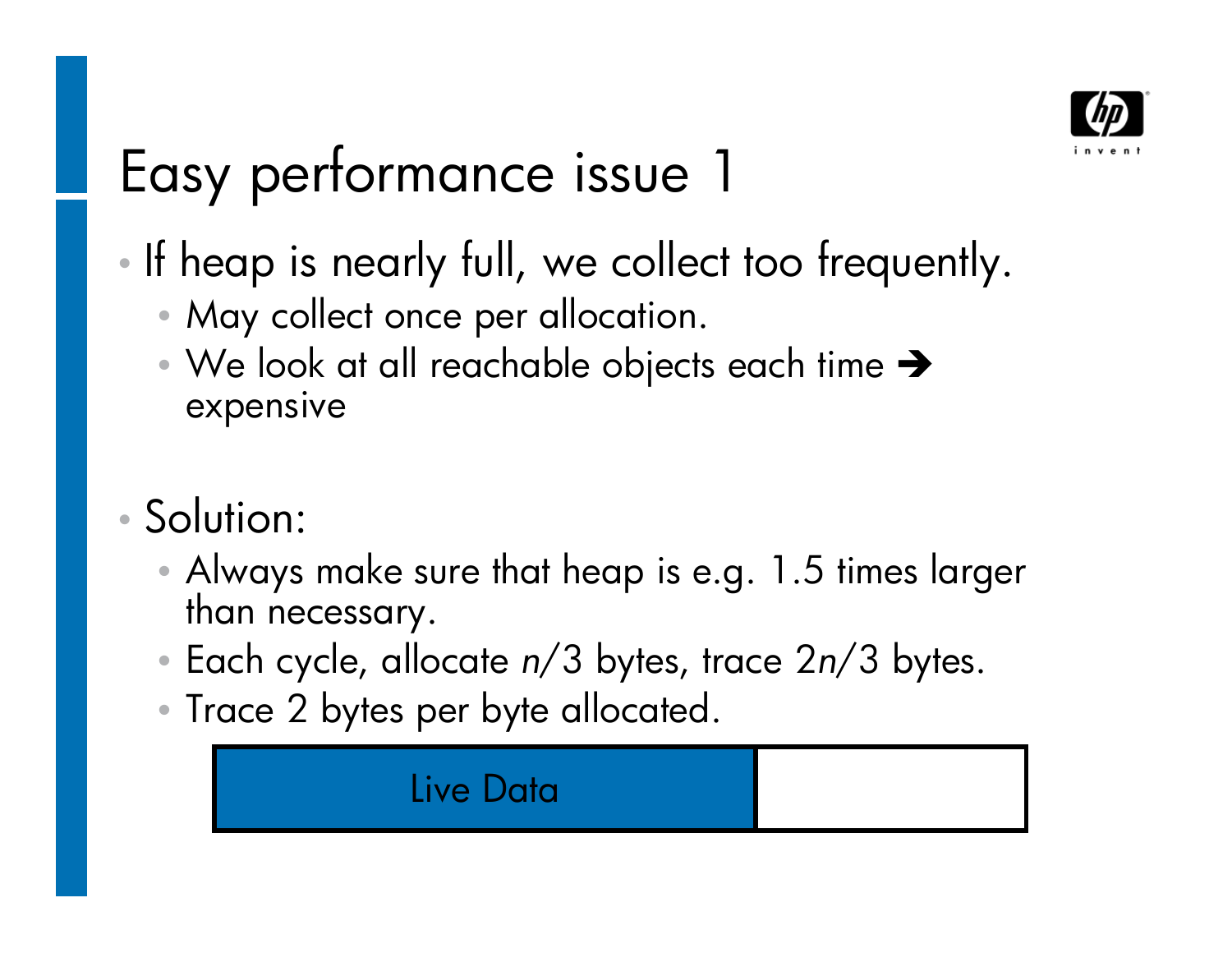

# Easy performance issue 2

- Performance is often dominated by memory accesses.
- Each reclaimed object is touched twice per cycle.
	- Once during sweep phase.
	- Once during allocation.
- Solution:
	- Sweep a little bit at a time before allocation.
	- Try to keep object in cache.
	- "Sweep phase" is a misnomer.
	- Imposes constraints on GC data structure.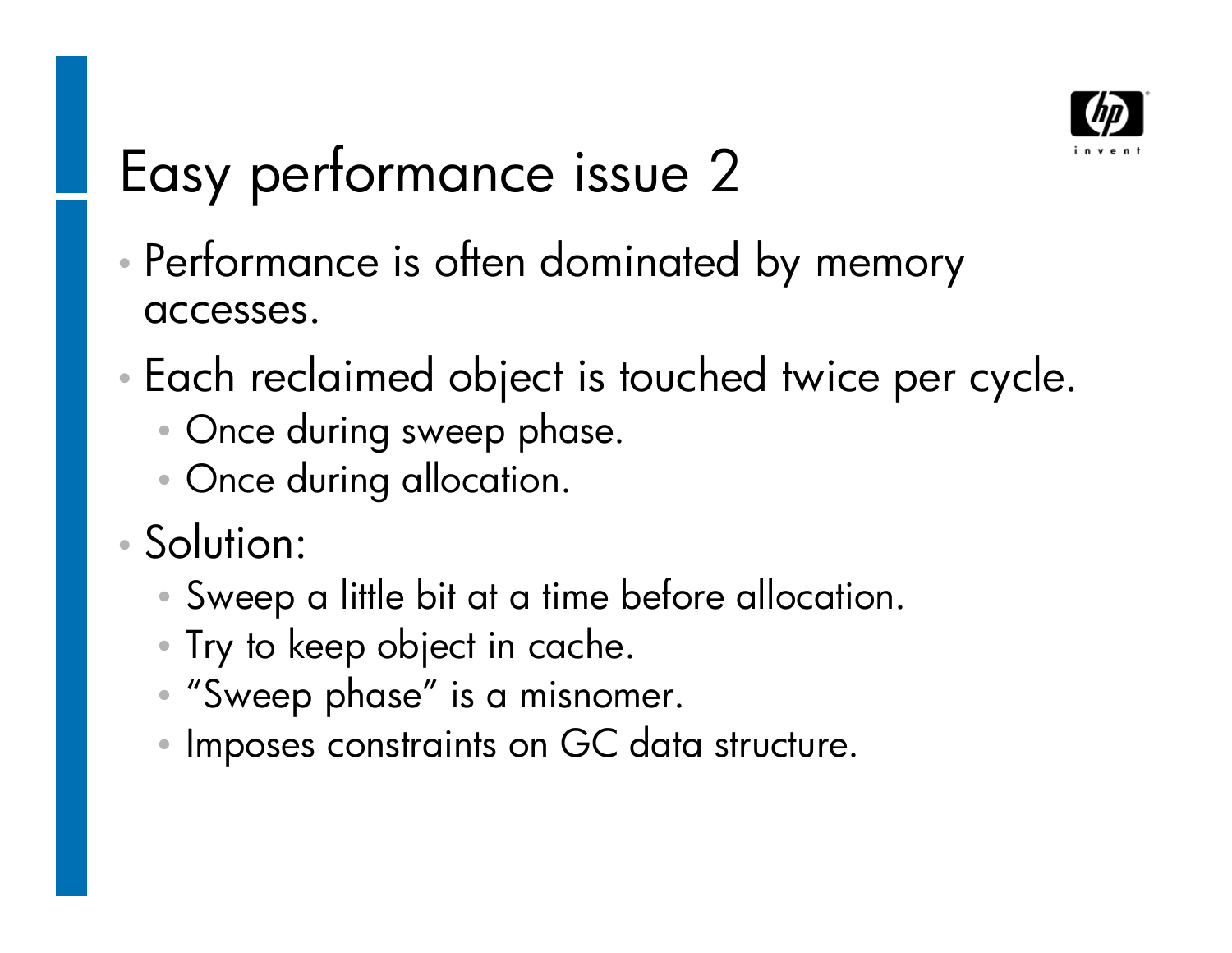

# Asymptotic Complexity of Mark-Sweep vs. Copying

- Conventional view:
	- Copying: O(live\_data\_size)
	- $\bullet$  M/S:
		- Mark: O(live\_data\_size)
		- Sweep: O(heap\_size)
		- Total: O(heap\_size)
	- M/S more expensive (if heap\_size >> live\_data\_size)

#### Alternate view:

- Sweep doesn't count; part of allocation.
- M/S can avoid touching pointer-free data (strings, bitmaps)
- M/S: O(pointer\_containing\_data)
- Copying more expensive
	- (if pointer\_containing\_data << live\_data\_size)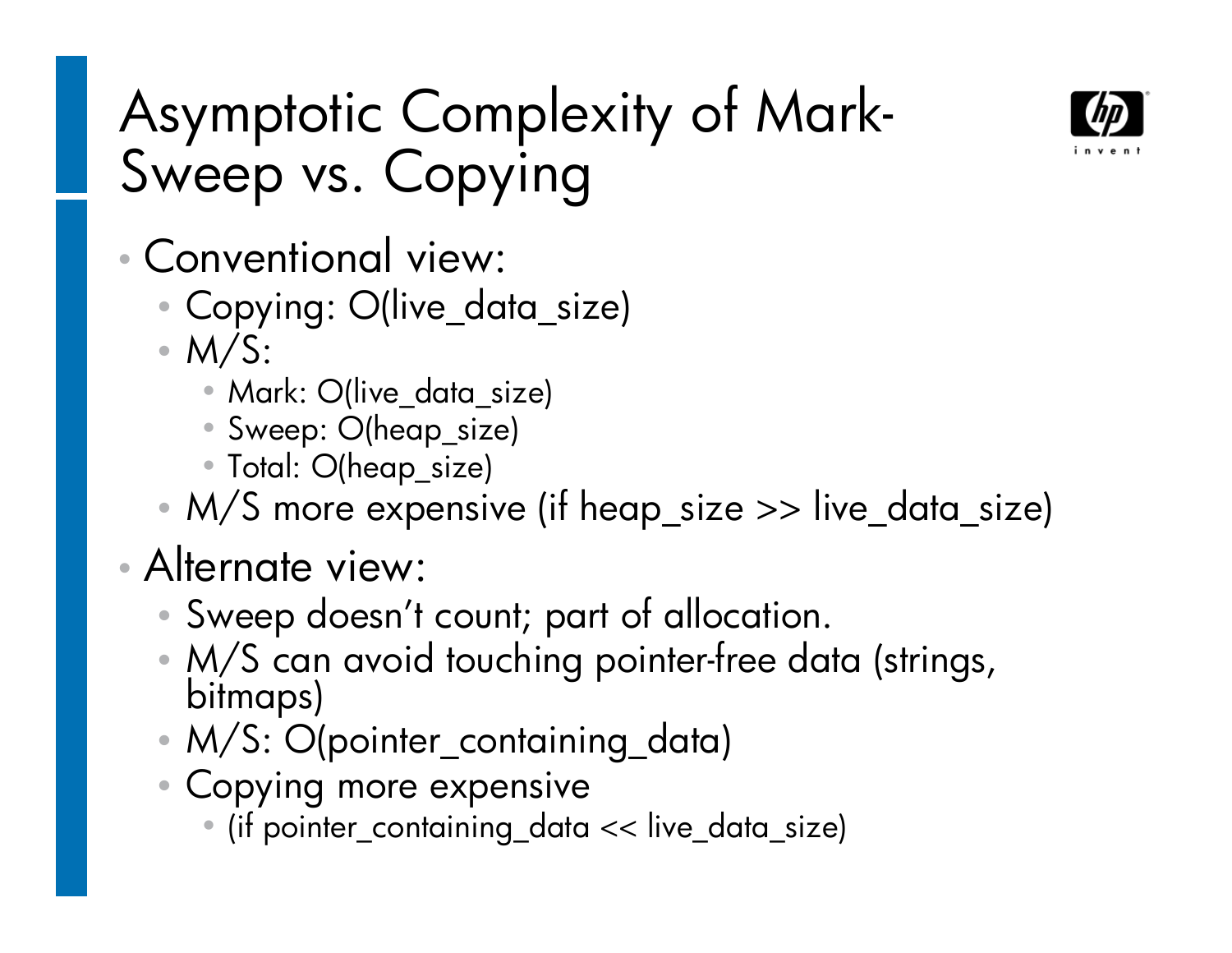

# Implementation details overview

- General design issues:
	- The underlying allocator.
	- Pointer validity checks and mark bits.
	- Partial pointer location information.
	- Locating potential roots.
	- Mark algorithm and stack overflow.
	- Thread support.
- Enhancements:
	- Black-listing of "false pointers"
	- Incremental/Concurrent/Generational GC.
	- Parallel marking.
	- Thread-local allocation.
	- Finalization.
	- Debug support.

Blue items specific To **Conservative** GC.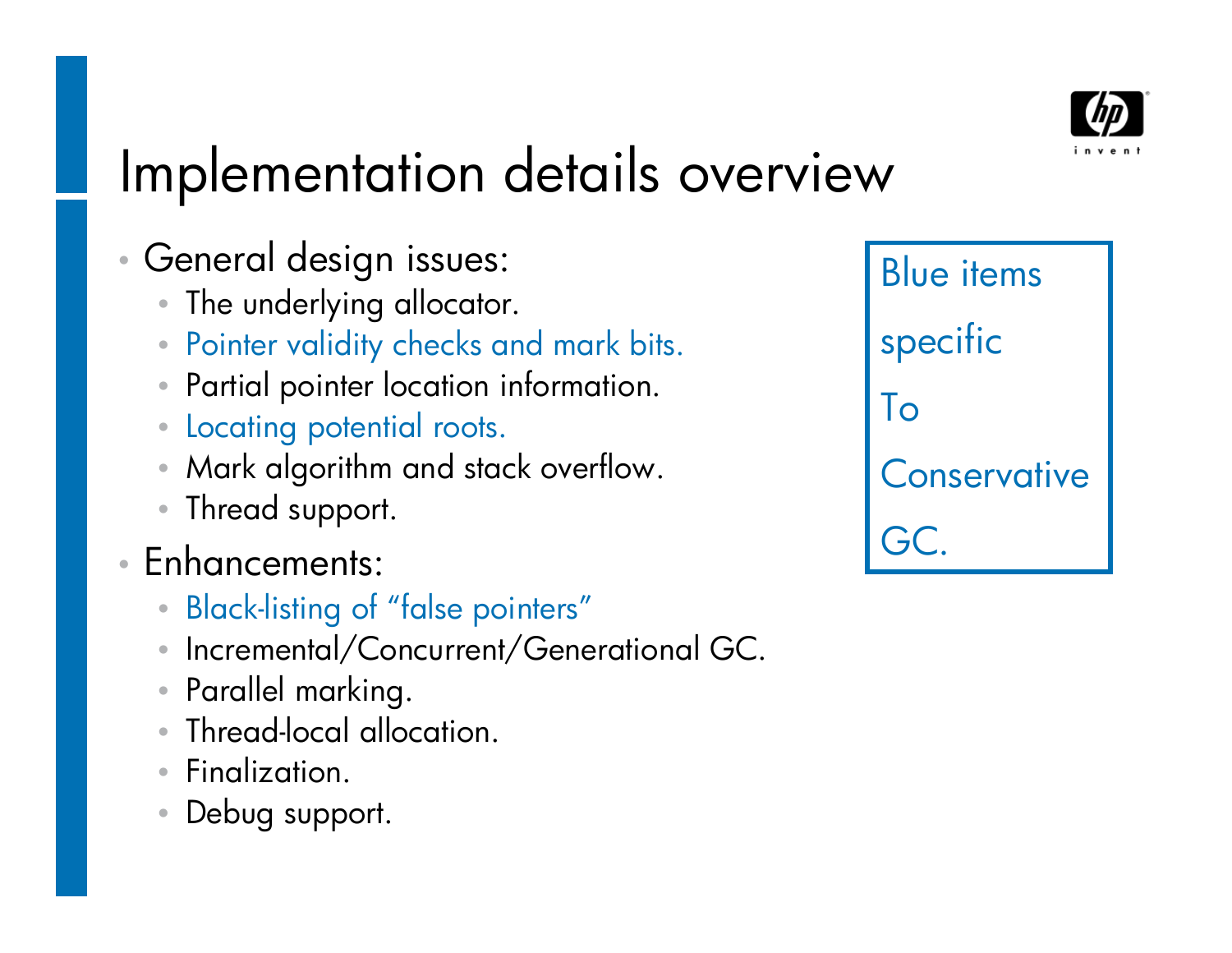

# Allocator design

- Segregate objects by size, pointer contents...
- Each "page" contains objects of a single size.
- Separate free lists for each small object size.
- Large object allocator for pages, large objects.
- Characteristics:
	- No per object space overhead (except mark bits)
	- Small object fragmentation overhead factor:
		- $\bullet$  < #size classes =  $O(log(largest_sz/smallest_sz))$
		- Asymptotically optimal (Robson 71)
	- Fast allocation.
	- Partial sweeps are possible.
	- Can avoid touching pointer-free pages.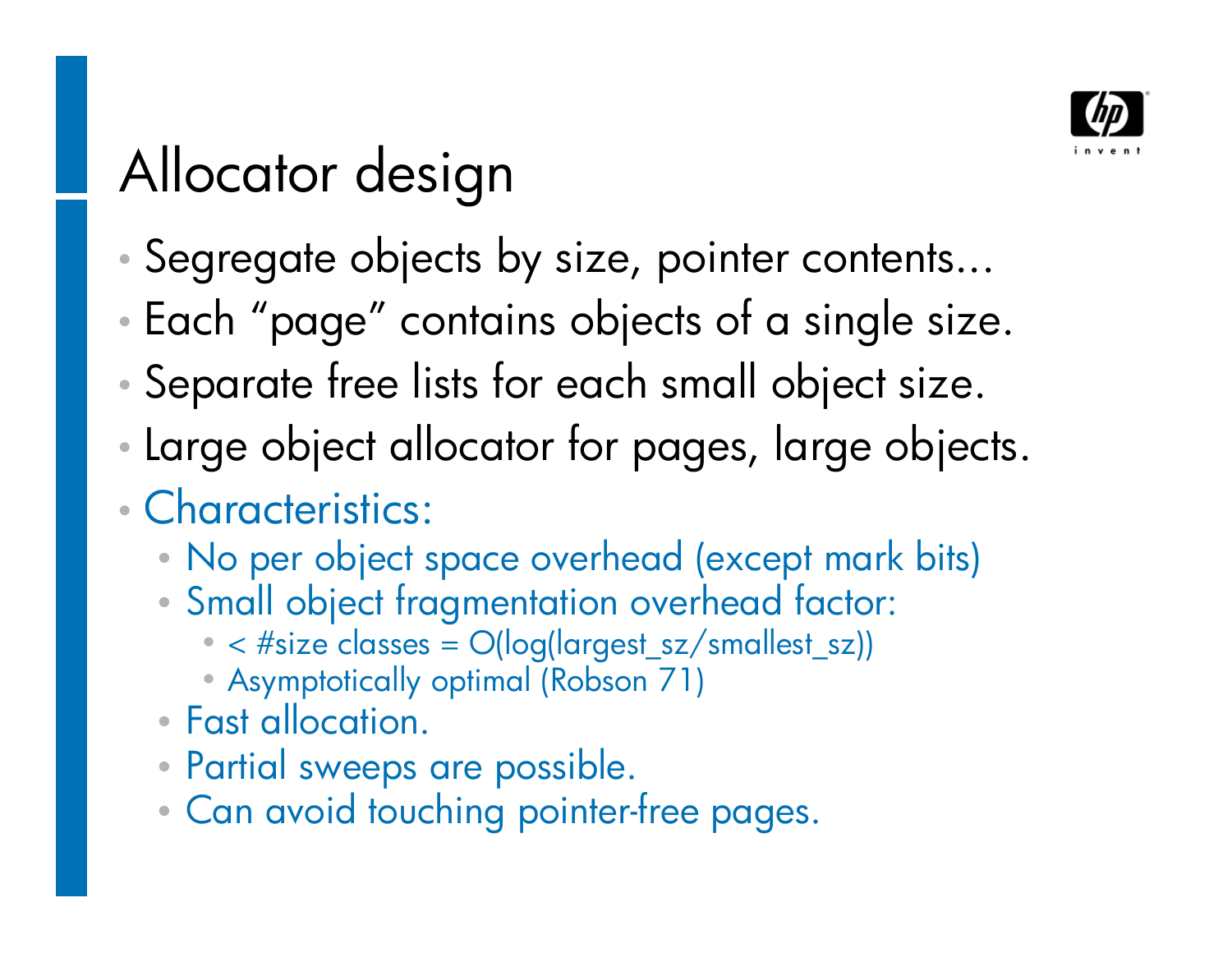

# Heap layout

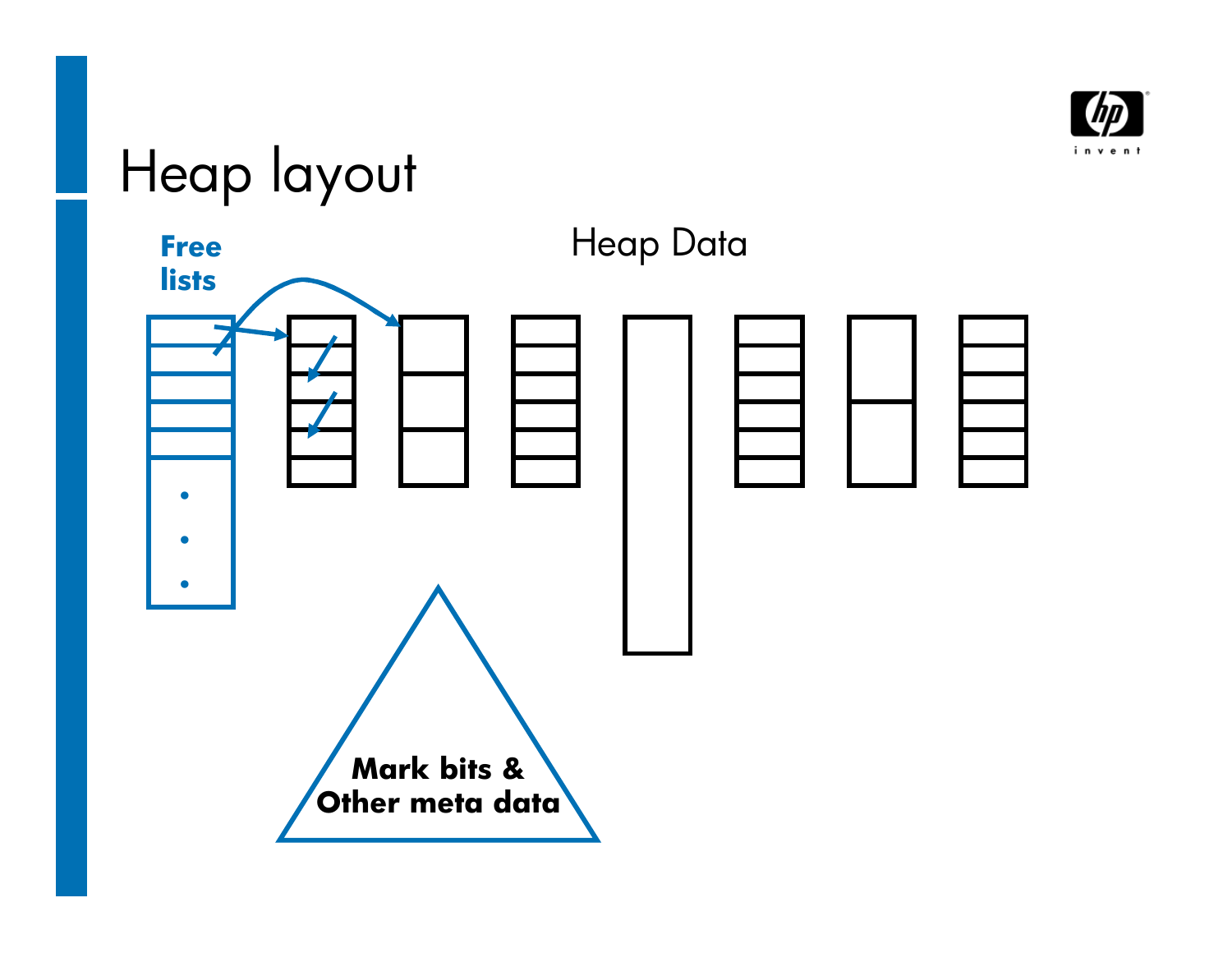

## Meta-data

- Need mark bit for each object.
- Information for pointer validity & object size, etc.
- Support discontiguous heaps
- Options for mark bits:
	- In object:
		- Objects: must be aligned.
		- Stealing a bit may require a word.
	- At beginning of each block:
		- All mark bits are mapped to few cache lines.
		- Must touch pages with pointer-free objects.
	- In separate data structure.
		- More instructions for each access.
		- Pointer-free pages are not touched, fewer cache issues.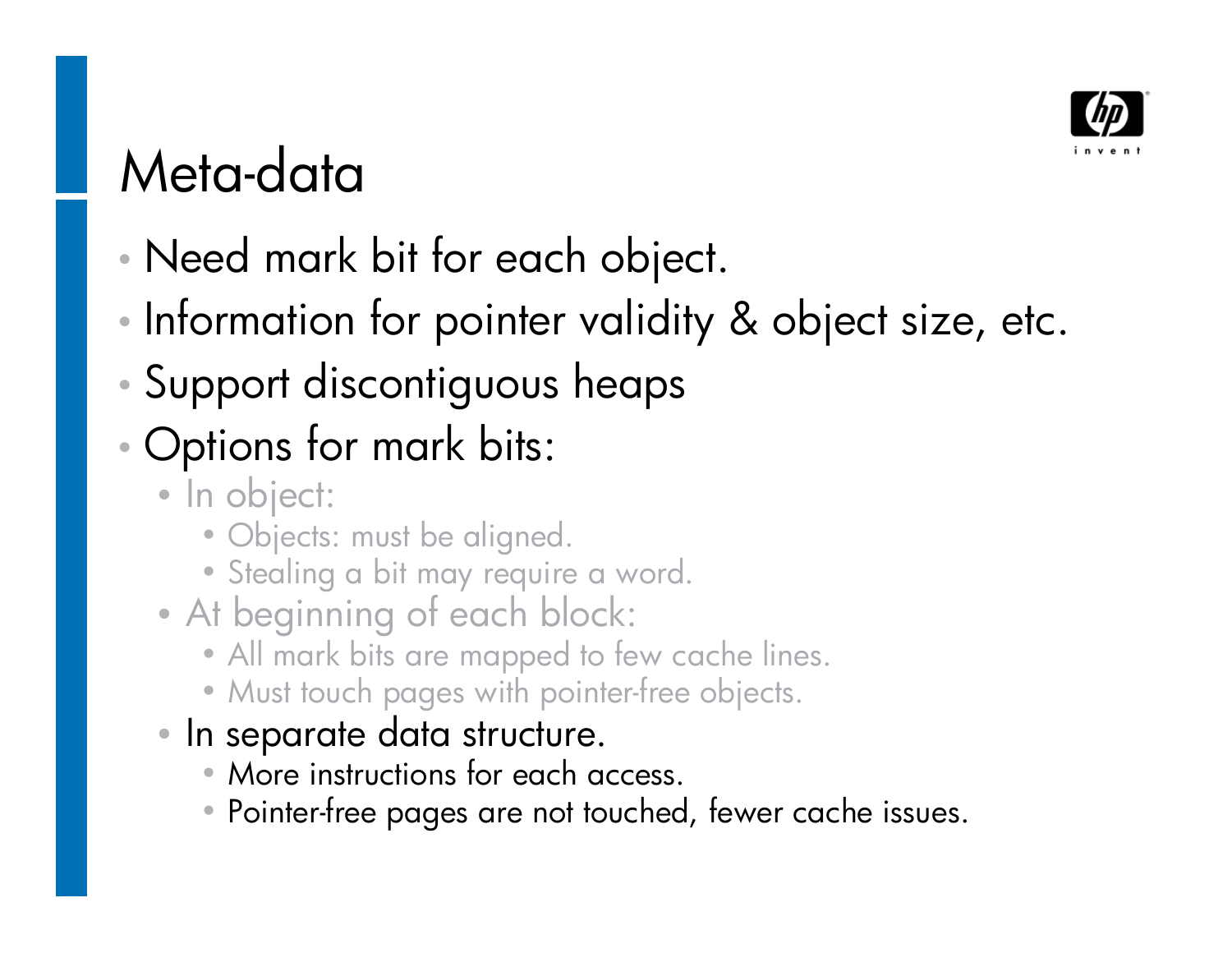

#### Meta-data lookup

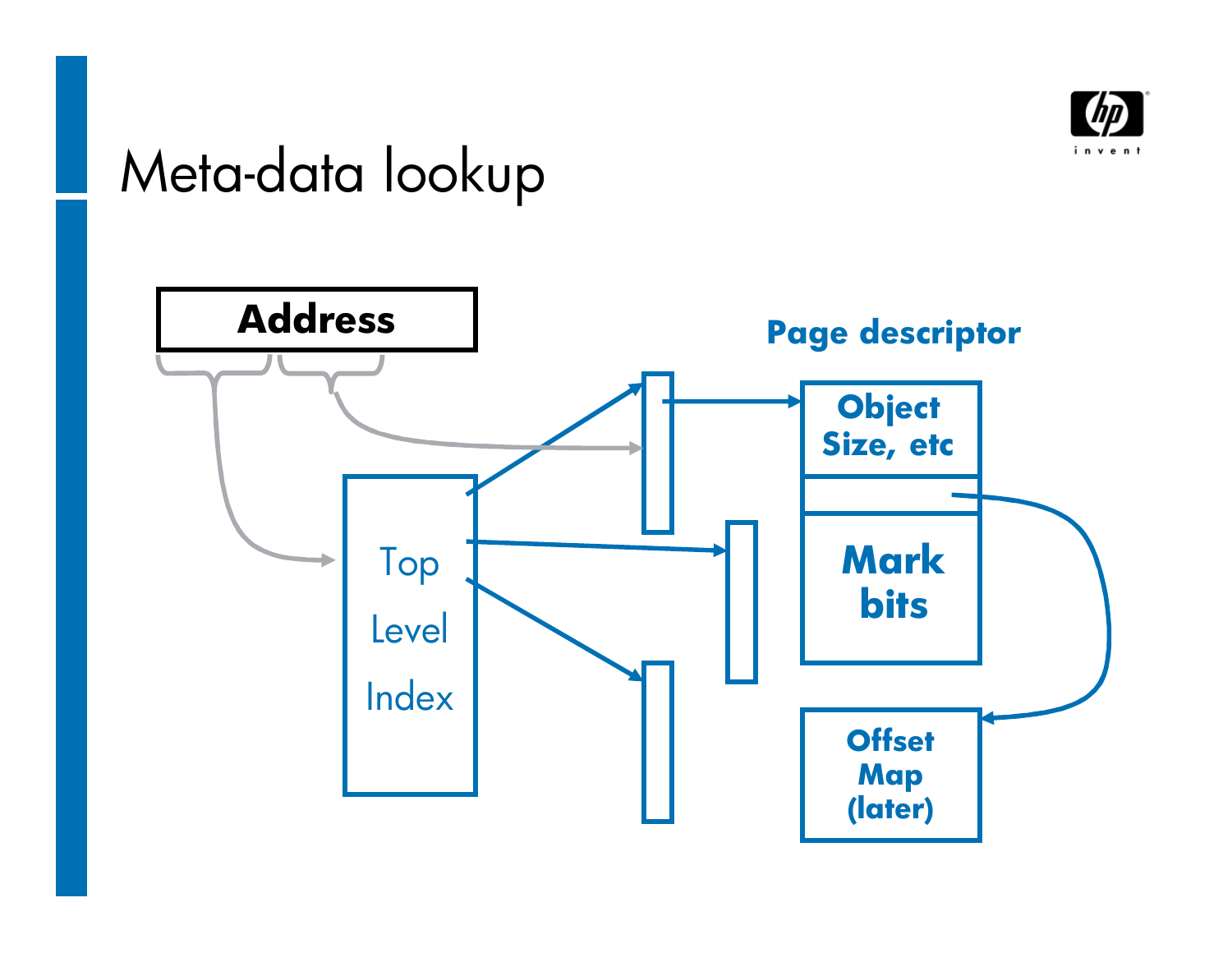

# Pointer validity check

- Get page descriptor. Valid heap page?
	- About three memory references.
		- Simple top level hashing scheme for 64-bit addresses.
	- Two with a small cache.
- If not first page of object, adjust.
- Valid offset in valid object?
	- Remainder computation on offset in page gives object start.
	- Remainder can be looked up in table of "valid offsets".
	- Allows pointers to only certain offsets in object to be considered valid. Check is constant time.
	- Small constant number of memory references.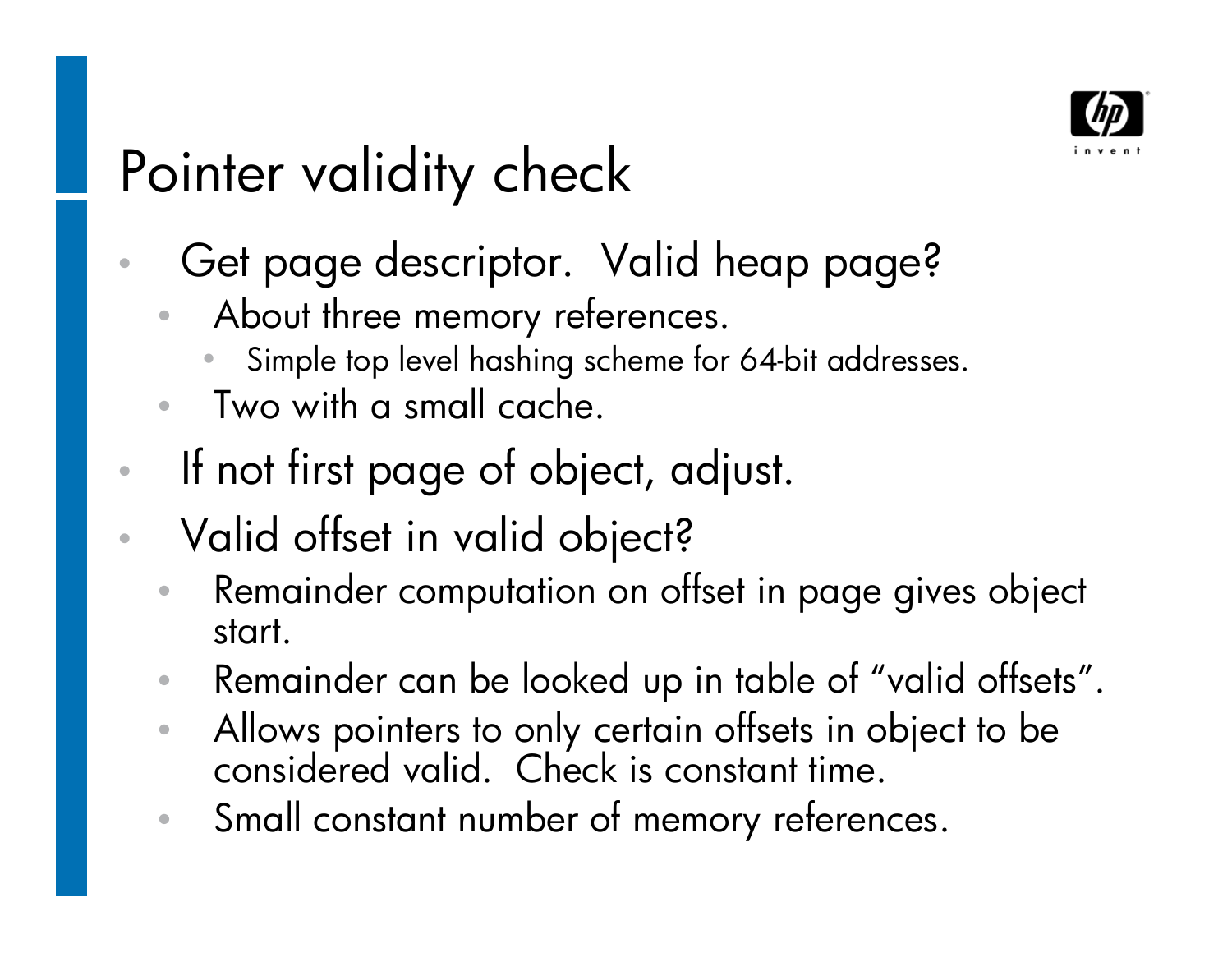#### Partial pointer location (type) information.



- It's often easy to determine location of pointers in heap objects (e.g. gcj (Java), Mono (.Net)).
- Collector provides different allocation calls to communicate this.
- Objects are segregated both by size and "kind".
- Each kind has associated object descriptor:
	- First n fields are pointers.
	- 30- or 62-bit bitmap identifies pointer locations.
	- Client specified mark procedure.
	- Indirect: descriptor is in object or vtable.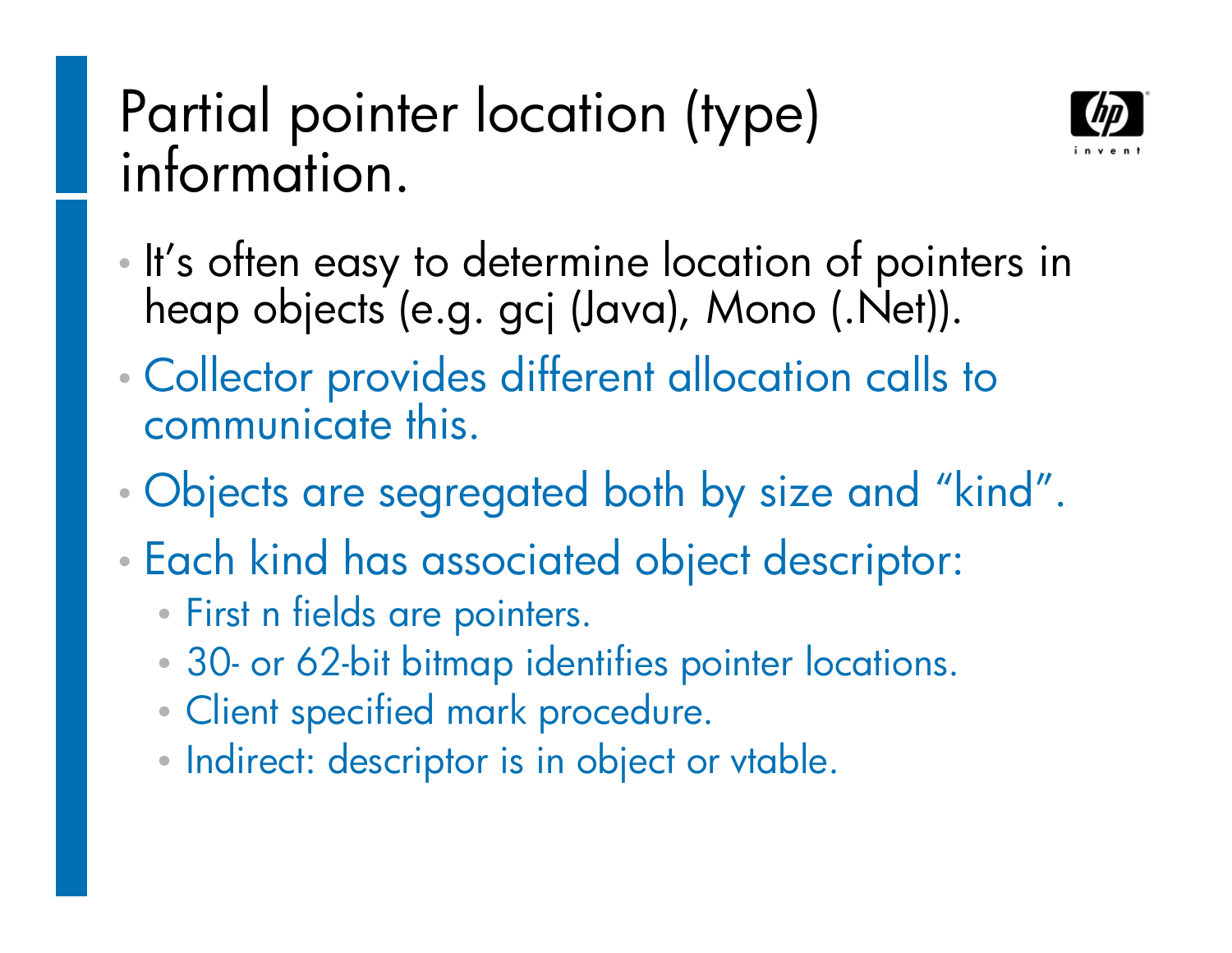

#### Locating roots

- By default roots consist of:
	- Registers
	- Runtime stack(s)
	- Statically allocated data regions
		- Main program + dynamic libraries
- How do we get their contents/location?
	- Registers: abuse setjmp, \_\_builtin\_unwind\_init, ...
	- Runtime stack(s): you don't really want to know.
		- Need consistent caller-save reg. snapshot
	- Static data segments: you don't want to know that either.
	- *Very* platform dependent
		- But you only have to do it once per platform.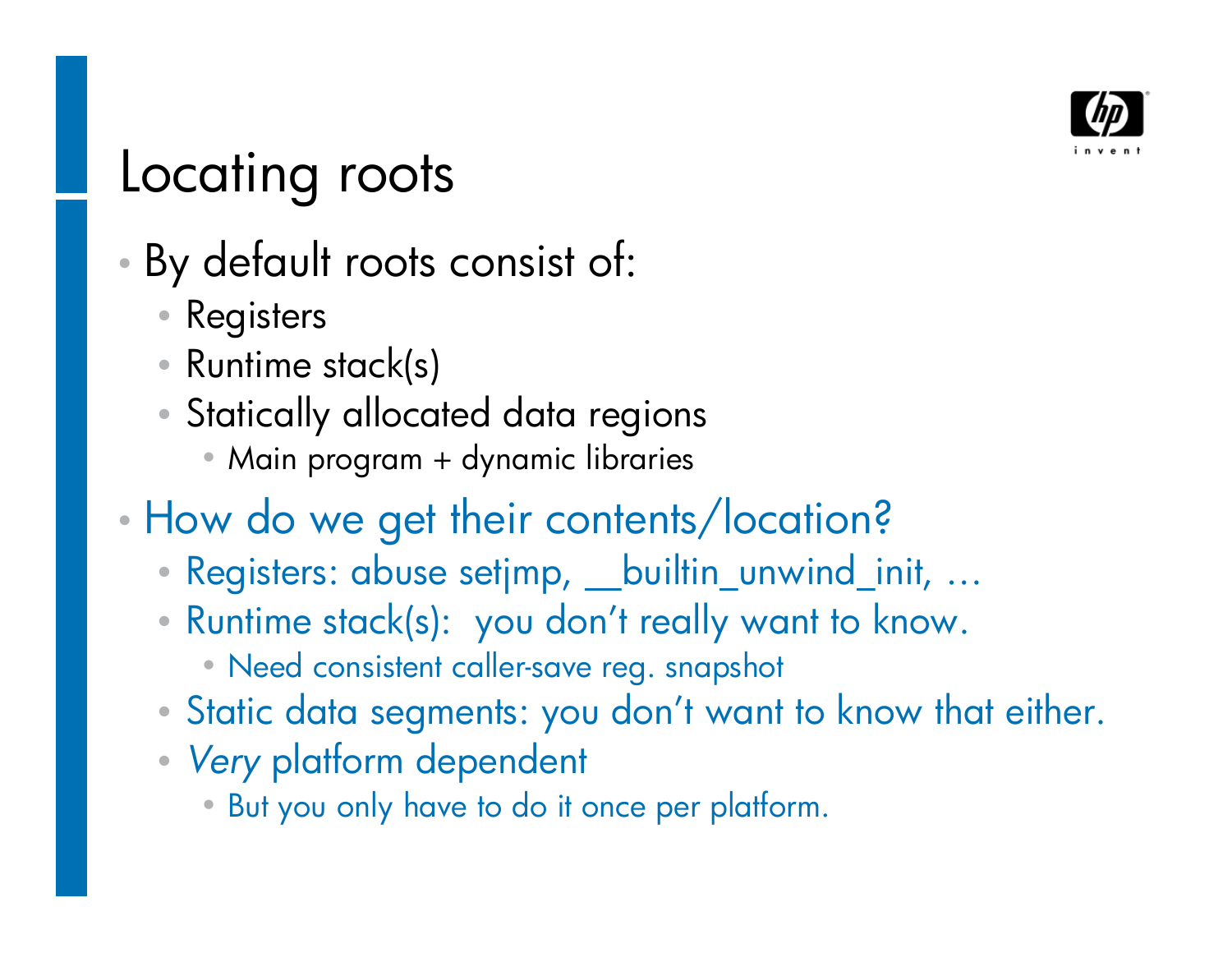

# Basic mark algorithm

Maintain explicit mark stack of pairs:

#### **address descriptor**

- Initially:
	- For each individual root, push object.
	- For each root range, push range.
- Then repeatedly:
	- Pop (addr, descr) pair from stack.
	- For each possible pointer in memory described by pair:
		- Check pointer validity. If valid and unmarked:
		- Set mark bit for target. (Already have page descriptor.)
		- Push object address and descriptor (from page descriptor)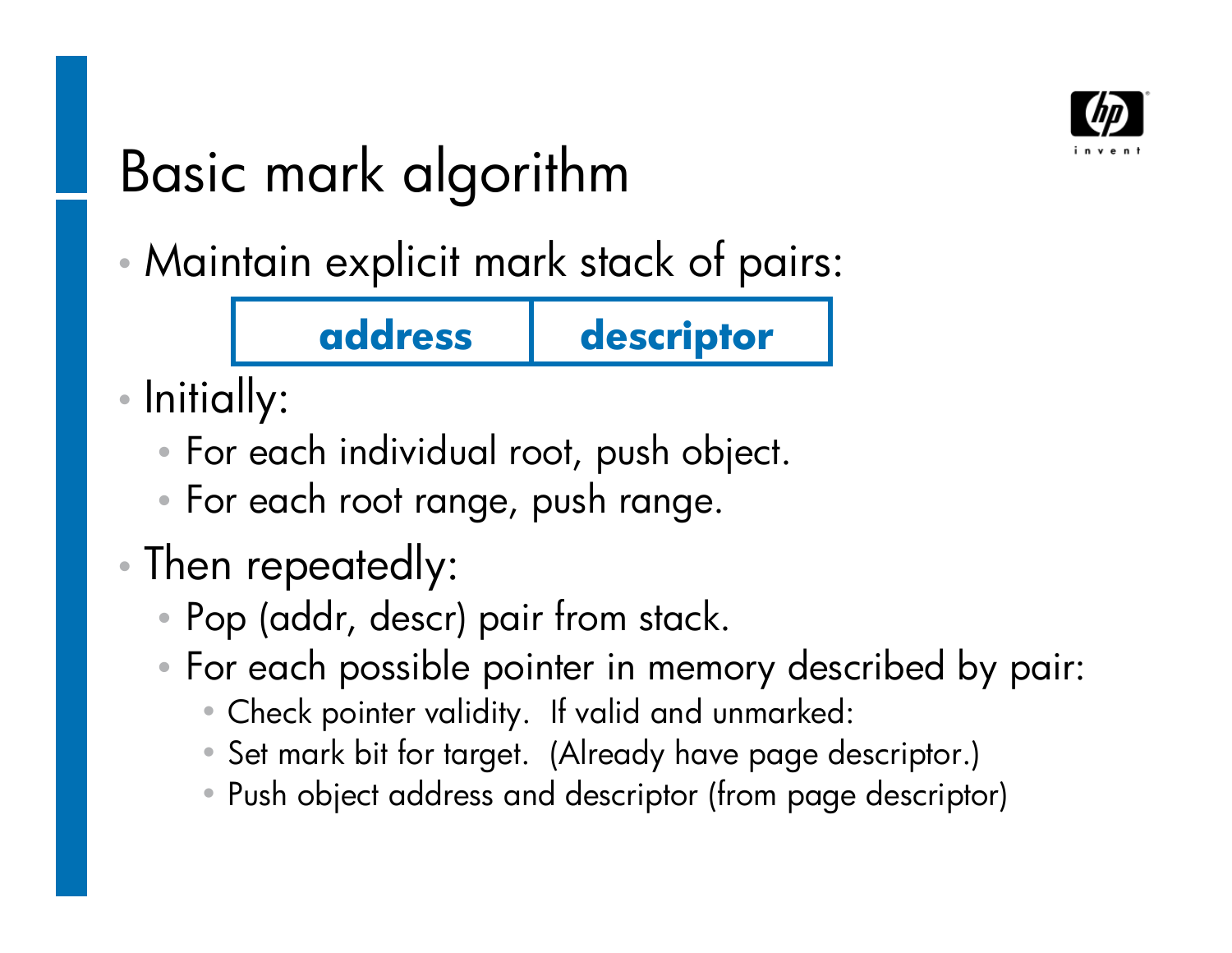

# Marker refinements

Tune as much as possible.

- This is where the GC spends its time.
- . It's the memory accesses that matter.
	- Prefetch object as we push its descriptor on stack.
	- May save 1/3 of mark time.
- Range check possible pointers for plausibility first. • Eliminates almost all non-pointers.
- Minor benefit from keeping cache of recently looked up block descriptors.
	- Probably more important for 64 bit platforms.
	- But uncached lookup is already fast.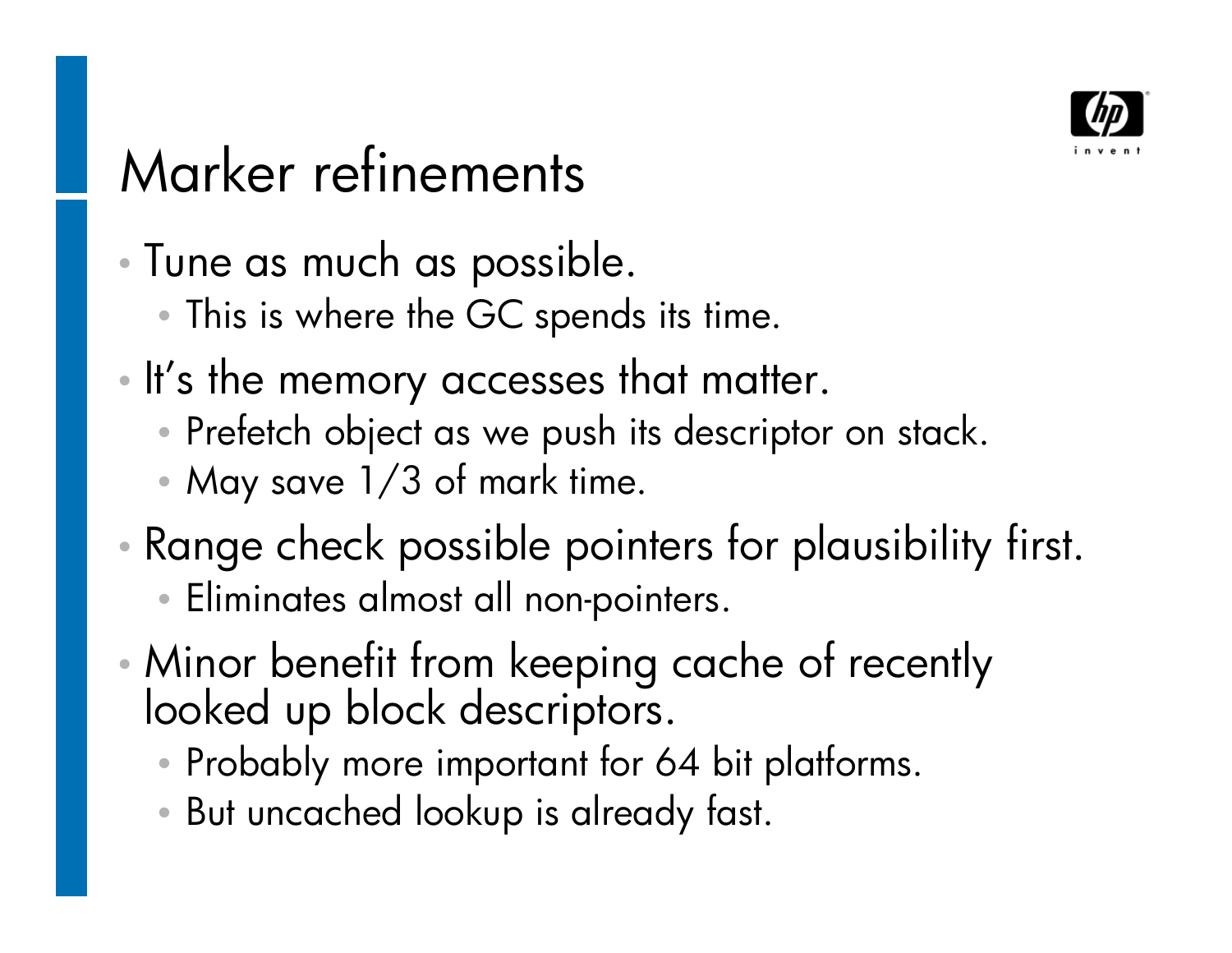

# The marker core (version pre-7.0)

- 1. Retrieve mark descriptor from stack.
- 2. (Possibly retrieve "indirect" descriptor from object.)
- 3. Look for pointers in object satisfying range check. Immediately prefetch at that address.
- 4. For each likely nested pointer, processing first one last:
	- **Look up header in cache (2 memory references).**
	- Get offset from beginning of block.
	- "Divide" by object size to get object start, and displacement in object.
	- If displacement is nonzero, check table for validity.
	- Check mark bit in header.
	- If not set, set it, get descriptor from block header, push entry on mark stack.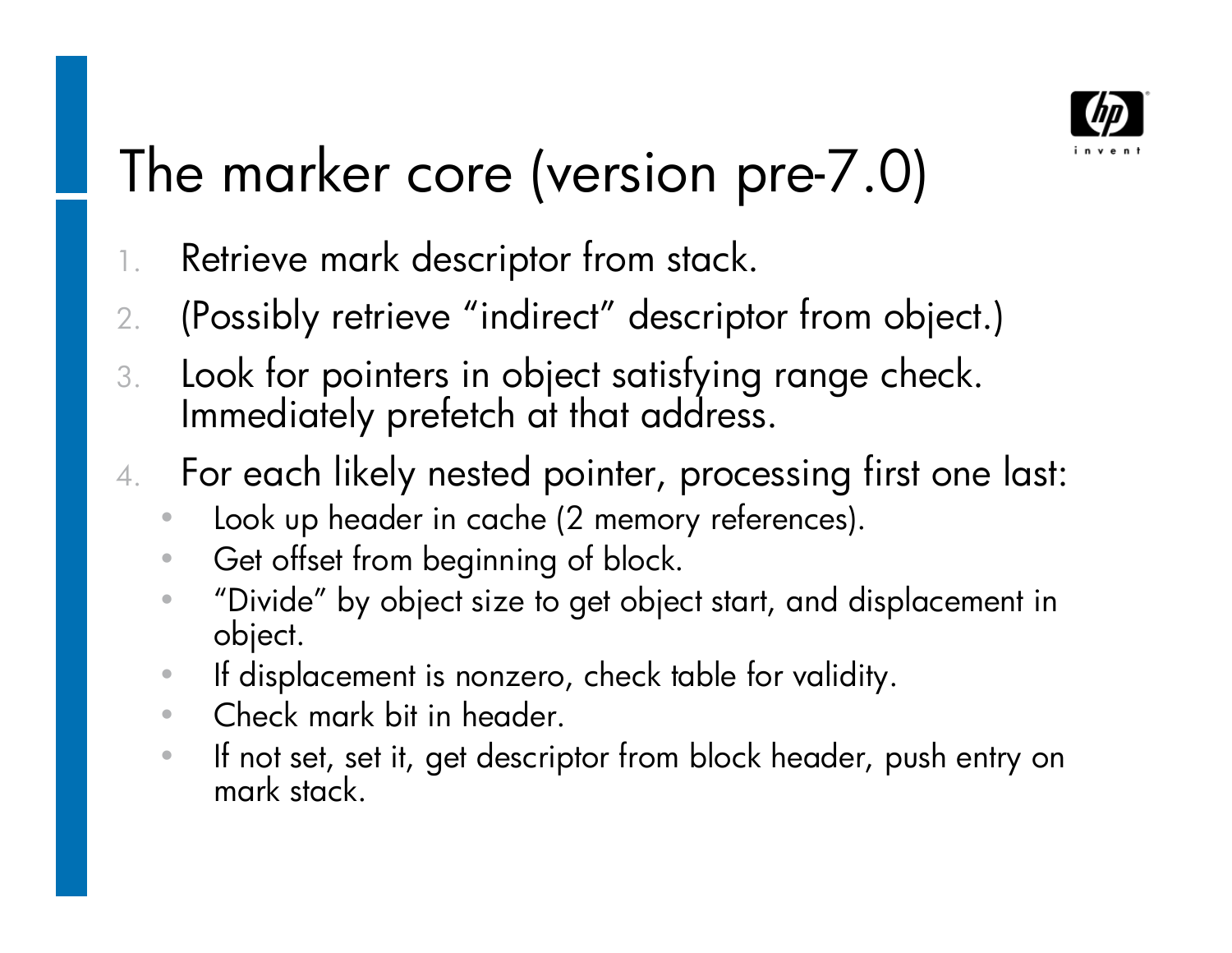## Marker performance: Why GC needs a fast multiplier.



- On toy benchmark, small objects., 1x1.4GHz Itanium
	- 500MB/sec (Peak mem. Bandwidth 6.4GB/sec.)
	- About 90 cycles/object. (L3 cache miss ~200cycles)
- About 260MB/sec, 180 cycles/object on a 2GHz Xeon.
- Cache misses matter a lot.
- Divisions are a problem.
	- Can easily multiply by reciprocal.
	- Integer multiply has around 15 cycles latency on IA64.
		- Similar on Pentium 4?
	- Very hard to hide latency.
	- Table lookup of remainder, mark bit per allocation granule (not object) wins (~20% on P4 Xeon).
- Could we do multiple header lookups & "divisions" at once to hide latency? Maybe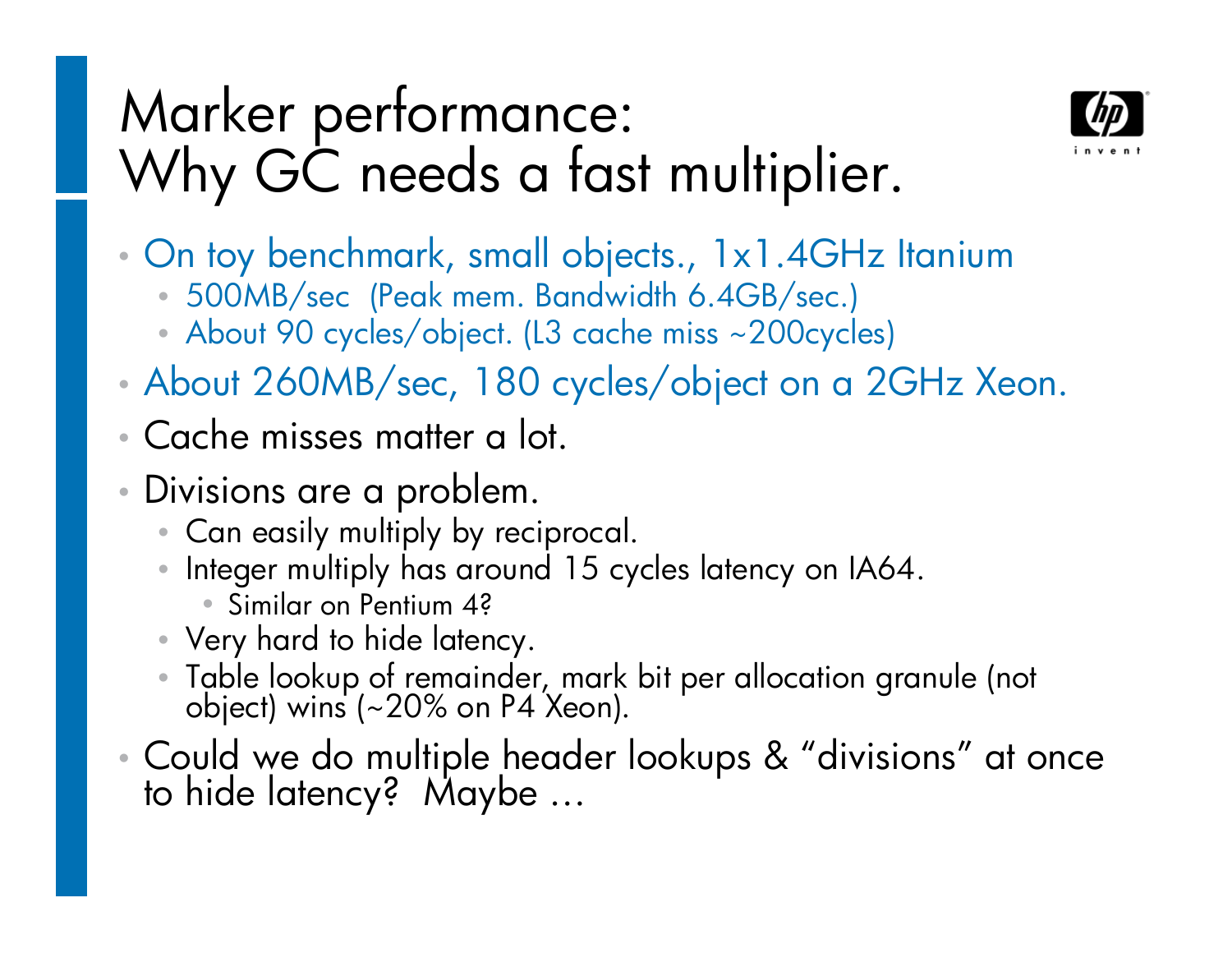

# What if the mark stack overflows?

- Likely as you approach memory limit.
- Programmers expect to be able to recover from running out-of-memory

... although it is almost never 100% reliable, GC or not.

- We
	- Drop part of stack.
	- Set "overflowed" flag.
- If flag is set at end of mark phase:
	- Rescan heap. Look for marked  $\rightarrow$  unmarked pointers.
	- Mark again from such targets.
	- Repeat if necessary.
	- Grow mark stack if possible.
- Never push large number of entries without setting a mark bit.
	- Ensures forward progress.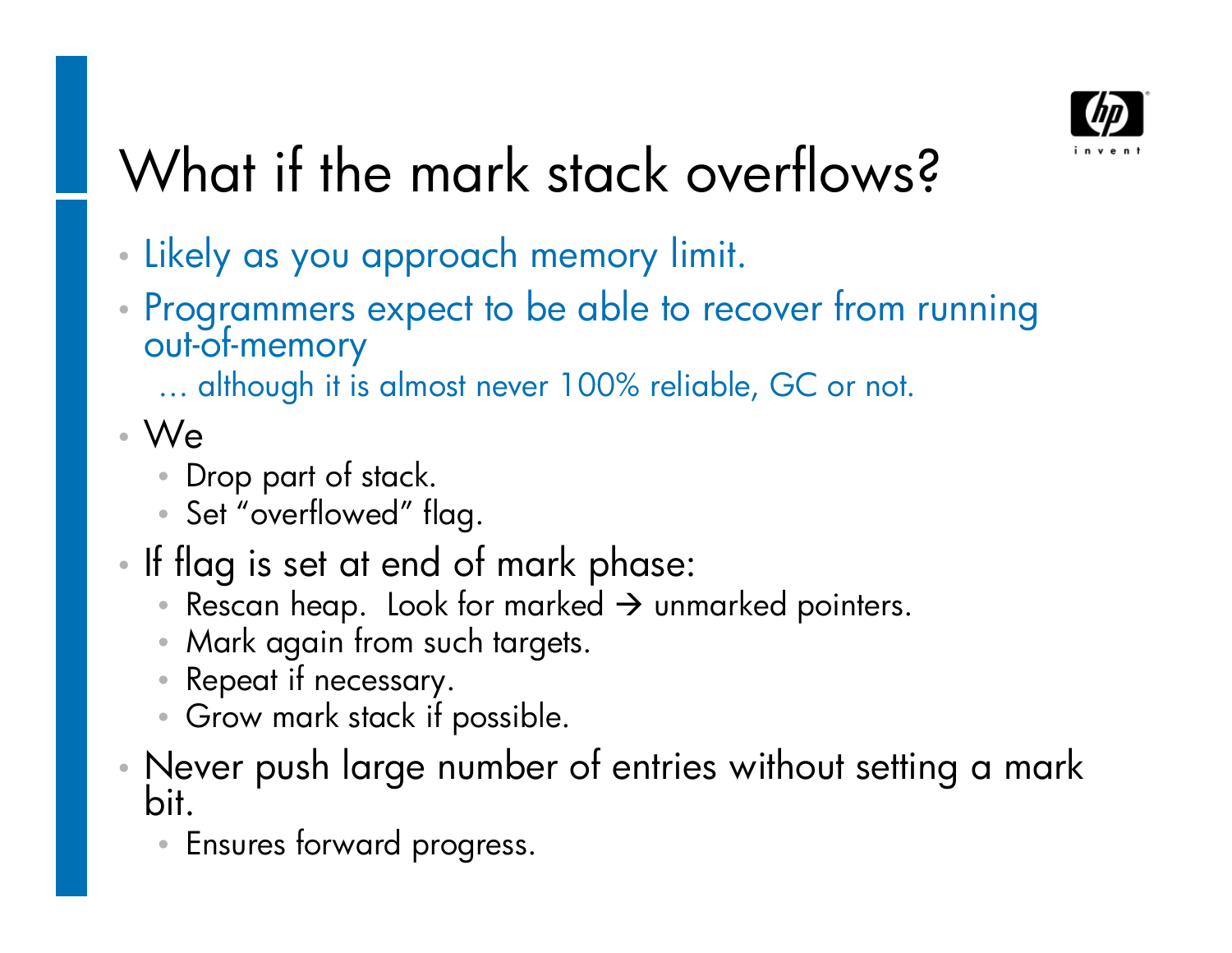

# The "sweep phase"

- Sweep large objects and completely empty pages eagerly.
- Completely empty pages are easily detectable and surprisingly common.
	- Effectively coalesces *some* small objects very cheaply.
- Sweep small object pages when we encounter an empty free list.
- Separate pages can be swept in parallel.
- Empirically, execution time is almost always dominated by marker.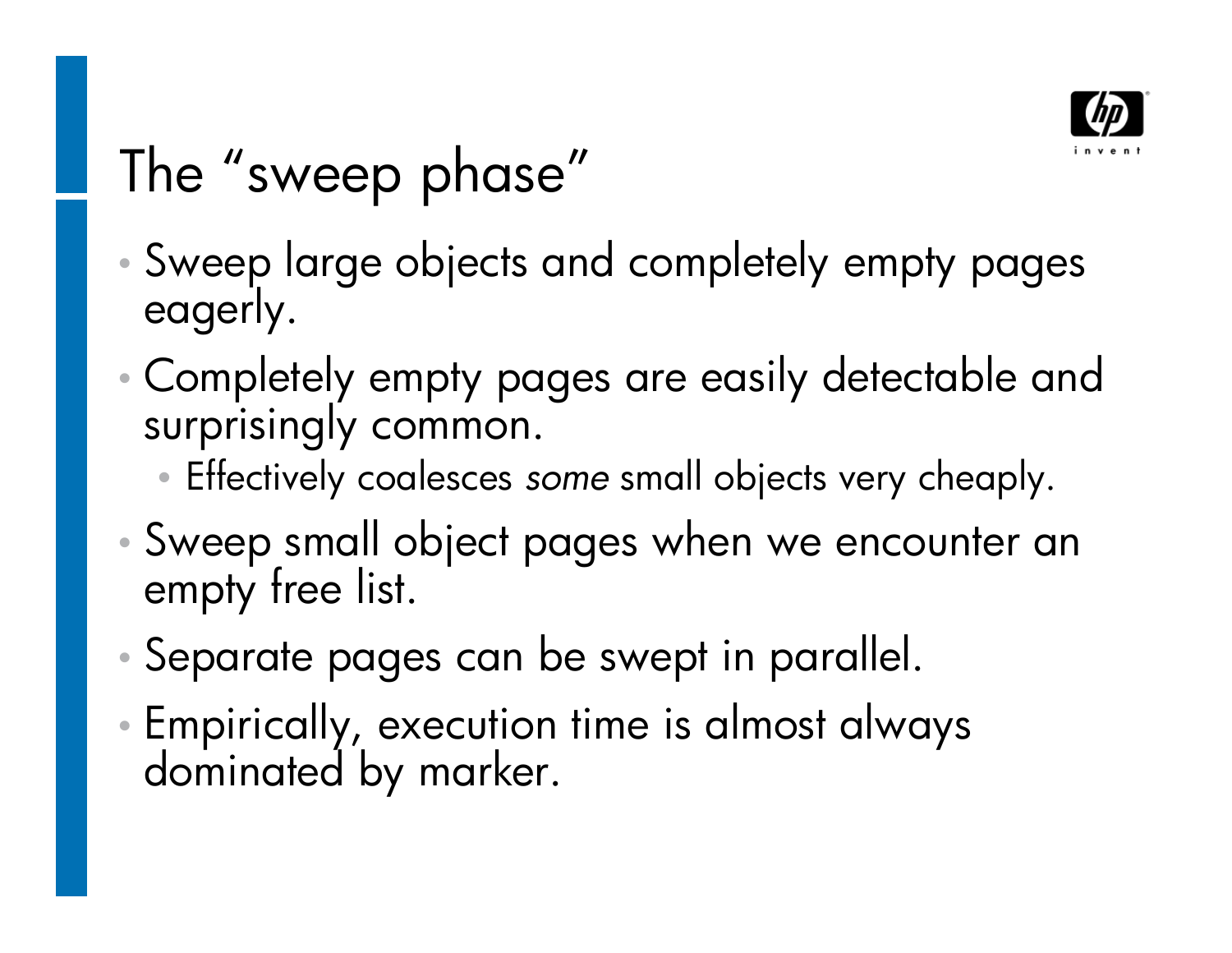

#### Thread support

 Uncontrolled concurrent mutation of data structures can cause objects to be overlooked by marker:





Results in reclaimed reachable objects.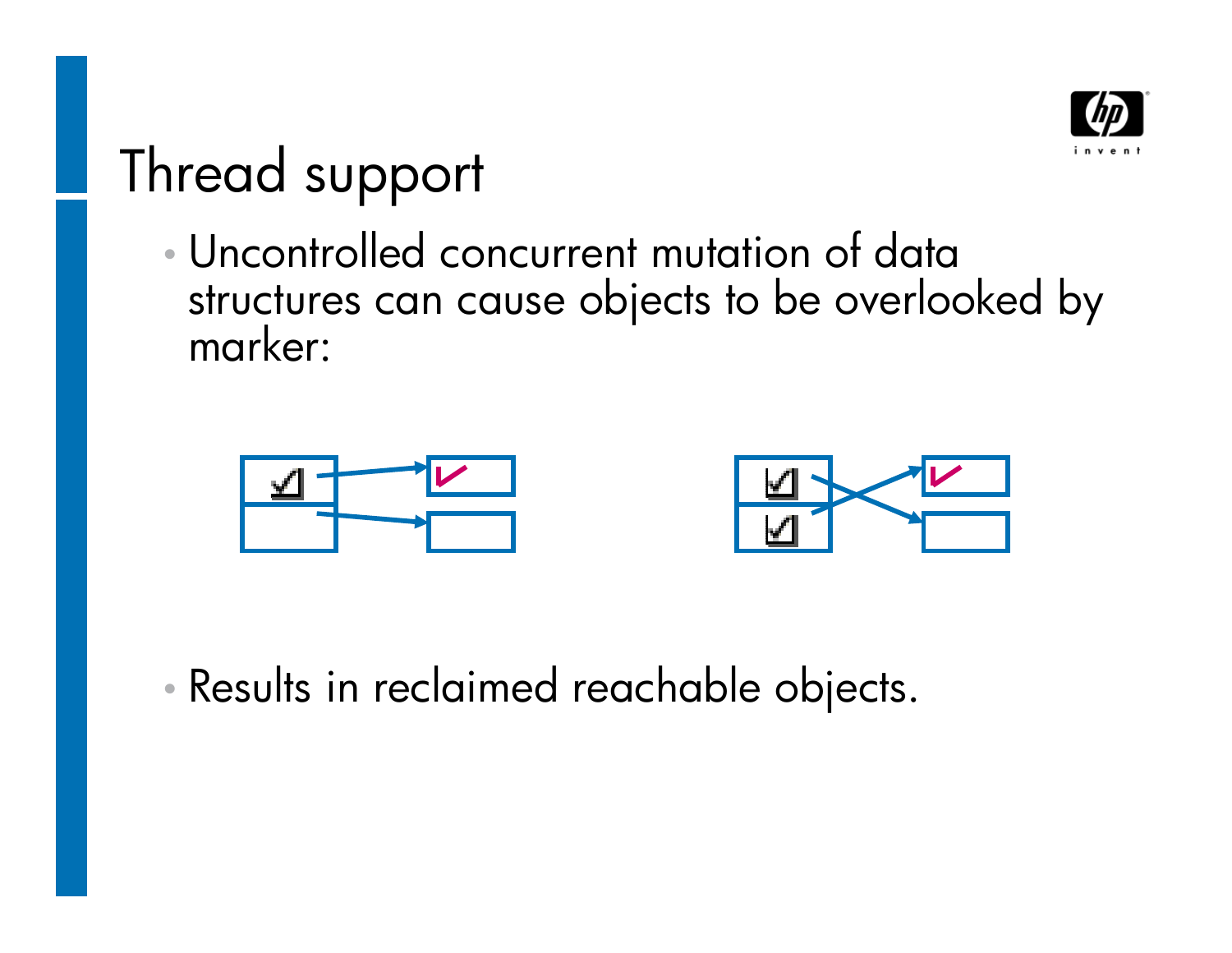

# Thread support (2)

- We stop threads during critical GC phases.
	- Unlike most GCs, threads can be stopped anywhere.
- On most platforms, we send each thread a signal, with handshake in handler.
	- Ensures that thread is stopped.
	- Pushes register contents onto the (GC-visible) stack.
- Typically requires that thread creation calls be intercepted by GC.
	- GC substitutes its own thread start routine.
	- Keeps track of threads, shadowing thread library.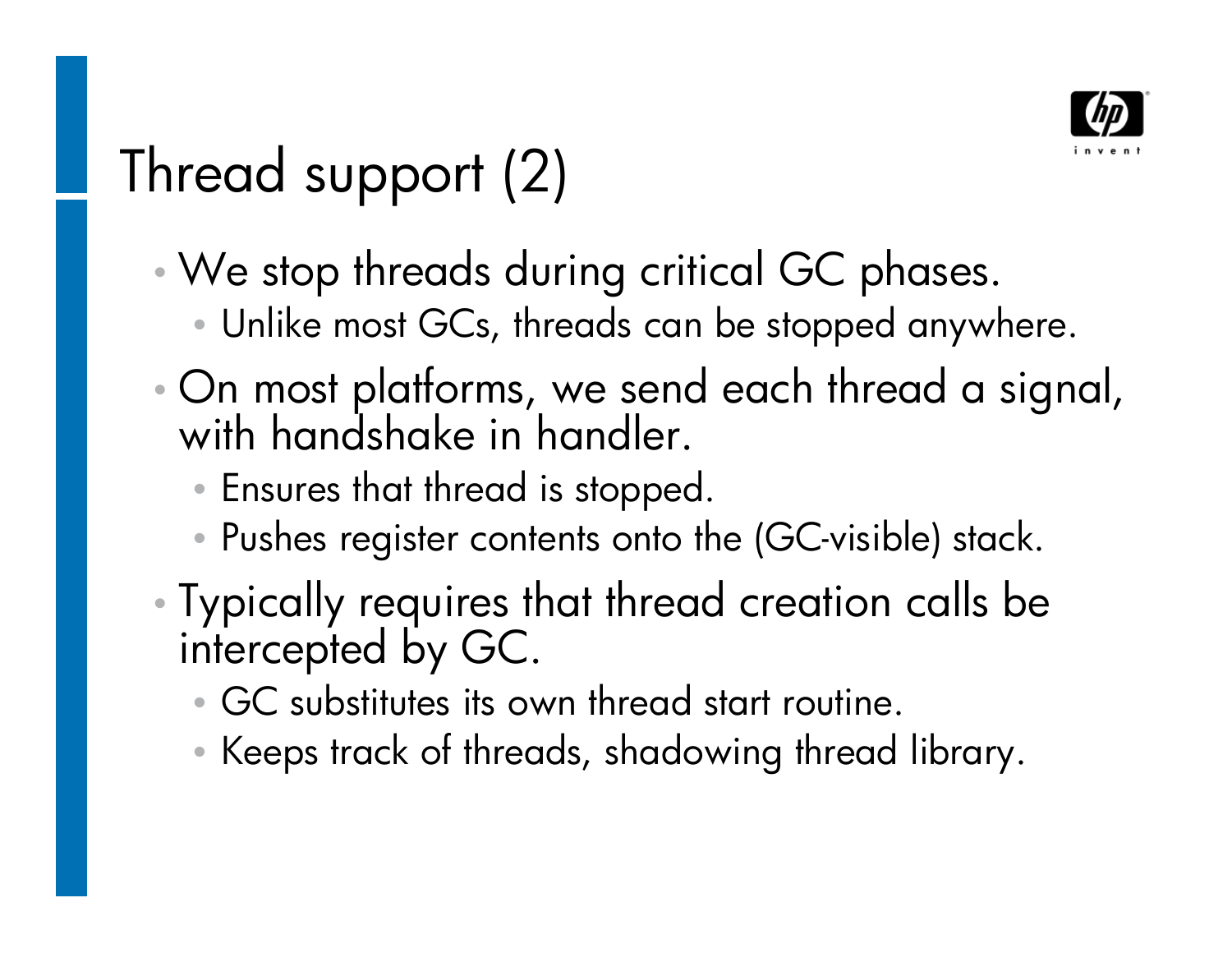

# Enhancement 1: Black-listing

 Conservative pointer-finding can cause memory retention:



- In many cases, this is avoidable.
	- If we see an address near future heap growth:

length: 0x1a34c



- We track pages with bogus pointers to them.
	- Marker updates list.
	- Allocate at most small pointer-free objects there.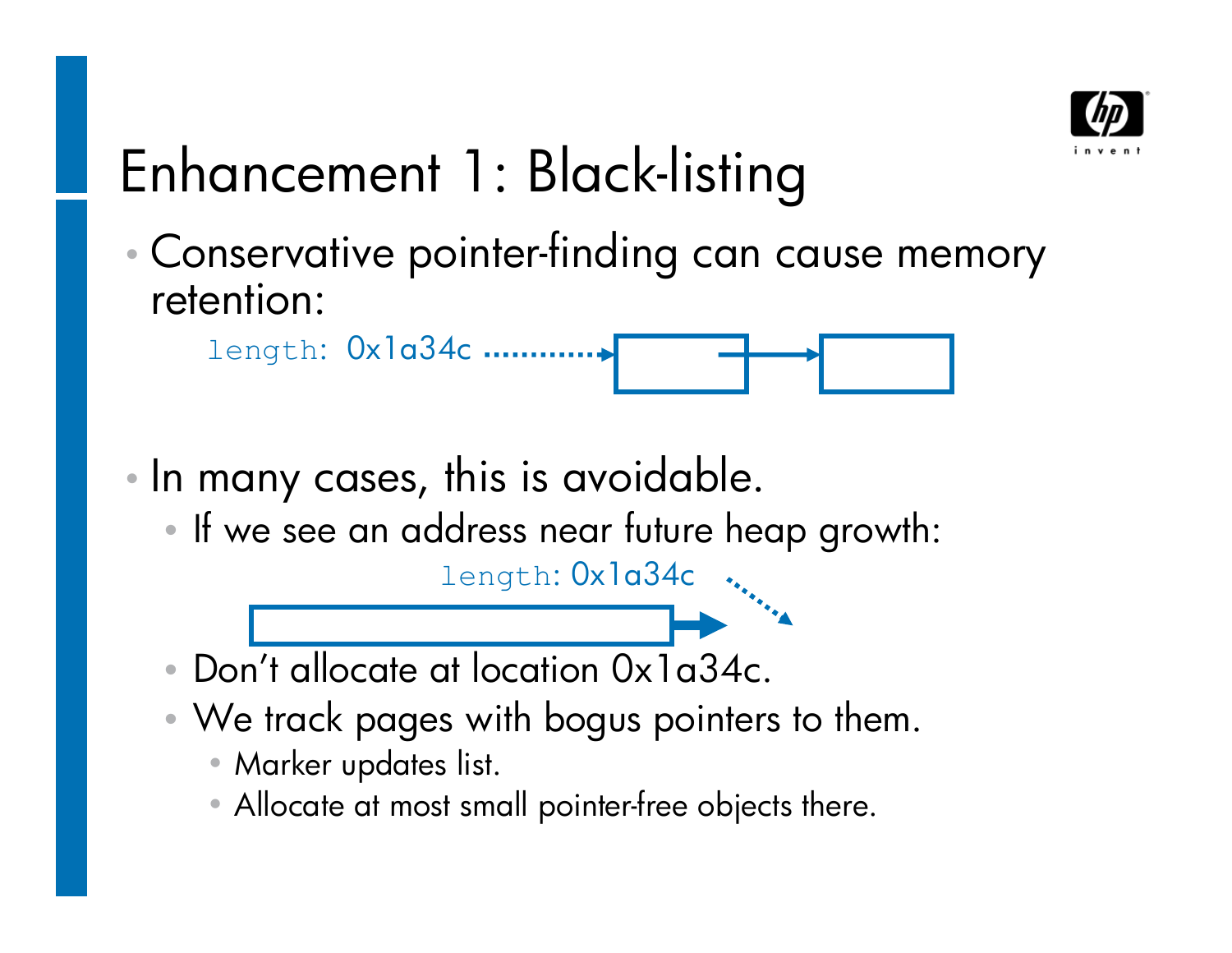

# Black-listing (contd.)

- Can be substantial improvement, especially with large root sets containing random, but static data.
- Only dynamic data can cause retention.
	- But dynamically created data is also more likely to disappear later.
- Usually we see good results with conservative pointer finding, minimal layout information and
	- 32 bit address space, heaps up to a few 100MB, or
	- 64-bit address space.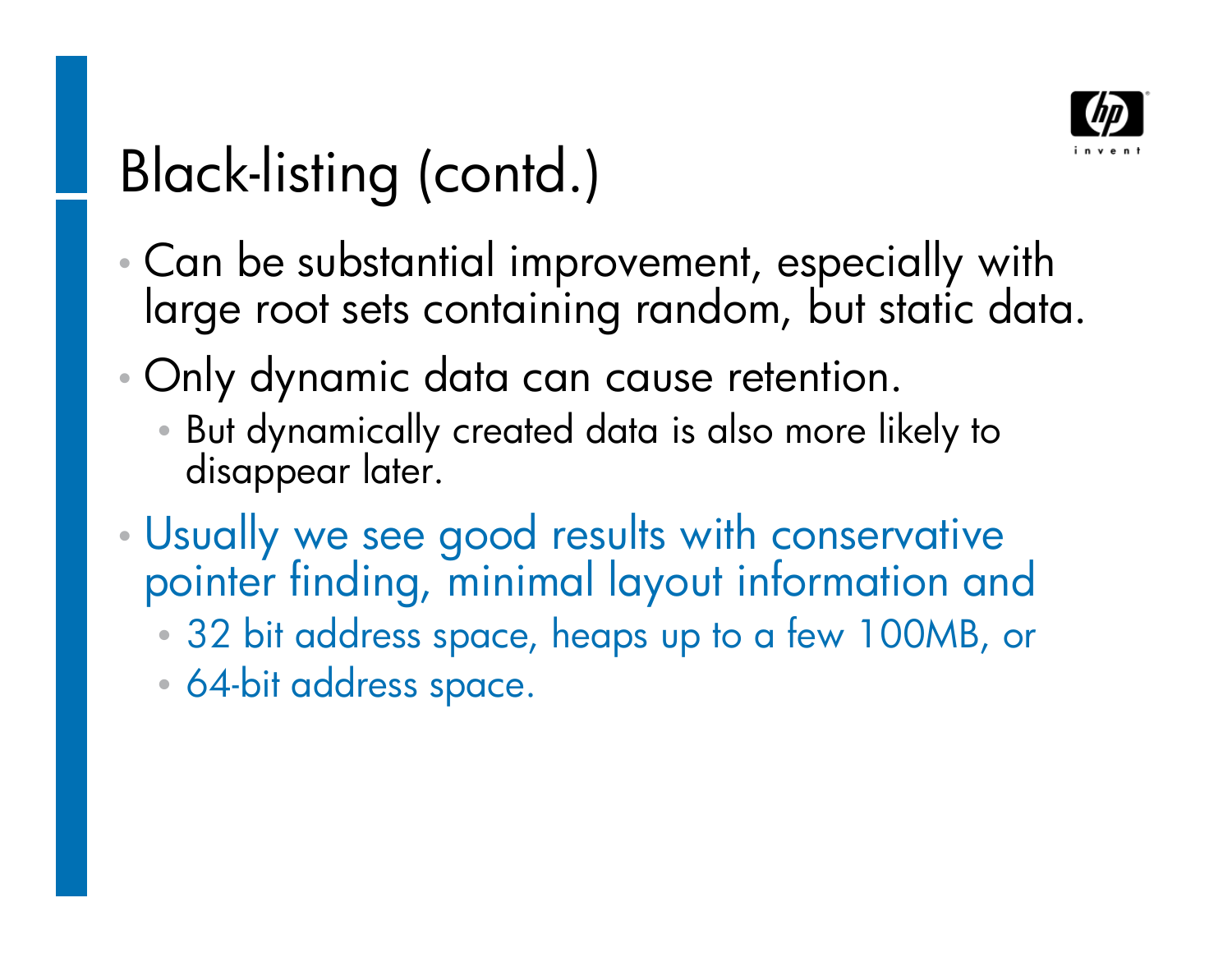

# Optional enhancements

 Remaining enhancements are (or were) implemented and available, but not all combinable.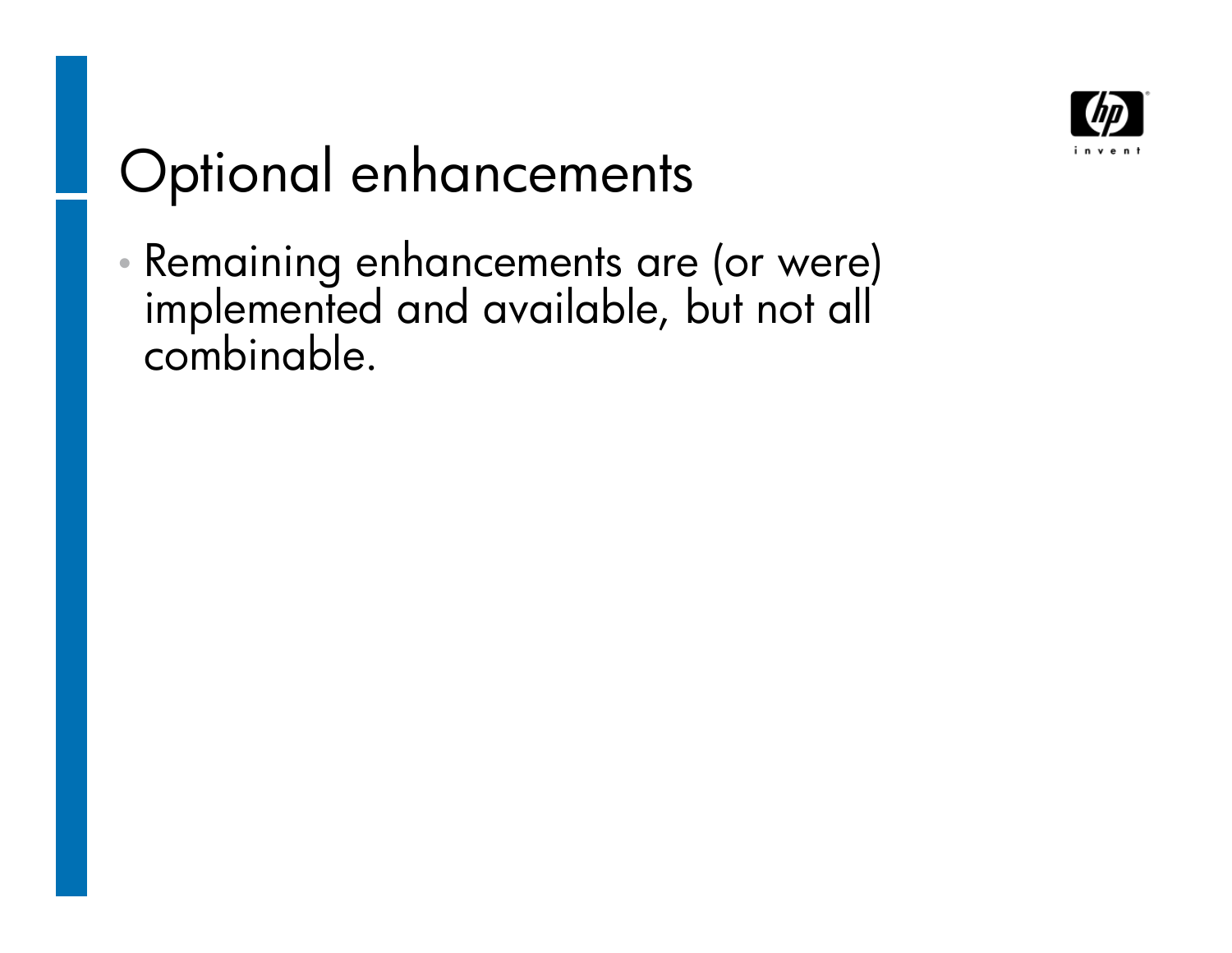#### Generational, Incremental, Mostly Concurrent GC



#### Observation:

- Running marker concurrently establishes invariant:
	- Pointers from marked objects or roots either
		- point to marked objects, or
		- were modified since object was marked.
- Such a concurrent mark phase can be "fixed" if we can
	- Identify possibly modified objects (and roots)
	- Mark again from modified objects.
- Most generational collectors track modifications with a compiler introduced "write barrier".
- We use the VM system, e.g.
	- Write protect pages (e.g. mprotect for Linux)
	- Catch protection faults (e.g. SIGSEGV)
- Free if allocation is rare, but otherwise not ideal.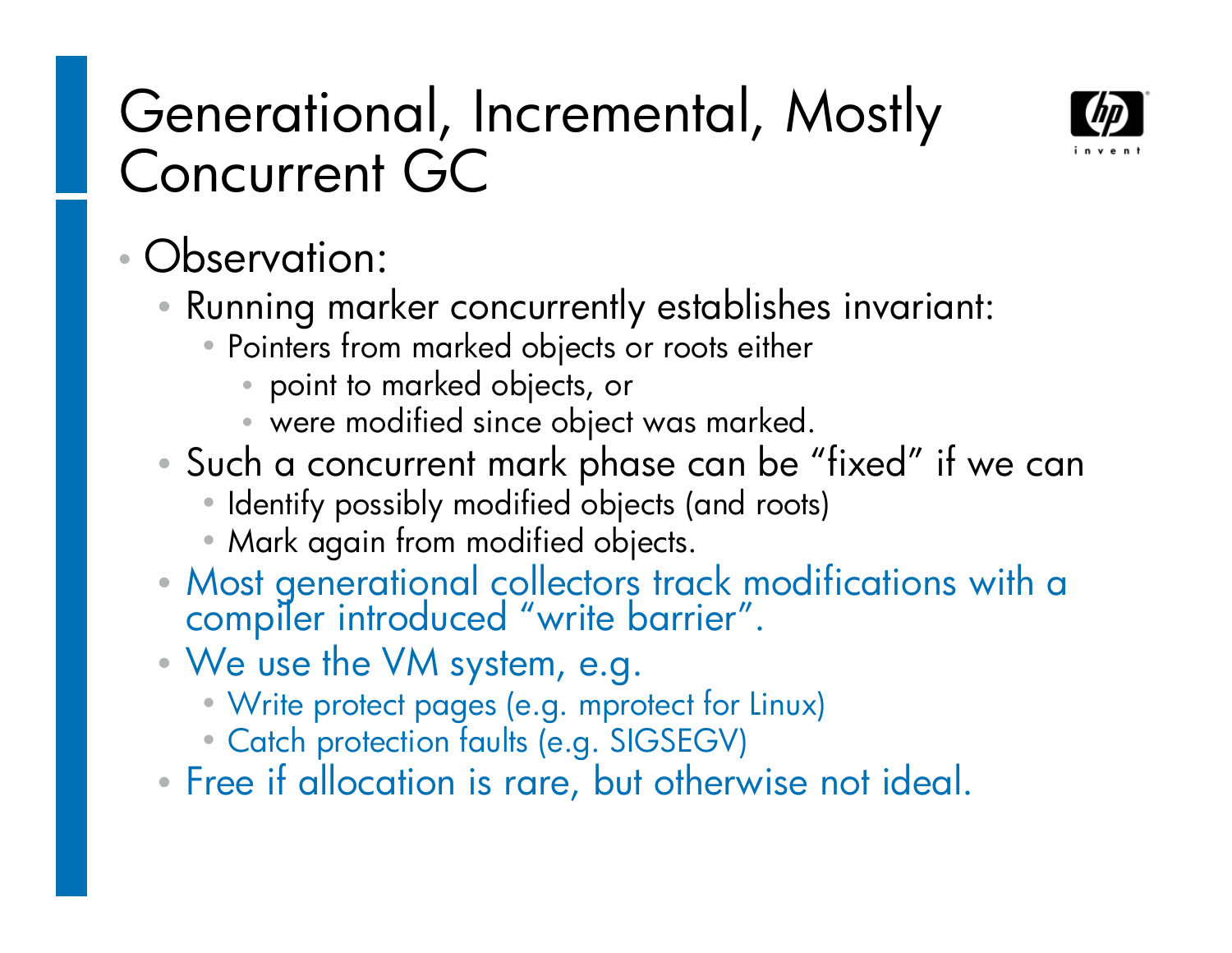- Mostly concurrent GC:
	- Run concurrent marker once.
	- Run fixup marker zero or more times concurrently, preserving invariant, reducing # dirty objects.
	- Run fixup marker with threads stopped once.
	- •Works, reduces pause times, used in other systems.
	- Scheduling tricky, requires threads.
- Incremental GC:
	- Do a little "concurrent" marking during some allocations.
	- •Amount of marking proportional to allocation.
	- Same pause time benefit, no throughput benefit.
- Generational GC:
	- Leave mark bits set after "full GC", but track dirty pages.
	- "Fixup GC" is minor GC.

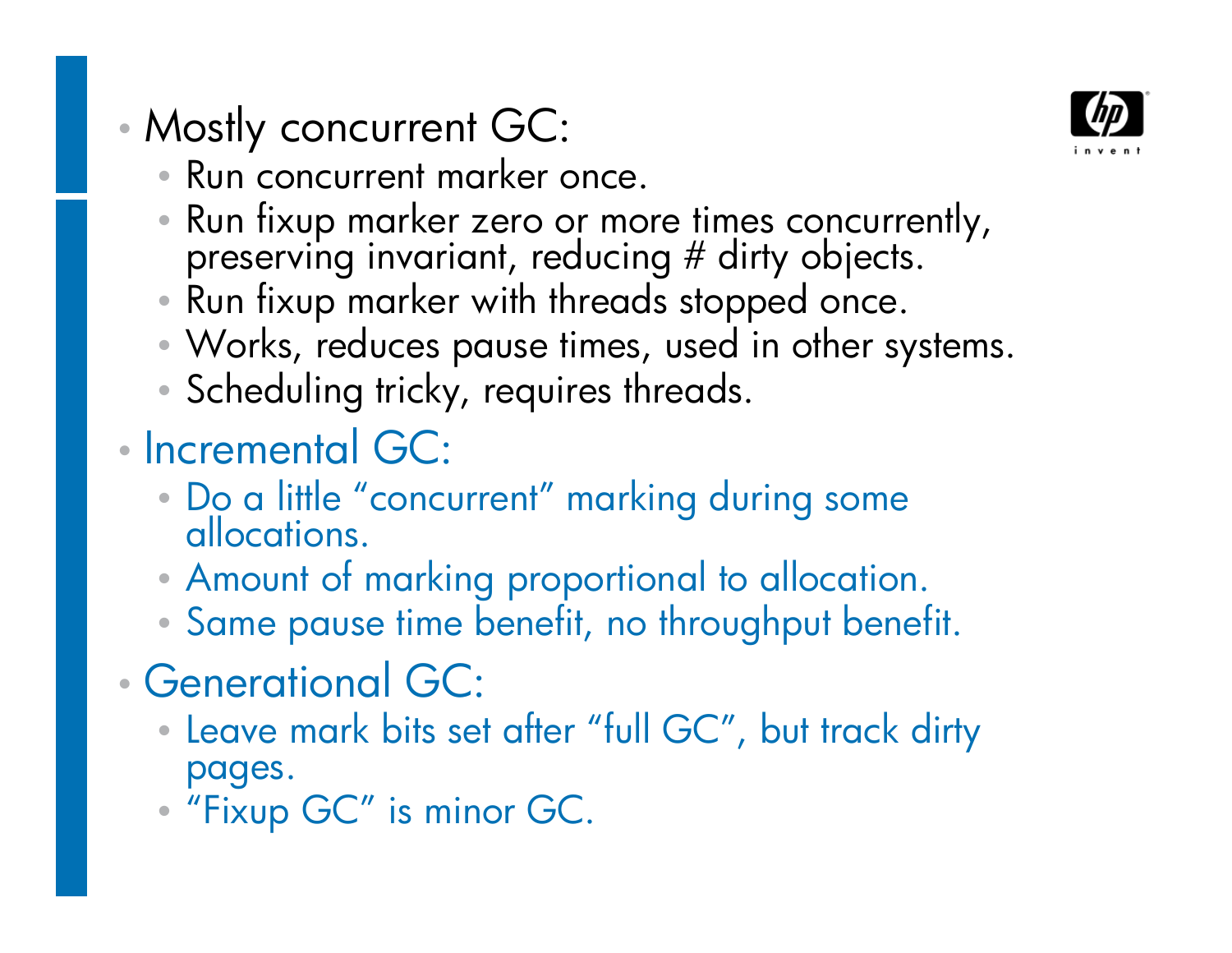# Parallel marking & processor scalability



- As client parallelism increases, eventually we spend all time in sequential part of GC.
- Sweeping is done a page at a time & can be parallelized. What about marking?
- Marking is also quite parallelizable.
- First, and most thoroughly, done by Endo, Taura, and Yonezawa (SC97, 64 processor machine).
- Our distribution contains simpler version ...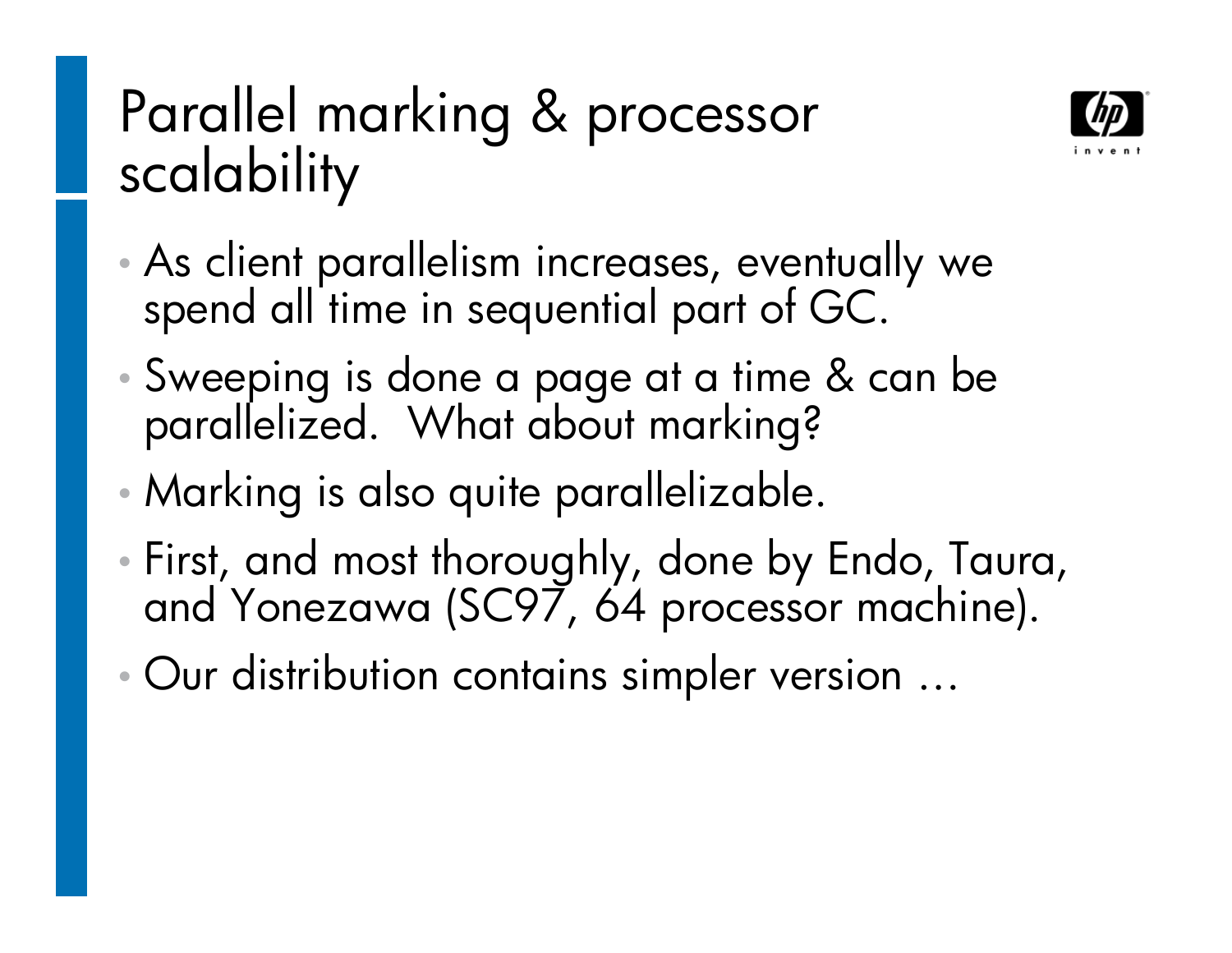

# Parallel marking

- For *n* processors, we have *n*-1 threads waiting to help with next GC.
- Global mark stack becomes queue.
- Each marker thread regularly:
	- Removes a few entries from queue tail.
	- Marks from those using a local mark stack.
- Mark bits are shared between marker threads.
	- Either use mark bytes, or atomic-compare-and-swap.
		- Mark bytes usually win. (1/8 1/16 memory overhead.)
	- Work may be duplicated but rarely is.
- Load balance by returning part of local stack to top of queue
	- When local mark stack overflows.
	- When it notices empty global queue.
- Seems to scale adequately, at least for small SMPs.
	- Limit appears to be bus bandwidth.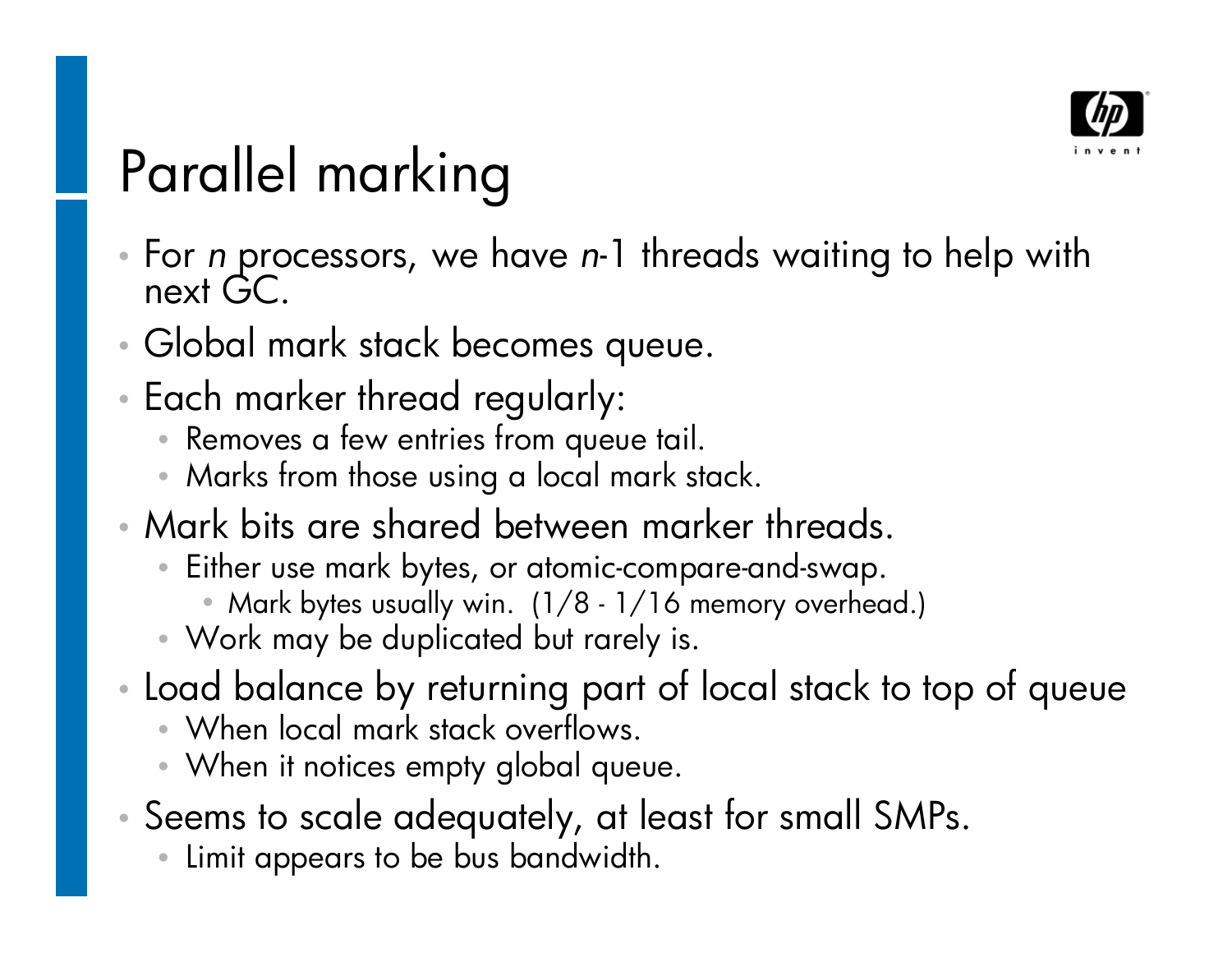

## Parallel marking data structure

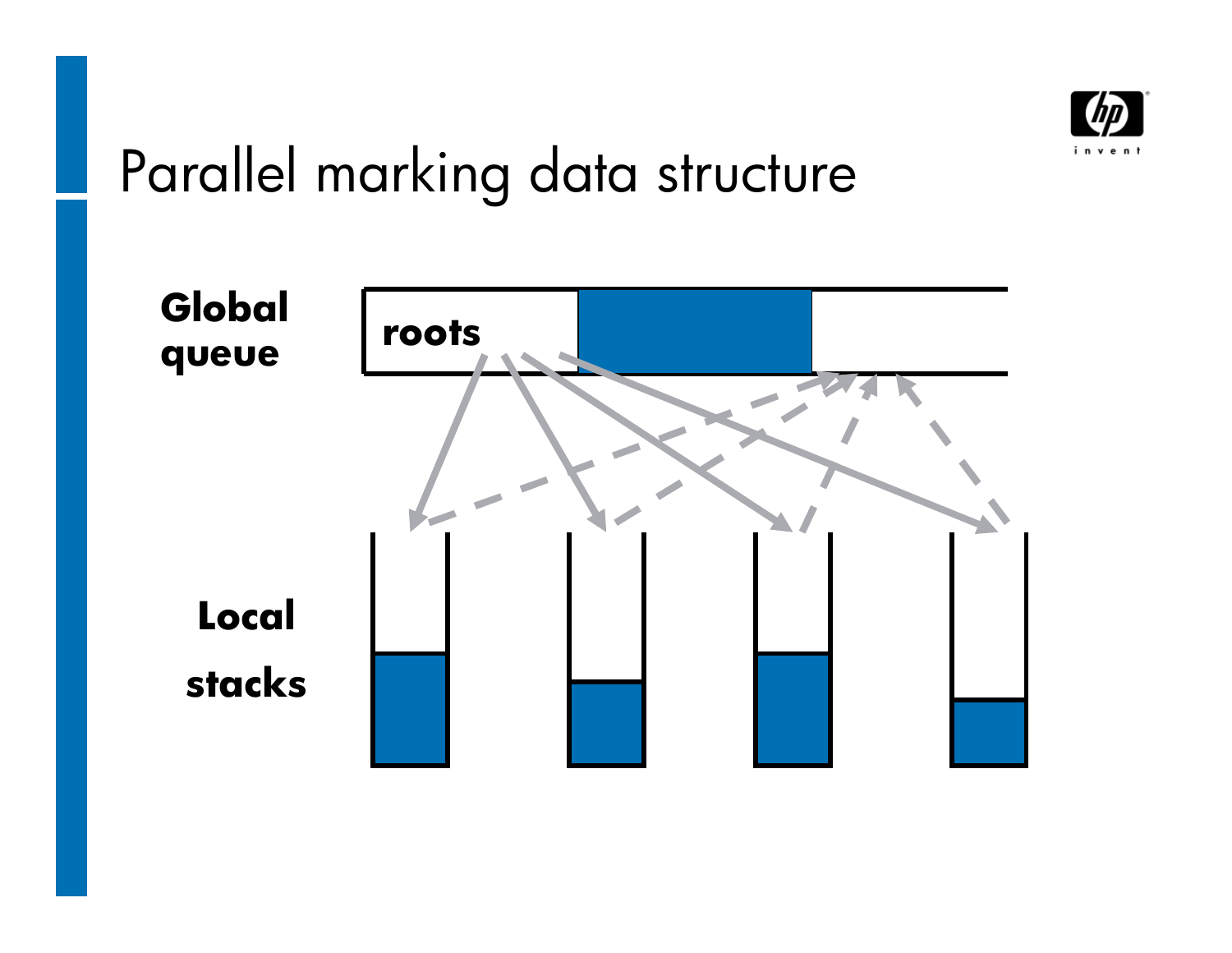

# Thread-local allocation buffers

- Malloc/free implementations acquire and release a lock twice per object allocation/deallocation:
	- Once per allocation.
	- Once per deallocation.
- Garbage collectors avoid per-deallocation lock.
- We can also avoid per-allocation lock!
- Use per-thread allocation caches.
	- Each thread allocates a "bunch" of memory.
		- Single lock acquisition.
	- Dividing it up doesn't require a lock.
	- Easy with linear allocation, but also possible here.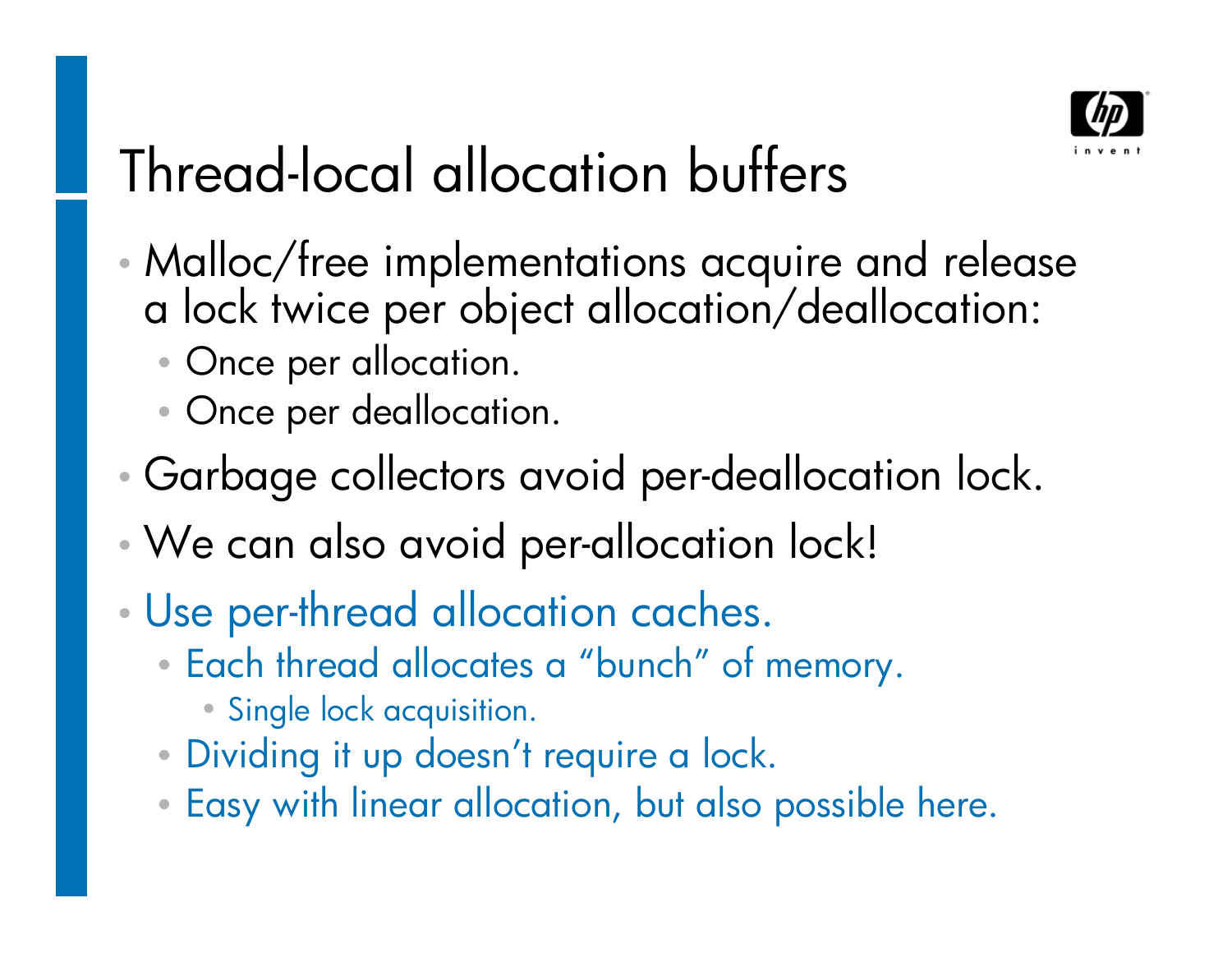

# Thread-local allocation details

- Each thread has array of small object free-list headers.
- Each header contains either:
	- Count of allocated objects of that size.
	- Pointer to local free list.

#### To allocate:

- For small counts, increment count, allocate from global free list.
- For count at threshold, or empty free-list, get a page of objects.
- For nonempty free-list, allocate from local free-list.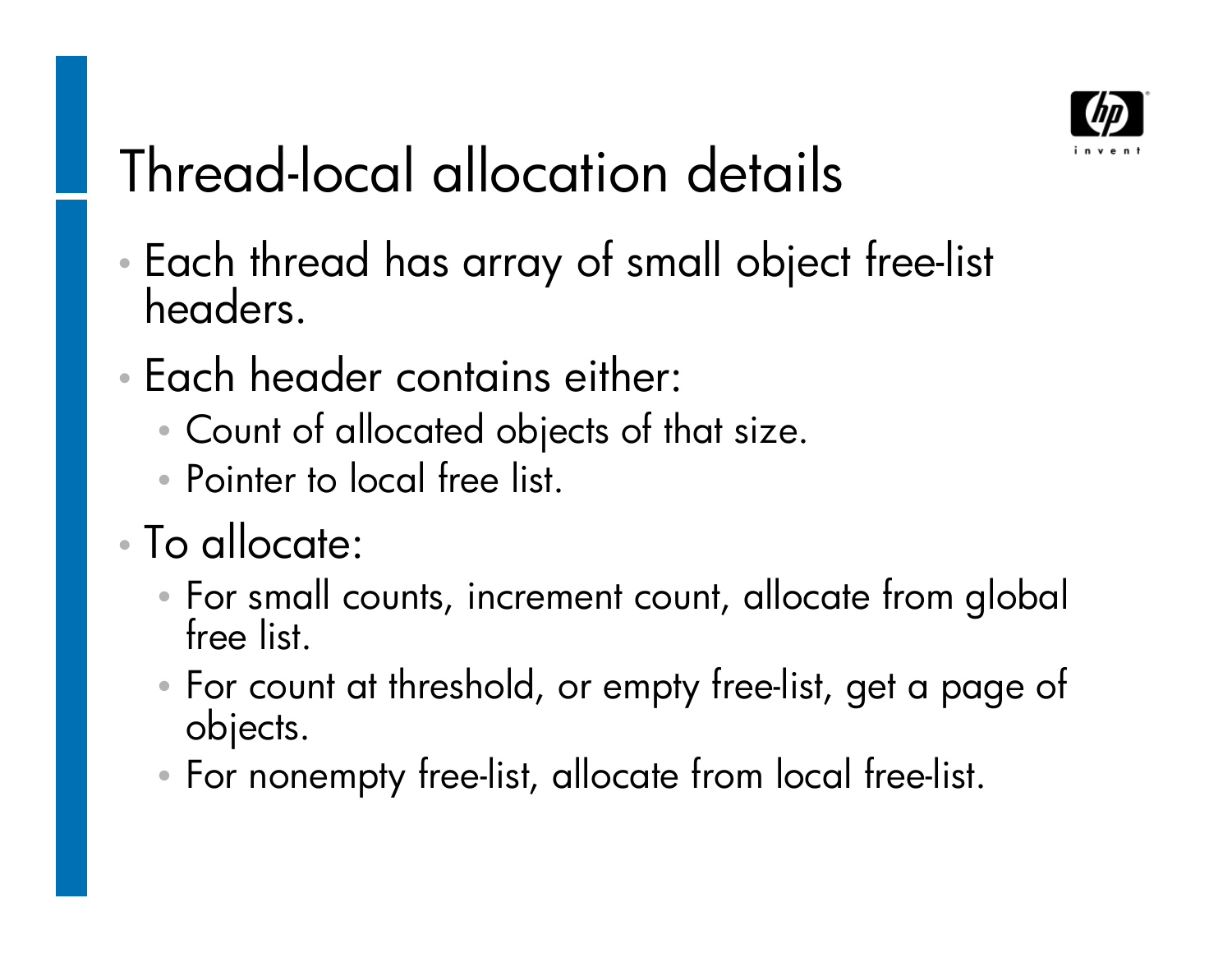

#### Finalization

- Finalizable objects are added to a growable hash table.
- After each GC, we walk this hash table two or three times:
	- Mark all objects reachable from objects in the table.
		- But not the objects in the table themselves.
		- Table entries contain the procedures to do this marking to handle variants like Java.
	- Enqueue still unmarked objects in the table for finalization, and possibly mark them.
	- Possibly mark objects reachable from finalizable objects. (Java style finalization only.)
- Process finalizable objects, preferably in separate thread, once allocation lock is released. (See POPL 2003 paper.)
- Weak pointers ("disappearing links") are handled similarly.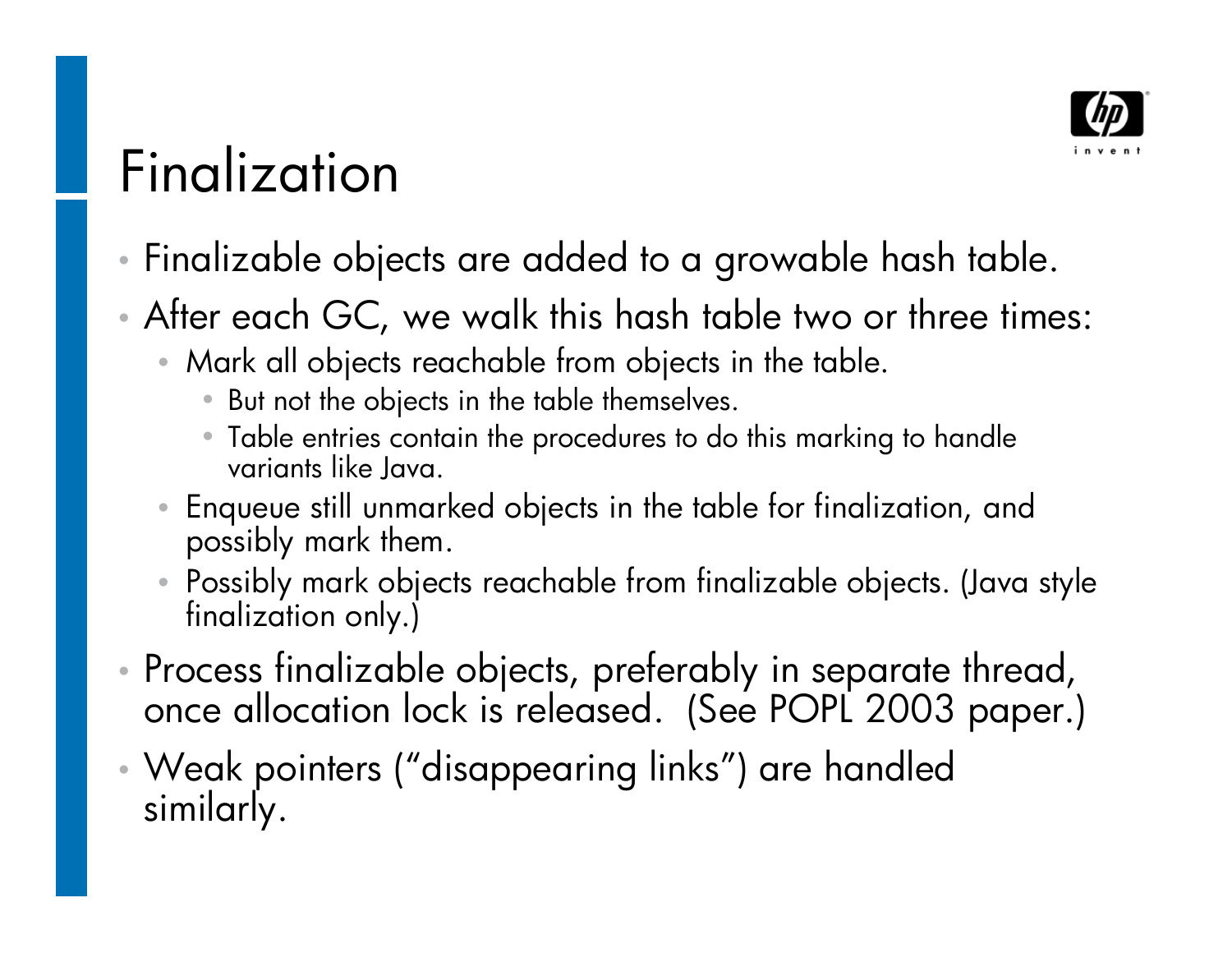

# Finalization (quick observations)

- **Finalization is moderately expensive.** 
	- Extra space overhead.
	- Tracing cost is significantly higher, even with Java-style finalization (factor of 5?)
- Clients should avoid registering unnecessary finalizers. (JVMs can do this statically.)
- Finalizers do not affect performance of the rest of the GC.
- Finalizers *must* introduce concurrency (even if we had a simple reference counting collector). *There is no such thing as deterministic finalization for heap objects.*
	- Collector runs them in **GC\_malloc** by default. *This is a bug except in very simple cases*. Use **GC\_finalizer\_notifier.**
	- Concurrency is tricky. Be careful.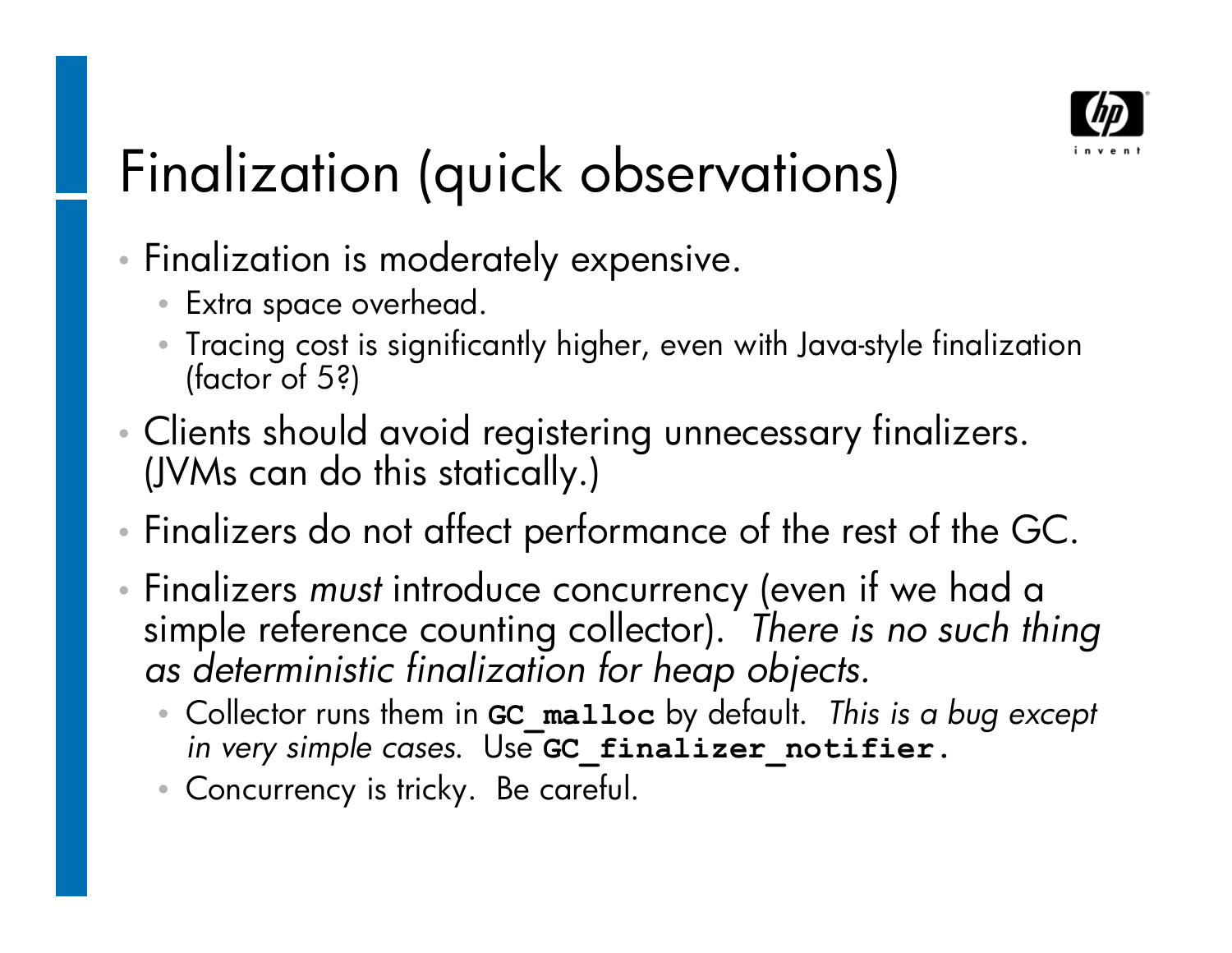

# Debugging support

- Debug allocators "wrap" each object with extra information:
	- Source file, line number of allocation site.
	- Possibly a stack trace for allocation site.
	- Space for a back pointer. (Should be elsewhere...)
	- Requested object size.
	- Magic (address dependent) numbers before and after object.
- Can mostly tolerate a mixture of wrapped and unwrapped objects.
	- Relies on "magic numbers".
	- May lead to extra error reports.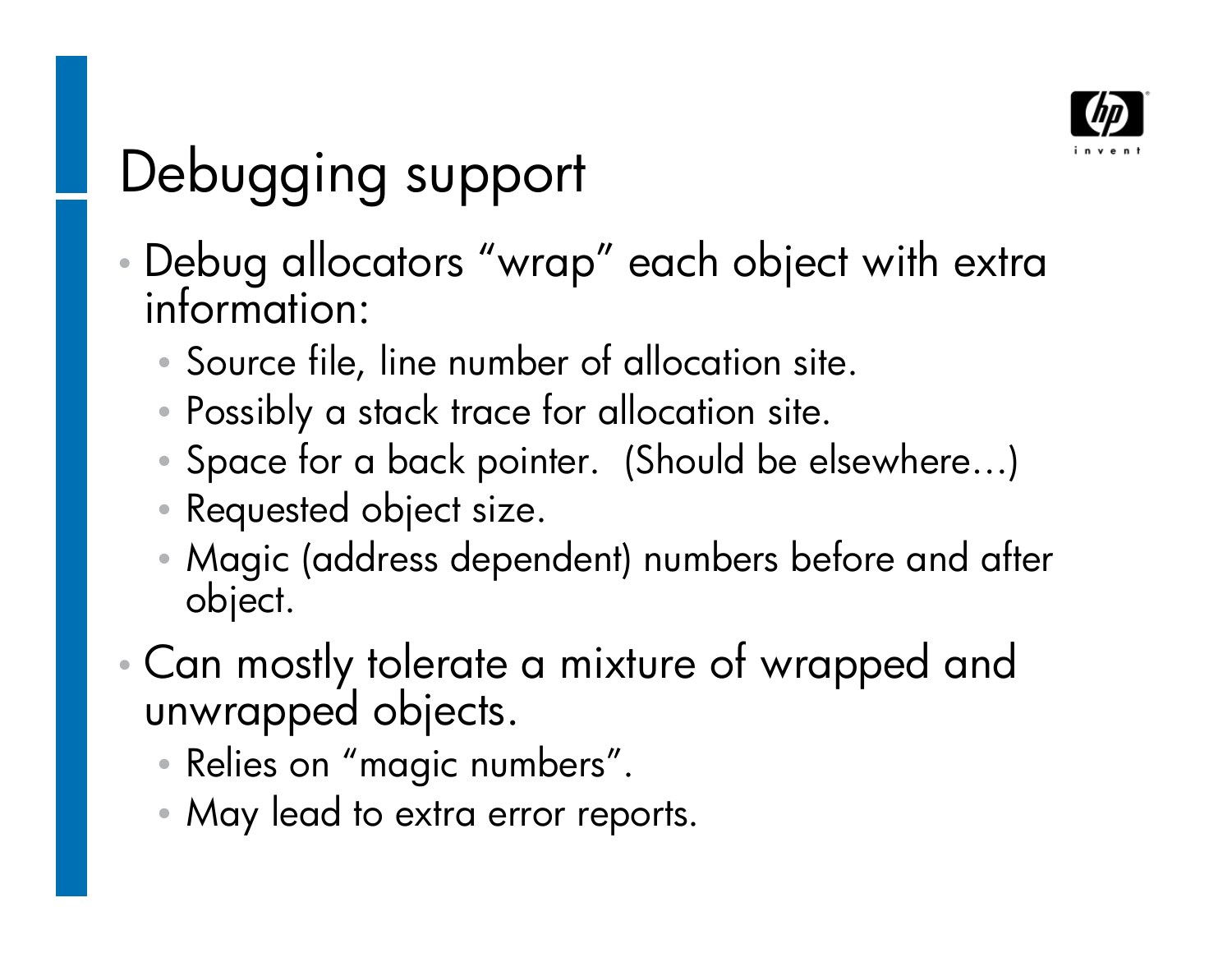

# Debugging facilities

- GC can check for overwrite errors.
- Various error checks in GC\_debug routines.
- Can be configured for leak detection.
- Can tell you whether a single misidentified pointer might result in unbounded space leak (See POPL 2002)
- Can give back-traces of random heap samples (requires different build flags):

\*\*\*\*Chose address 0x81ac567 in object 0x81ac568 (trace\_test.c:13, sz=8, PTRFREE)

Reachable via 0 levels of pointers from offset 4 in object: 0x8192090 (trace\_test.c:11, sz=8, NORMAL)

Reachable via 1 levels of pointers from offset 0 in object: 0x81920b8 (trace\_test.c:11, sz=8, NORMAL)

Reachable via 2 levels of pointers from root at 0x8055bd4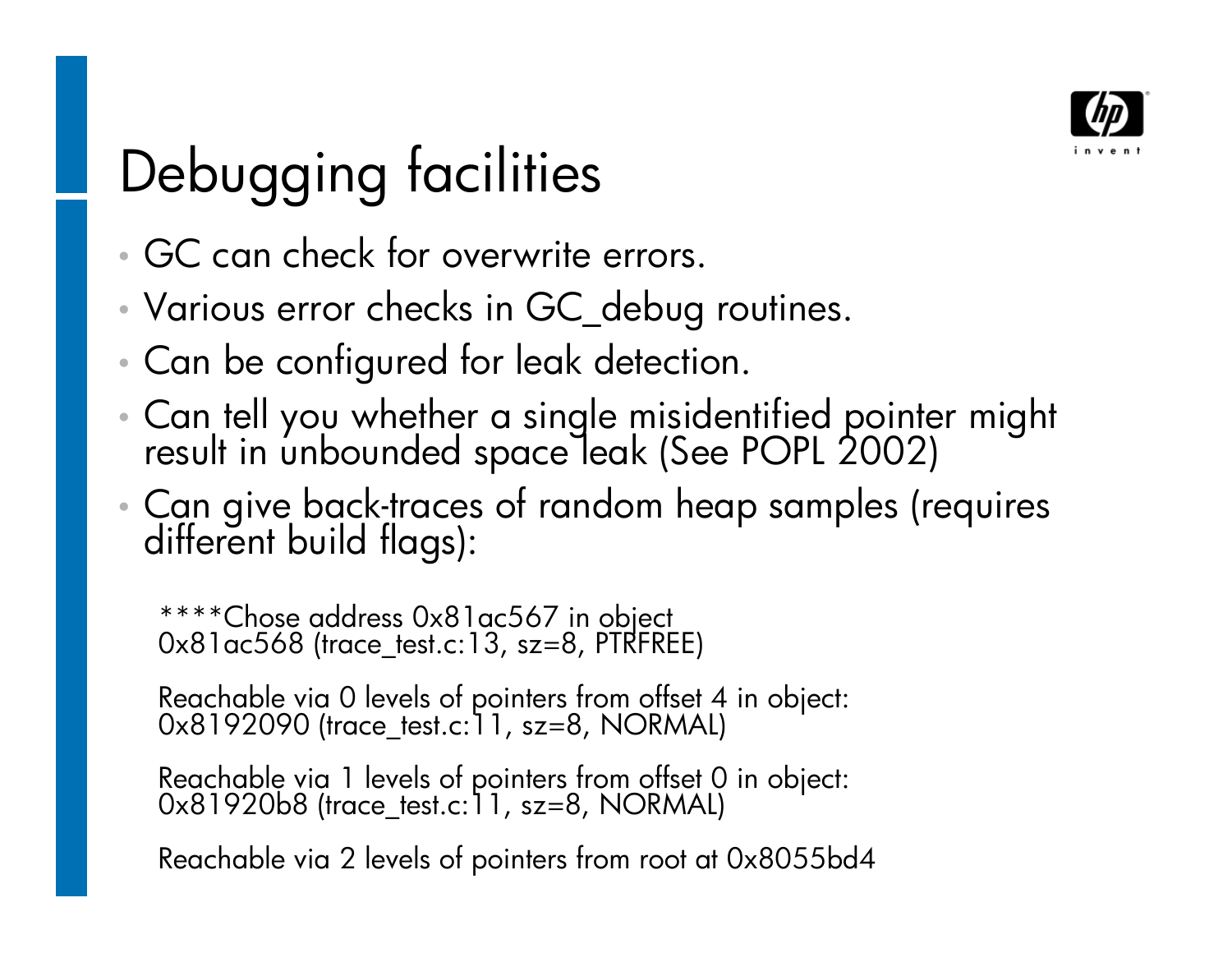

#### Current state

- Easily available (google "garbage collector")
- Supports Linux, Unix variants, Windows, MacOSX,
- Used in a variety of C/C++ systems
	- w3m, vesta, ...
	- High end Xerox printers.
	- Sometimes as leak detector (e.g Mozilla).
	- Usually with little type information.
- Used in many language runtimes:
	- Gcj (gcc), Mono, Bigloo Scheme
	- Usually with heap type information.
	- Information on static data (e.g. 4.5MB for gcj) would be easy and useful.
- Current version 6.3; 6.4 should appear shortly.
- Stay tuned for 7.0alpha1 (cleaner code base, ...)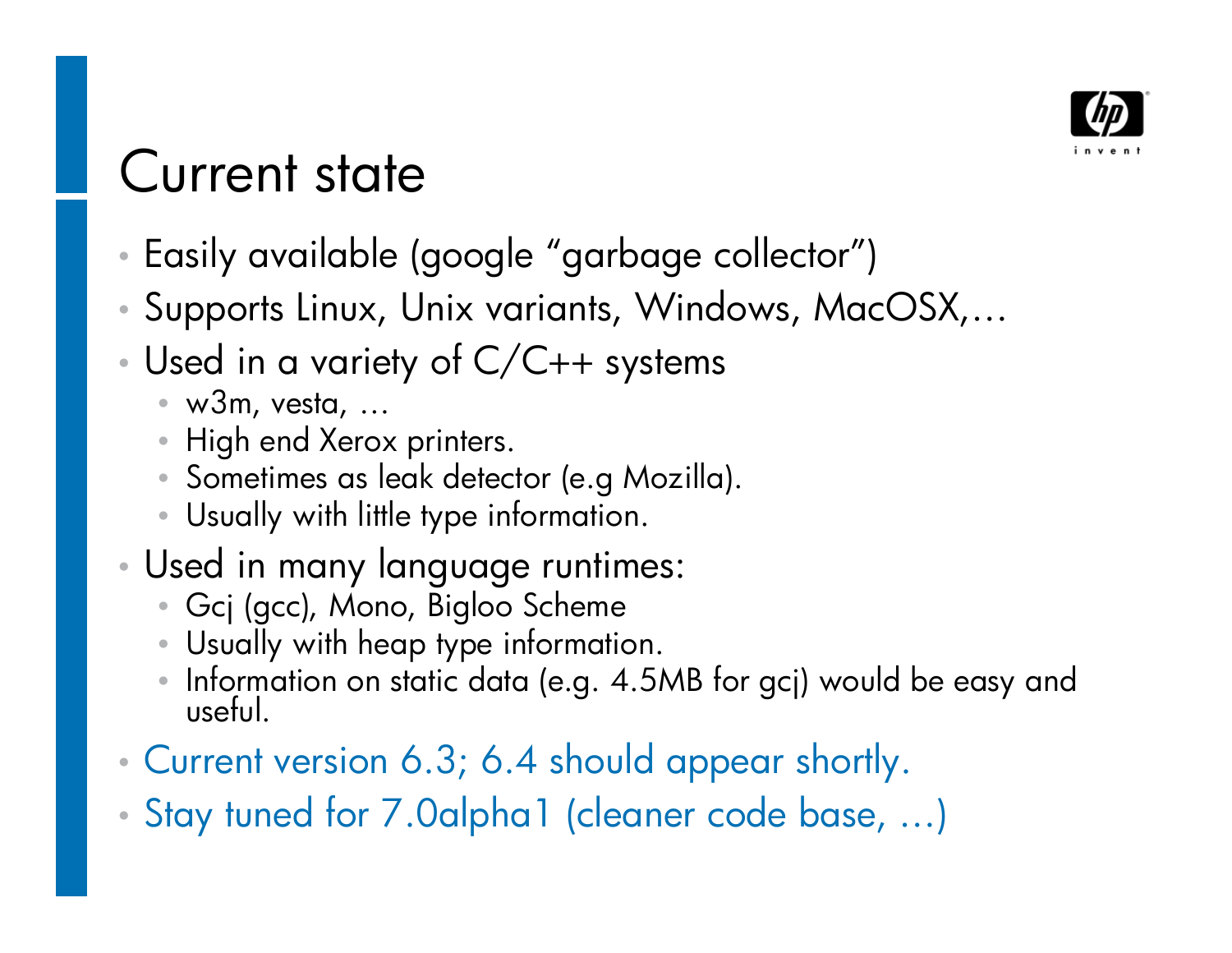

# Performance characteristics

- We use GCBench here.
	- More of a sanity check than a benchmark.
	- Allocates complete binary trees of varying depths.
		- Depth  $n \rightarrow 2^n$ -1 nodes of 2 pointers + 2 ints
	- Translated to multiple source languages.
	- Can see effect of object lifetime.
	- •About as realistic as any toy benchmark (not very).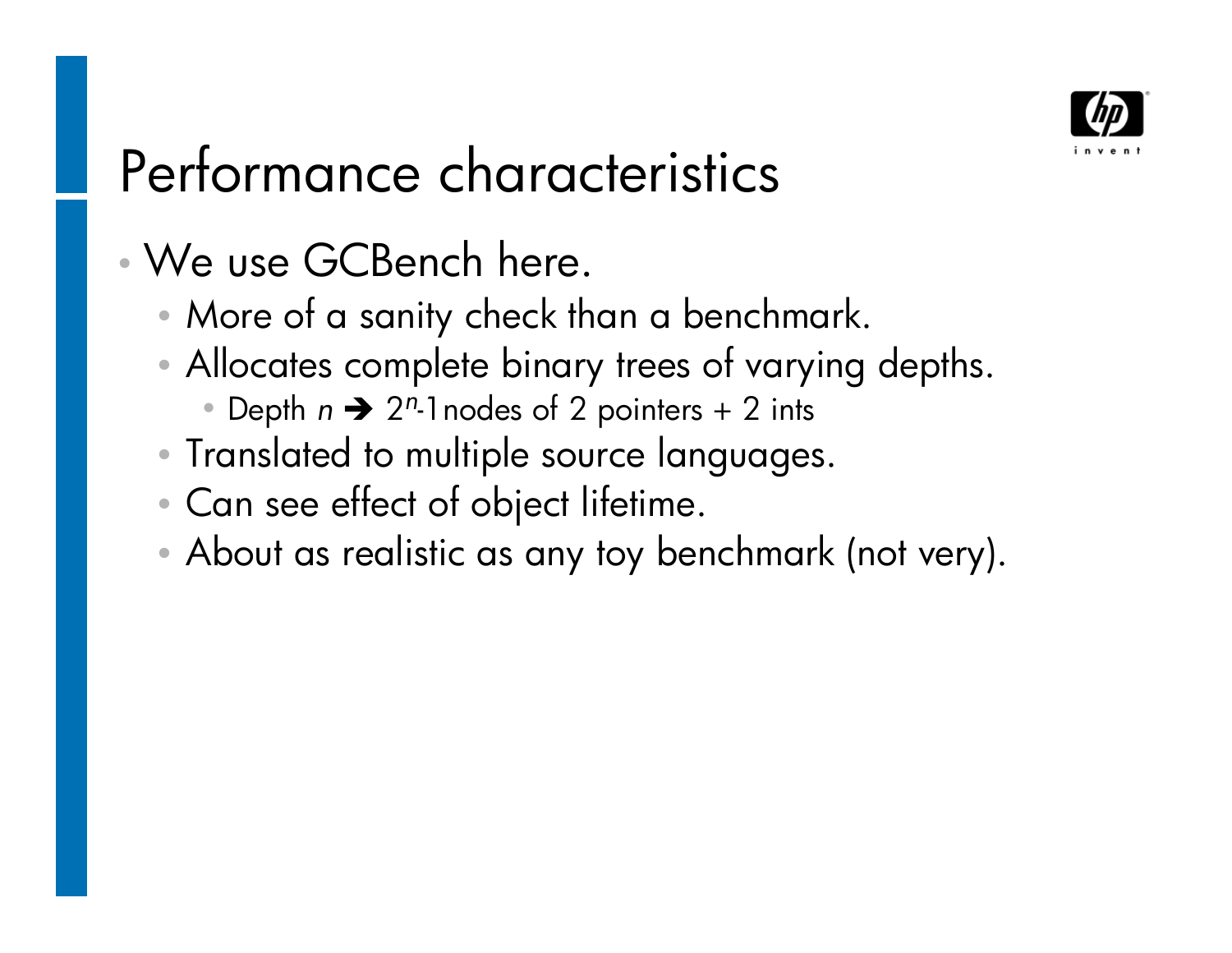

#### GCBench vs HotSpot 1.4.2 client



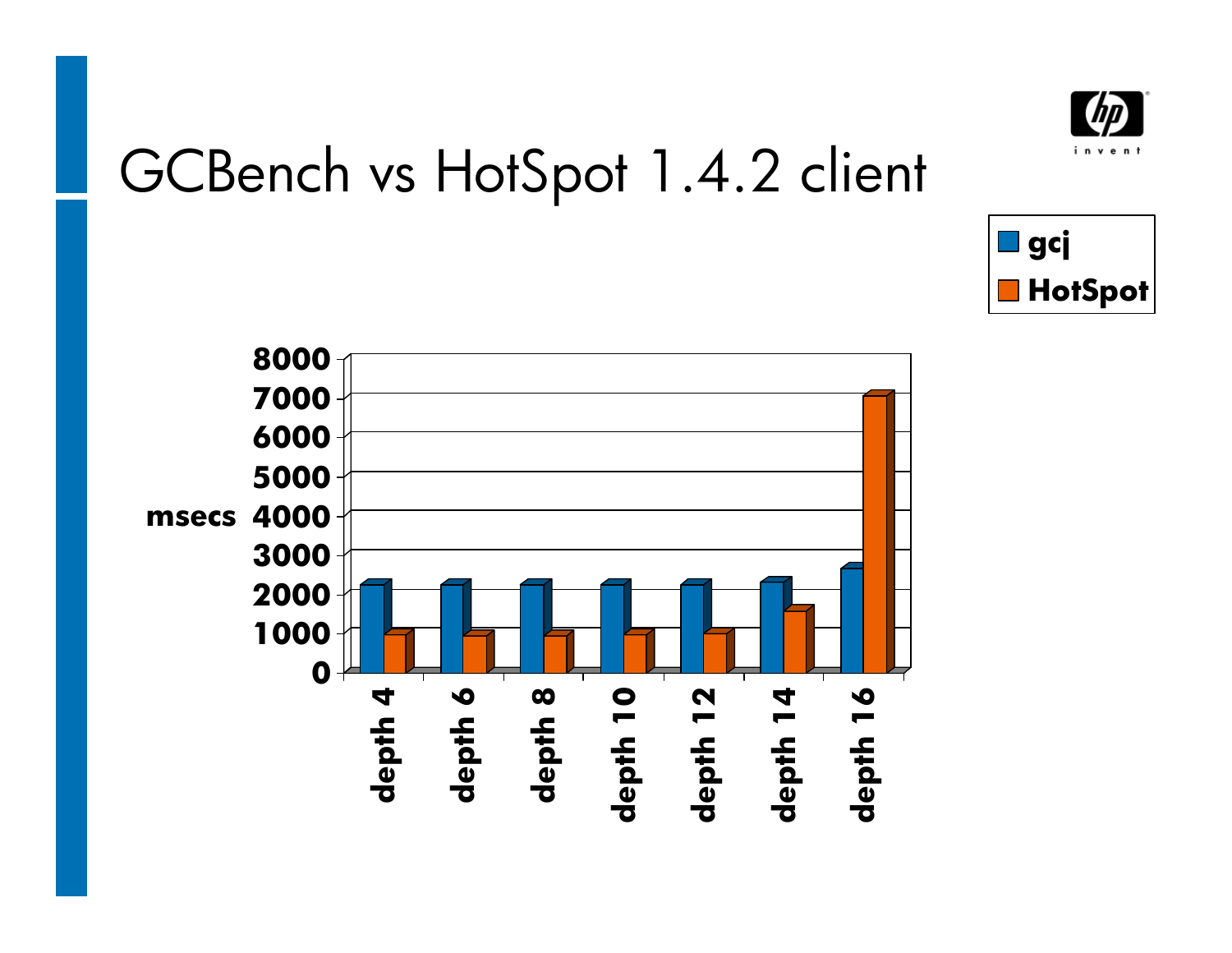

# C/C++ GCBench Comparison

#### Compare:

- C with malloc/free
	- "Pause" is tree deallocation time (predictable).
- Boost classic reference counting (simple and tuned version)
	- "Pause" is recursive deallocation time during assignment (unpredictable).
- Boost versions use C++ benchmark.
- Expl. free and BDW GC use C version.
- HotSpot uses Java version.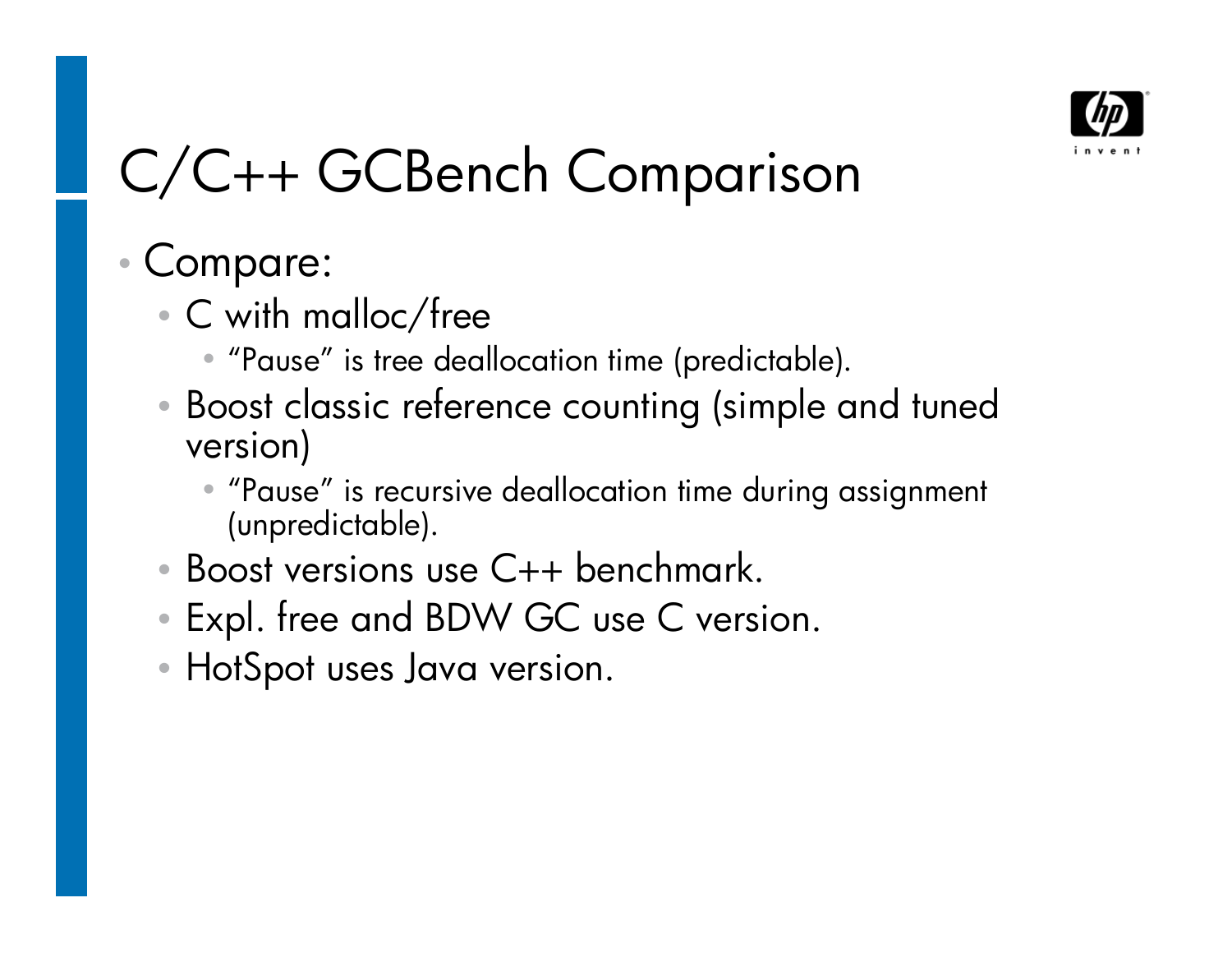#### Execution time (msecs, 2GHz Xeon) vs. alternatives



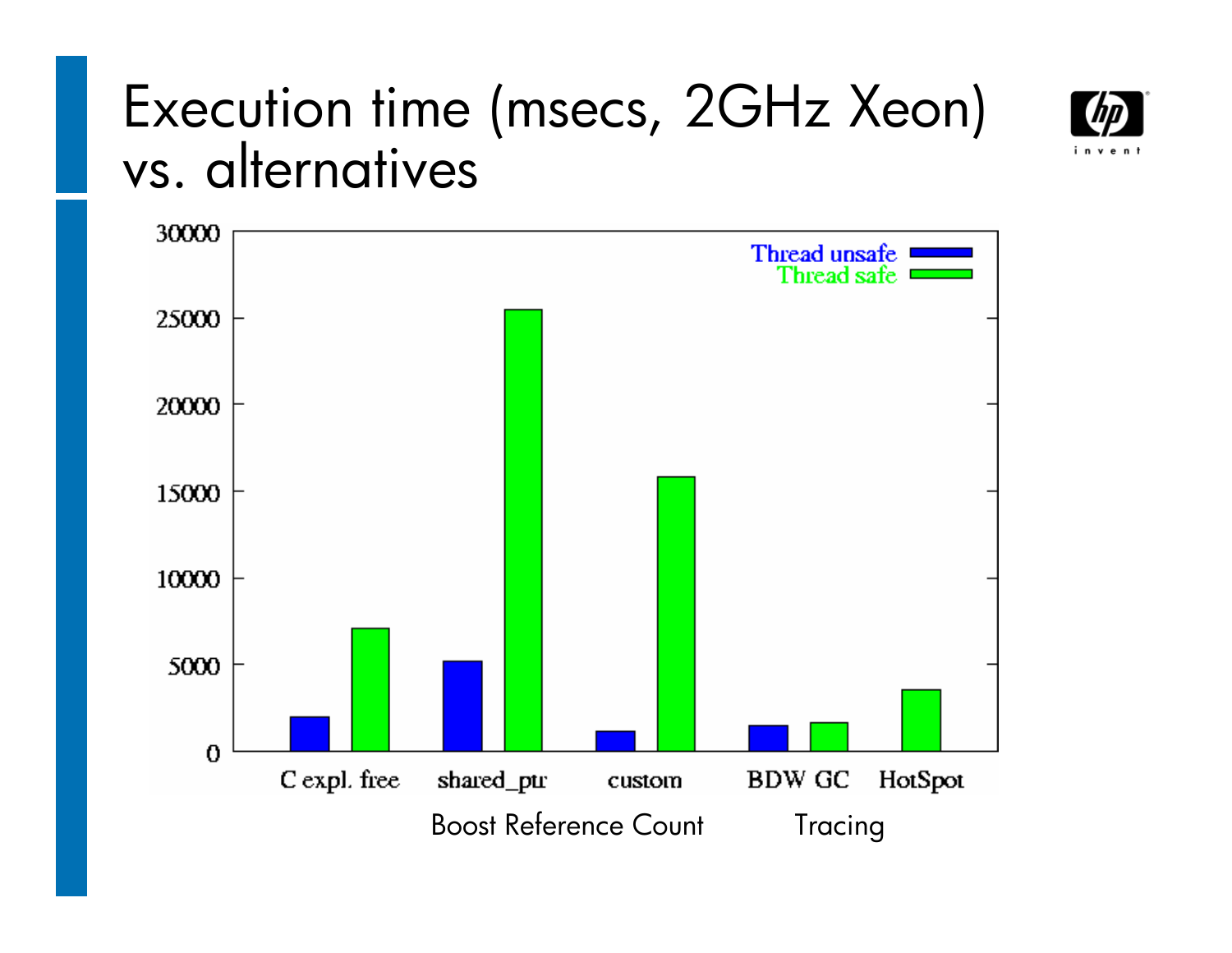

# Max. space usage (MB) vs. others

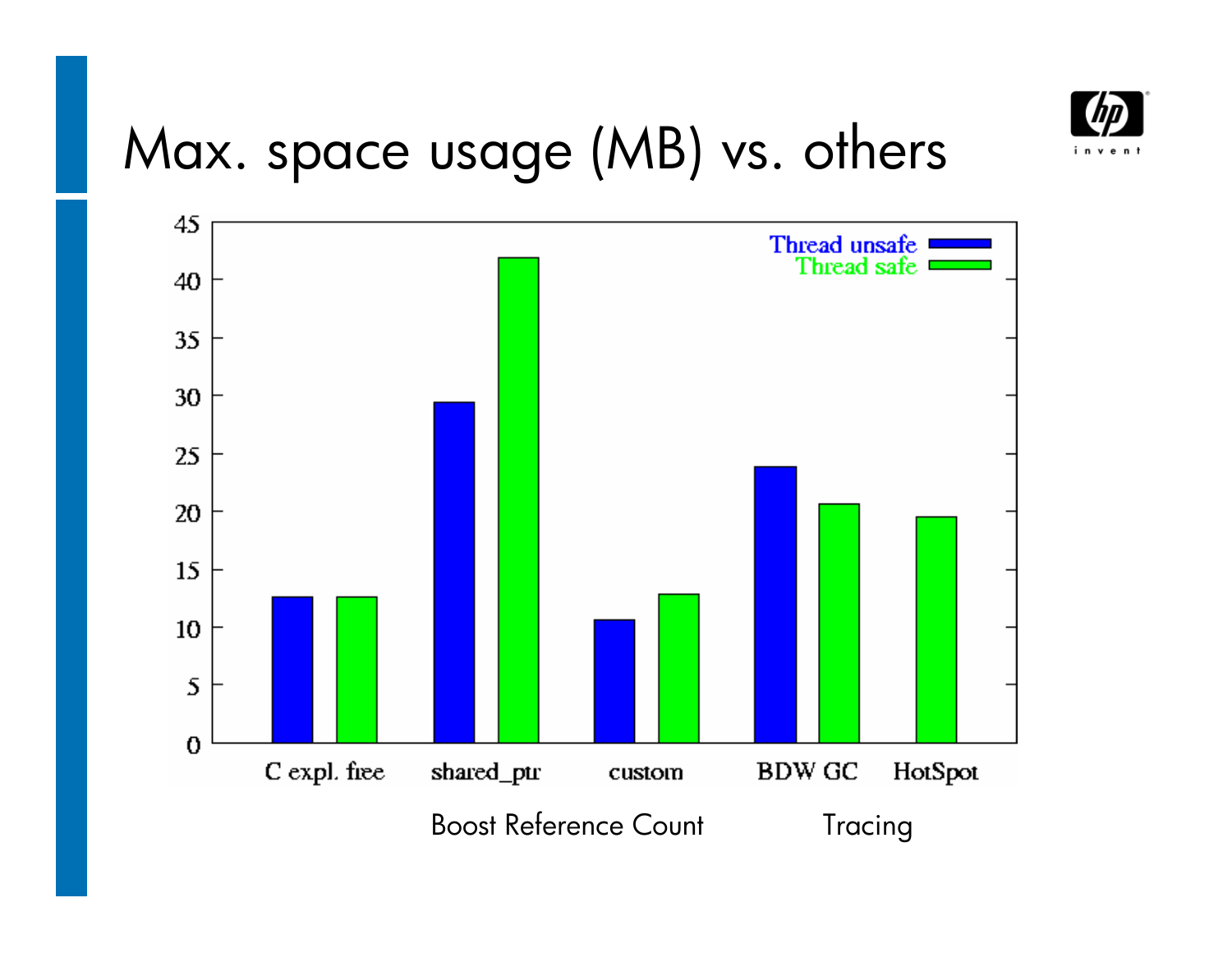

#### Max pause time (msecs) vs. others

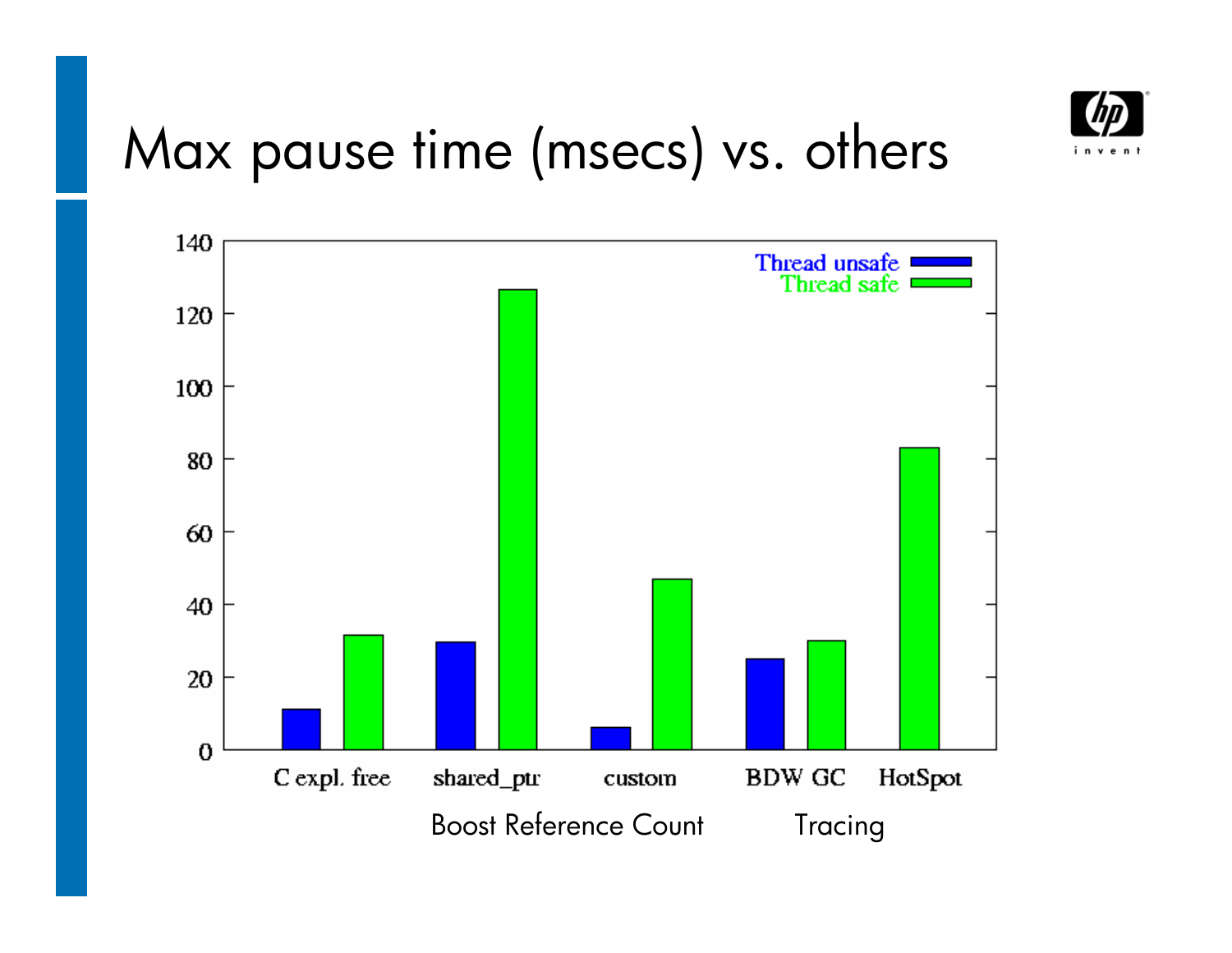

#### But:

- GCBench uses small objects.
- Allocation + GC cost is proportional to object size.
- Redo experiment with 128 extra null pointer per node.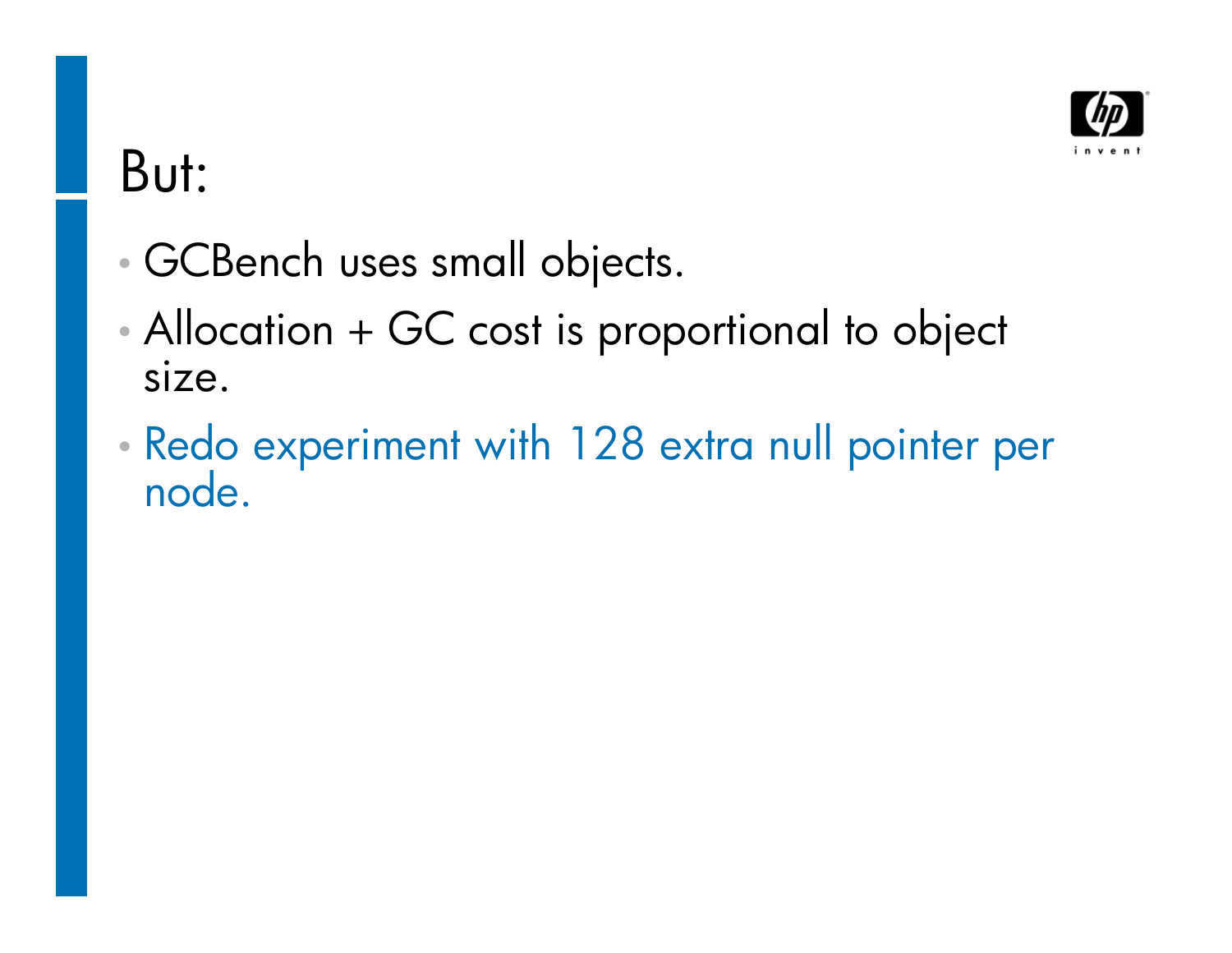

#### Large Objects (msecs, MB, 2GHz Xeon)

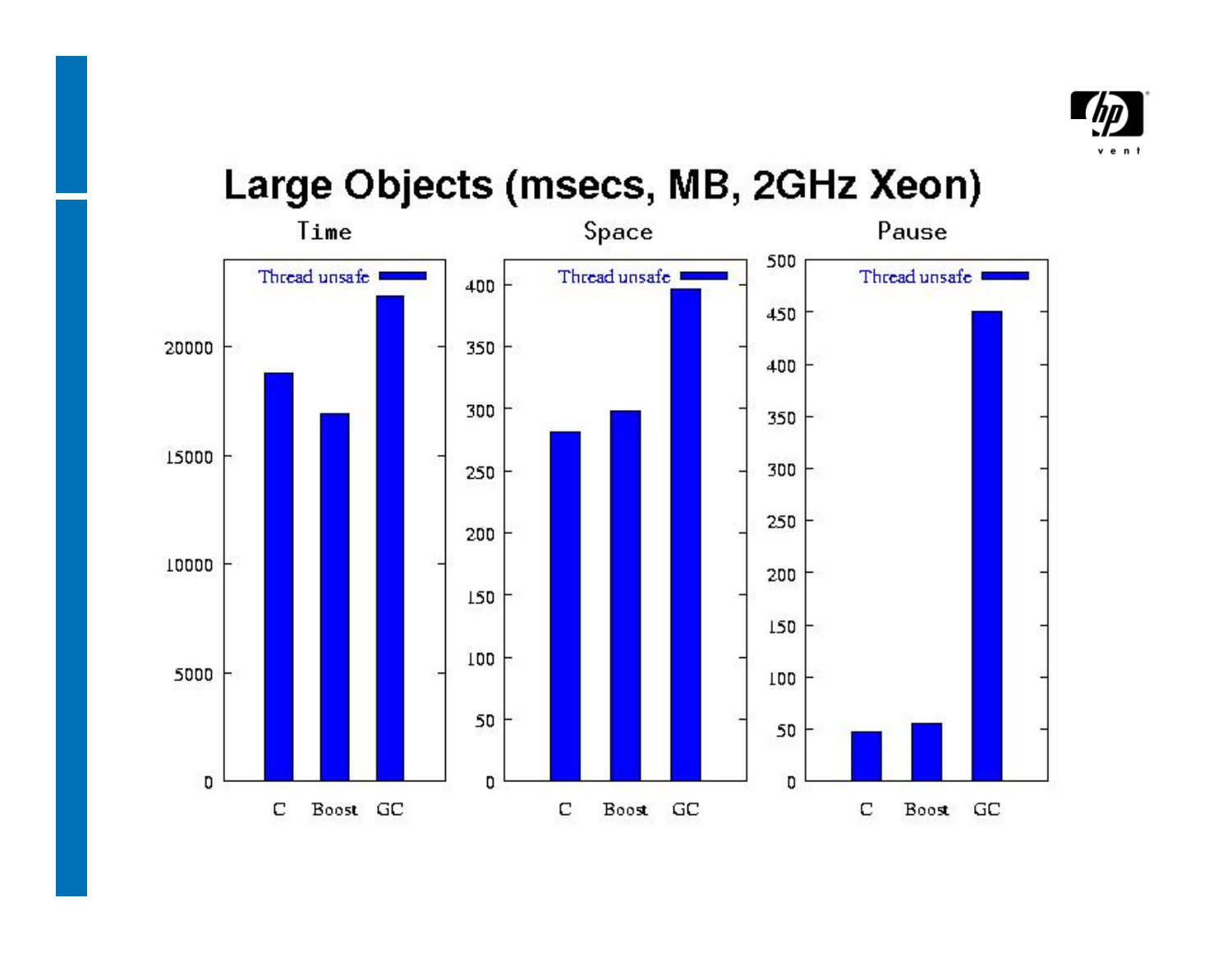

#### Large Objects (thread-safe)

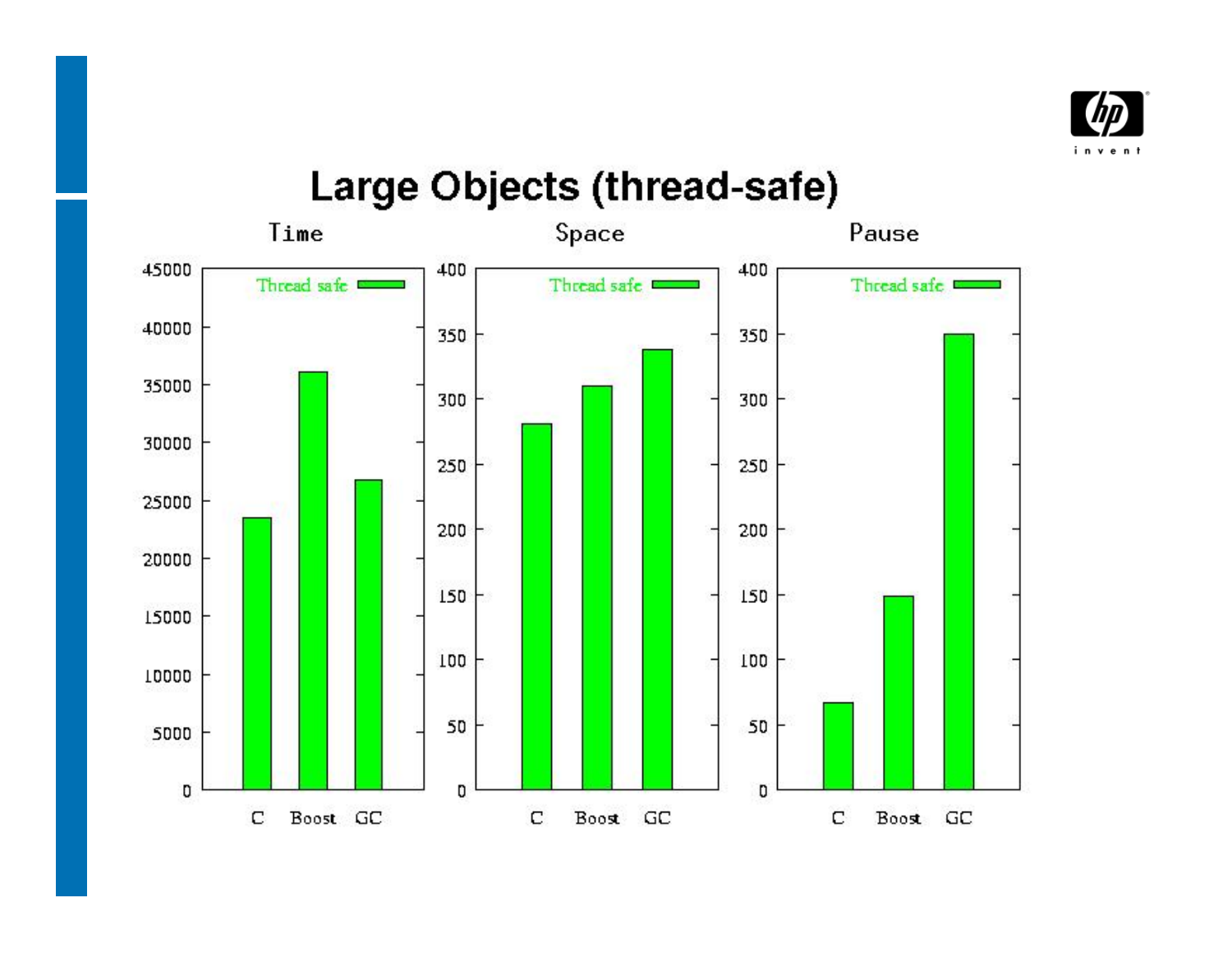#### Some older measurements on malloc benchmarks



- These are a bit obsolete, things have probably improved, but ...
- Measured on 4xPPro (which was obsolete then).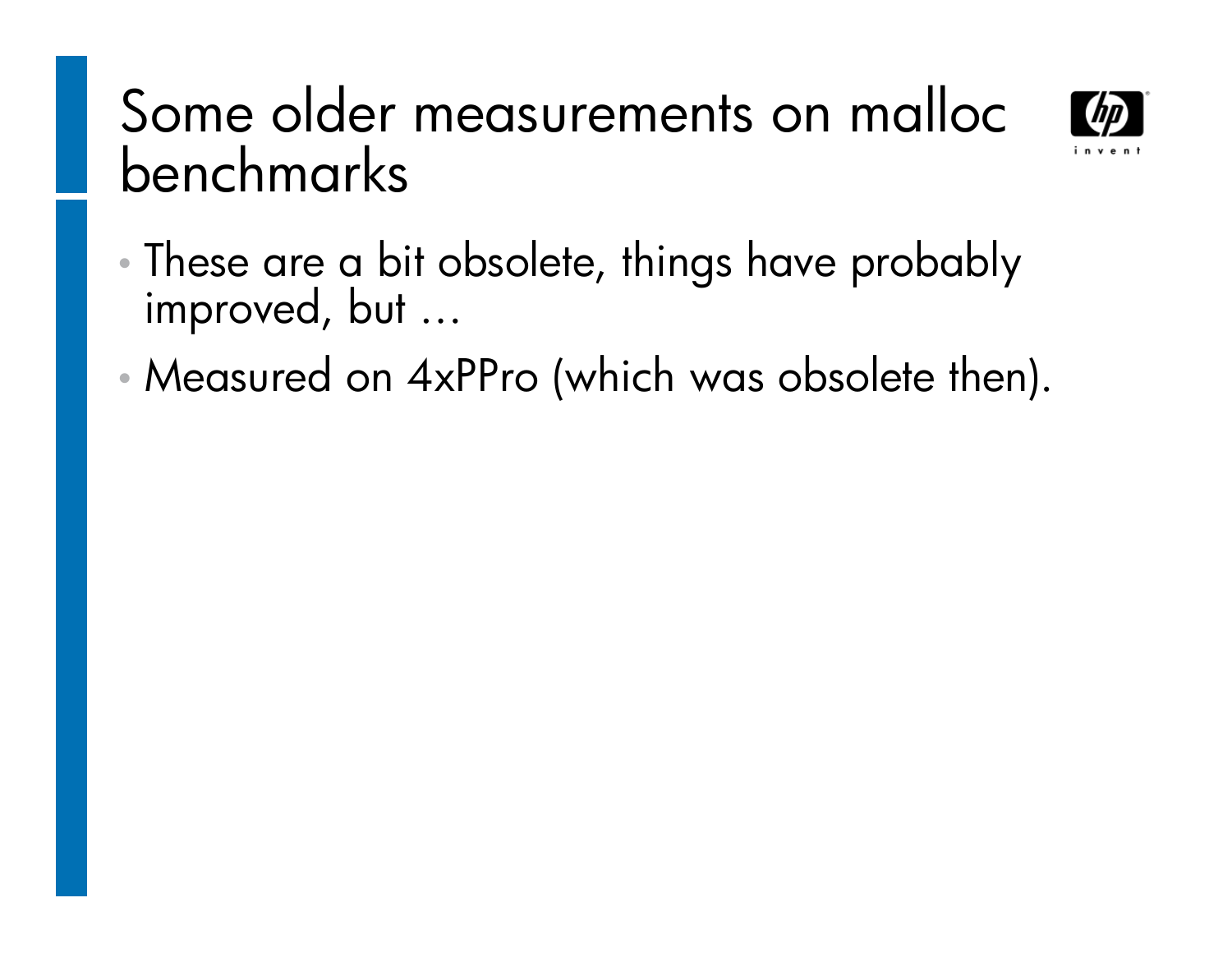

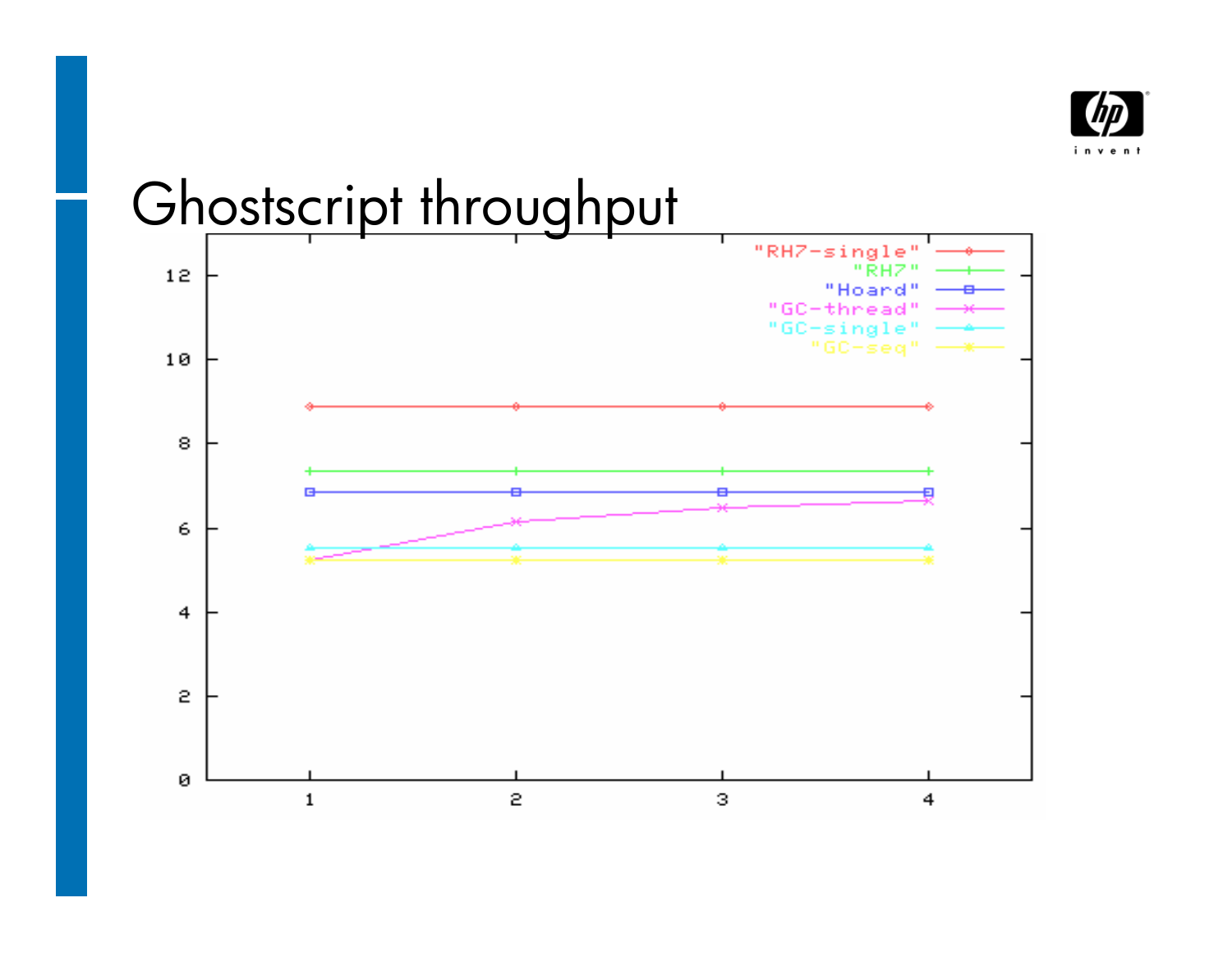

#### MT\_GCBench2 throughput

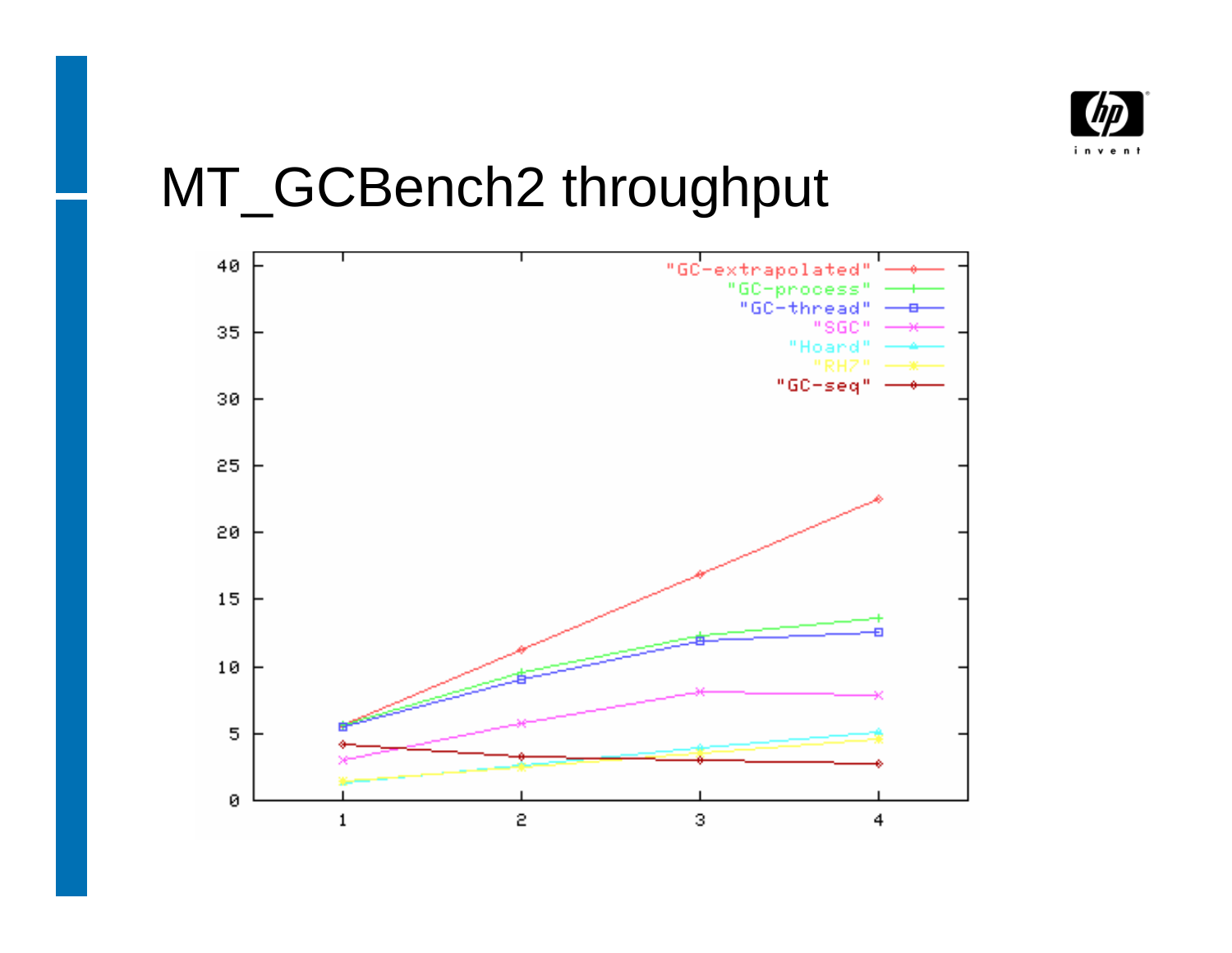#### Larson (slightly mod.) benchmark throughput



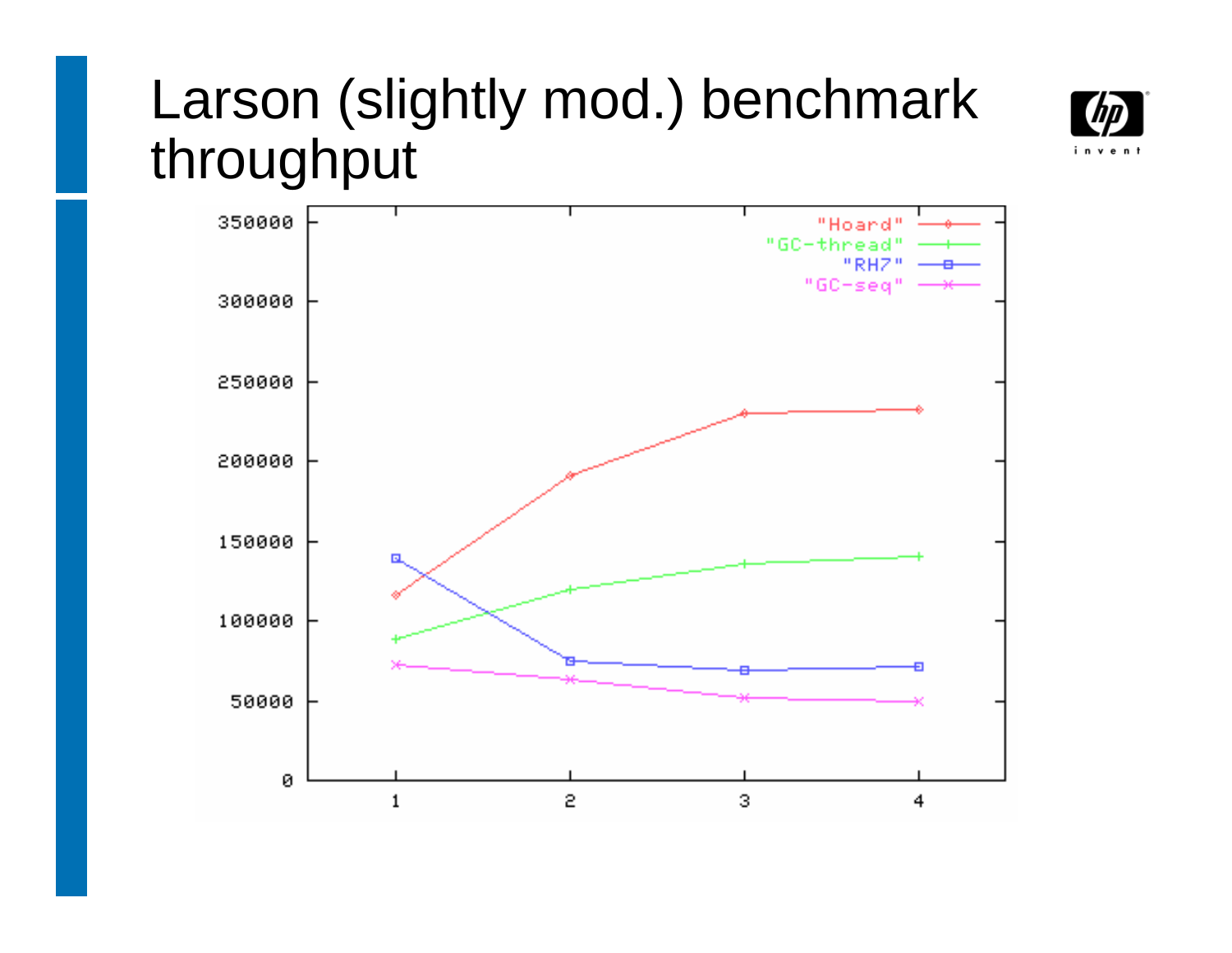

#### Larson-small throughput

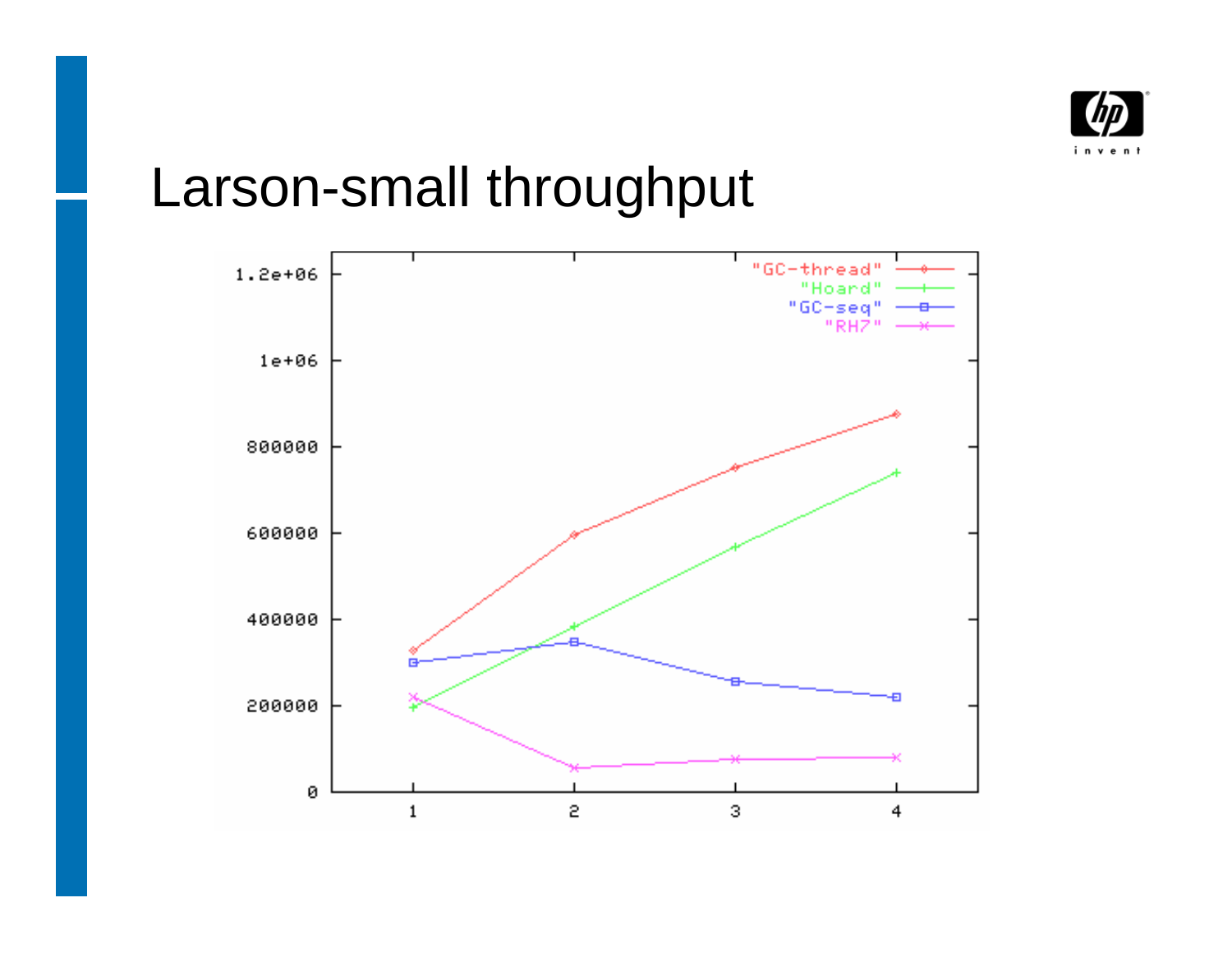

# Other experiences

- Generally works quite well for small (< 100MB live data) clients or'on 64-bit machines.
	- $\bullet$  Sometimes needs a bit pointer location information for frequently occurring heap objects. Usually GC\_MALLOC\_ATOMIC is sufficient for C code.
- Some successful uses with much larger heaps.
- Some problems with 500MB heaps on 32-bit machines.
- Large arrays (> about 1MB) sometimes problematic.
- Fragmentation cost (for heaps > a few MB) is typically less than a factor of 2.
	- Fragmentation essentially never an issue for small objects.
	- Whole block coalescing is important.
- $\cdot$  I haven't seen much of a problem with long running apps. (Vesta, Xerox printers).
- Stationary objects allow one word object headers in gcj.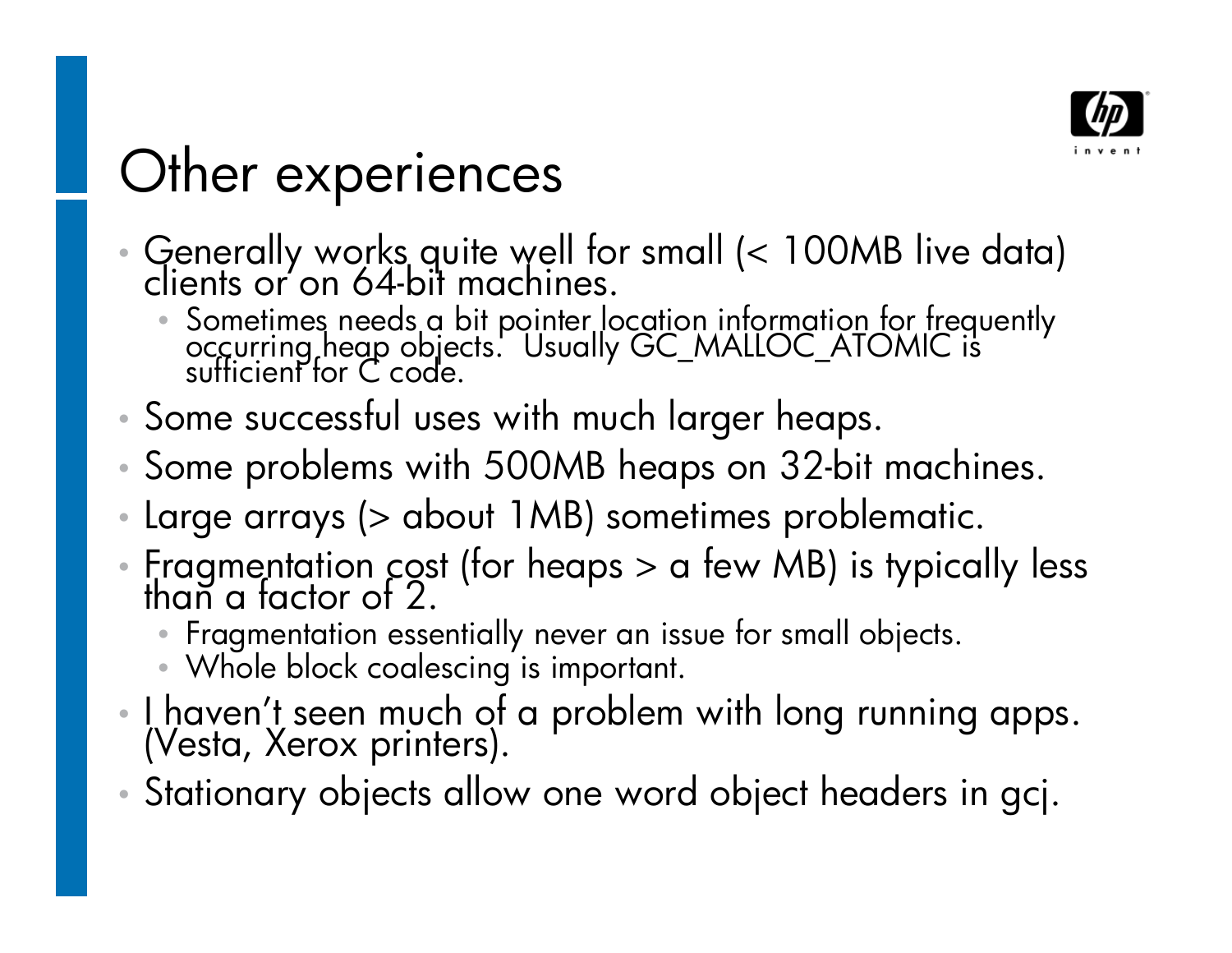

# Space overhead of conservative GC

- Clever empirical study:
	- Hirzel, Diwan, Henkel, "On the Usefulness of Type and Liveness Accuracy for Garbage Collection", TOPLAS 24, 6, November 2002.
		- Liveness information is usually more important than type information, especially on 64-bit platforms.
		- Up to 62% space overhead.
- More theoretical study:
	- Boehm, "Bounding Space Usage of Conservative Garbage Collectors", POPL 2002.